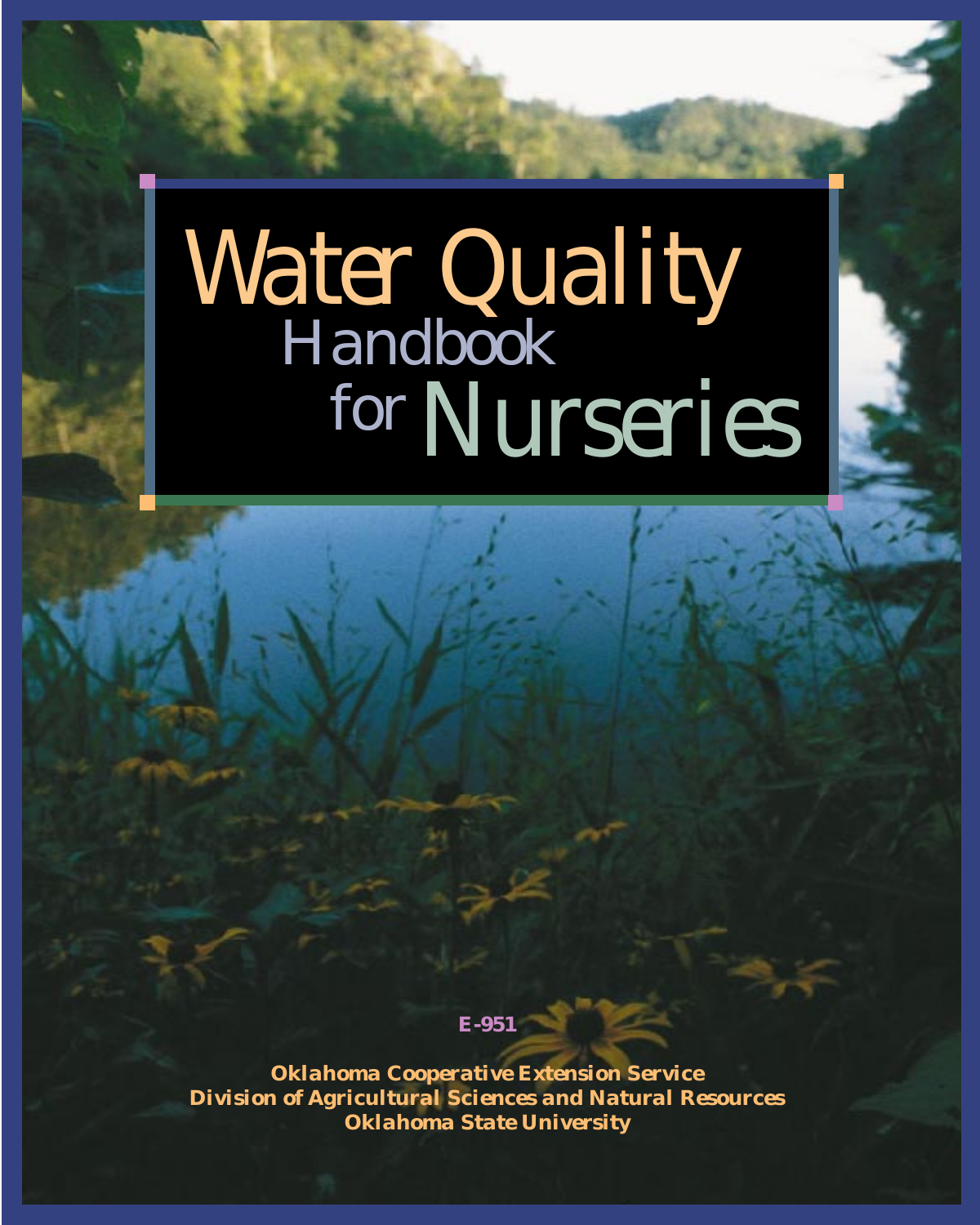

*Circular E-951*

*Oklahoma Cooperative Extension Service Division of Agricultural Sciences and Natural Resources Oklahoma State University*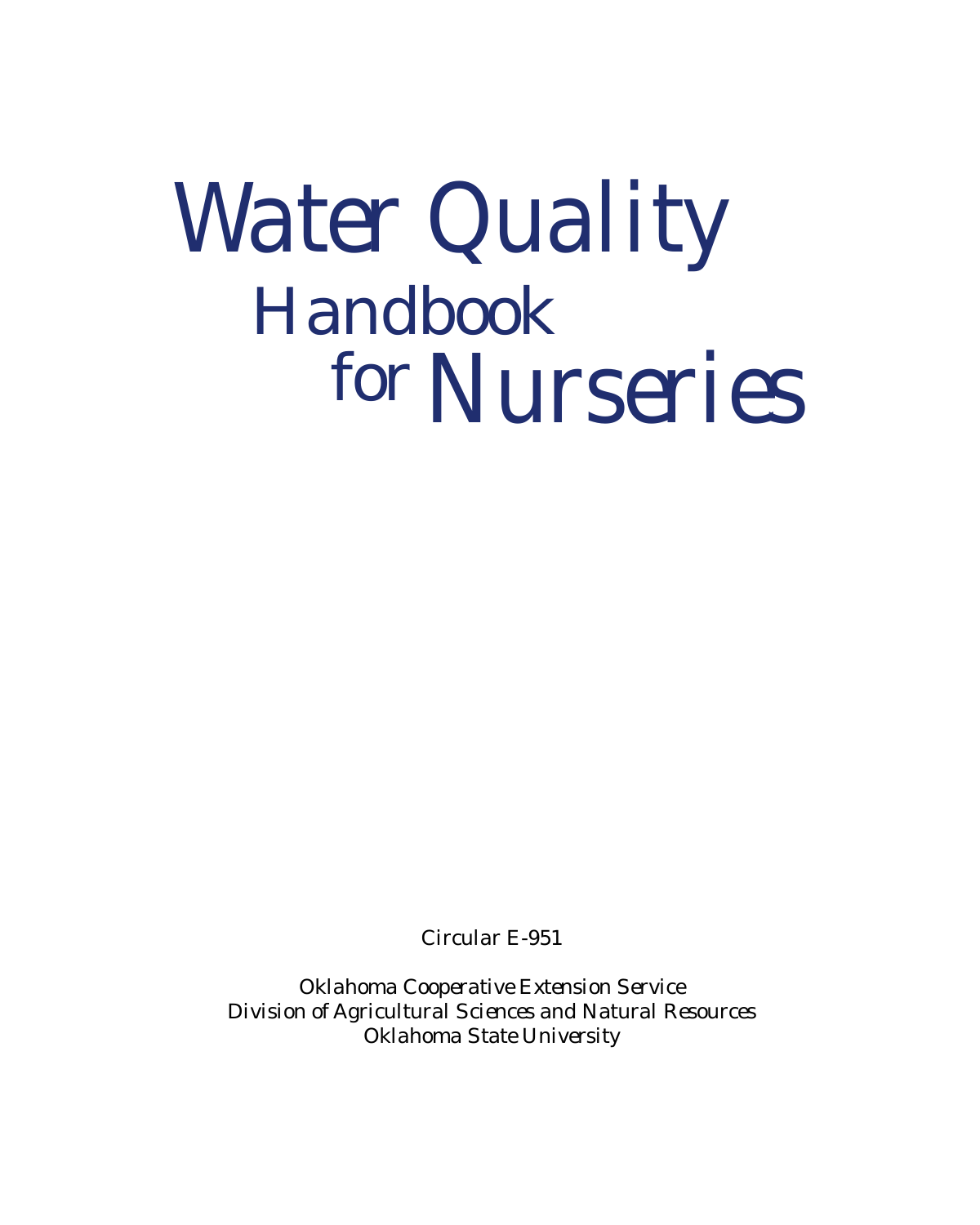# *Table of Contents*

### *Water Quality Handbook for Nurseries*

*Oklahoma Cooperative Extension Service Oklahoma State University*

| Chapter<br>Page                                                                                                                                            |
|------------------------------------------------------------------------------------------------------------------------------------------------------------|
| . 1<br>Anna Fallon, Environmental Scientist / Extension Engineer<br>Michael D. Smolen, Water Quality Specialist                                            |
| 2. Best Management Practices (BMPs)<br>Sharon L. von Broembsen, Extension Plant Pathologist<br>Mike Schnelle, Extension Ornamental Floriculture Specialist |
| Mike Schnelle, Extension Ornamental Floriculture Specialist<br>Cody J. White, Graduate Student, Environmental Sciences                                     |
| Mike Kizer, Extension Agricultural Engineer<br>Mike Schnelle, Extension Ornamental Floriculture Specialist                                                 |
| 5. Using IPM to Prevent Contamination<br>Gerrit Cuperus, IPM Specialist<br>Sharon L. von Broembsen, Extension Plant Pathologist                            |
| Jim Criswell, Pesticide Specialist                                                                                                                         |
| 7. Capturing and Recycling Irrigation Water<br>Sharon L. von Broembsen, Extension Plant Pathologist                                                        |
| Gerrit Cuperus, IPM Specialist<br>Sharon L. von Broembsen, Extension Plant Pathologist                                                                     |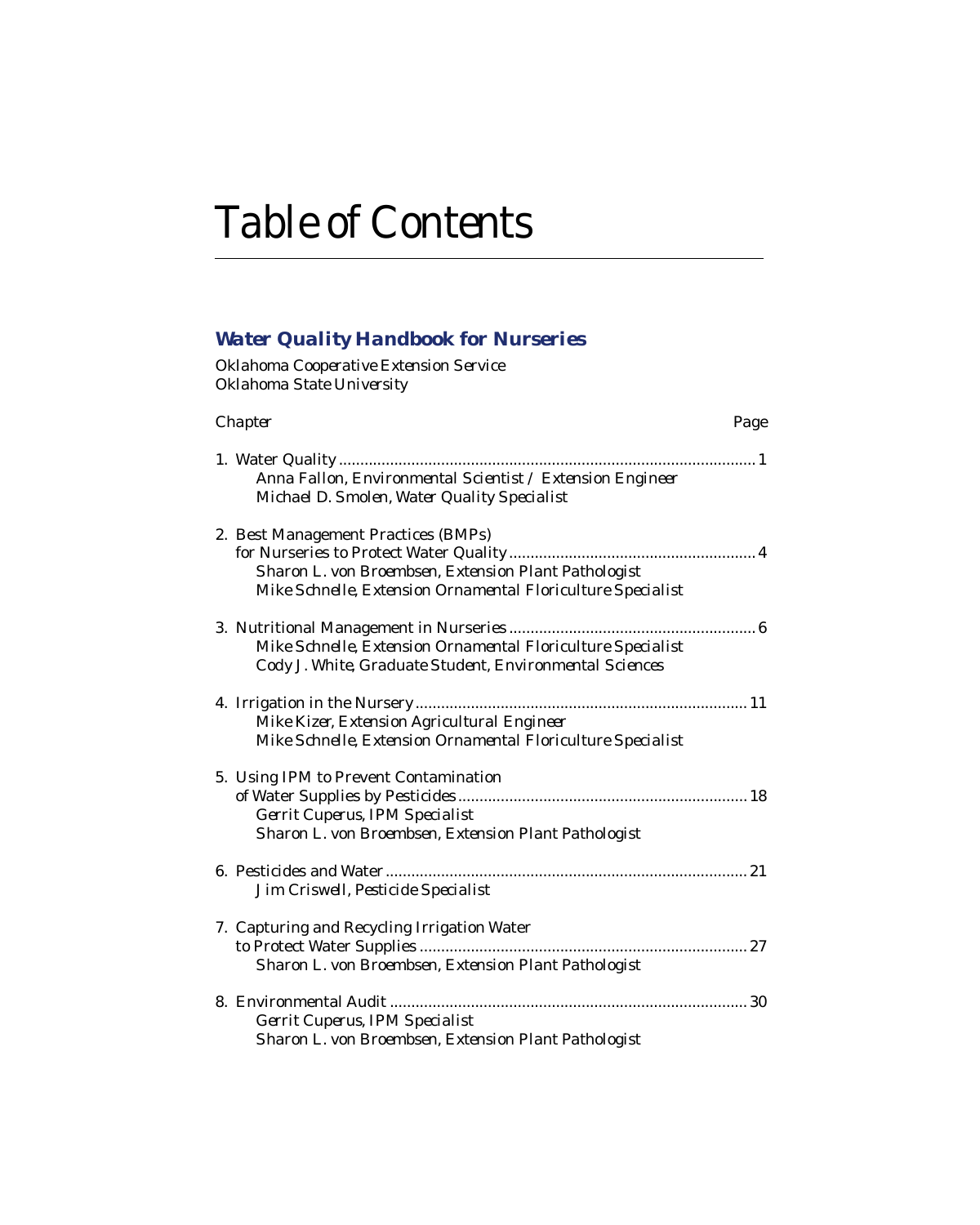### *Preface*

Growers work in an environmentally conscious climate where they must appropriately manage irrigation water that contains nutrients and pesticides, while attempting to grow and sell a quality plant at a profit. This handbook was written to challenge nursery personnel who may not be currently using best management practices to consider using BMPs and other actions to be successful toward both these goals.

### *Acknowledgments*

The authors and editors wish to acknowledge the following people and organizations, without whose assistance the handbook could not have been produced.

A special thanks goes to the Environmental Protection Agency for funding this project. Management and assistance was provided by Carol Phillips and Mike Vandeventer from the Oklahoma Department of Agriculture. The authors would also like to thank the nursery professionals who opened up their businesses to conduct on-site water quality field days. The participating businesses were:

- Juniper Hill Nursery, Bixby Dr. Cecil and Mr. Gray Wells, owners.
- Sunshine Nursery, Clinton Steve and Sherry Bieberich, owners.
- TLC Florist and Greenhouses, Oklahoma City Charles and Linda Shackelford, owners.

### *Credits*

### *Project Coordinator:*

Mike Schnelle, Extension Ornamental Floriculture Specialist

### *Contributing Authors:*

Jim Criswell, Pesticide Specialist Gerrit Cuperus, IPM Specialist Anna Fallon, Environmental Scientist / Extension Engineer Mike Kizer, Extension Agricultural Engineer Mike Schnelle, Extension Ornamental Floriculture Specialist Michael D. Smolen, Water Quality Specialist Sharon L. von Broembsen, Extension Plant Pathologist Cody J. White, Graduate Student, Environmental Sciences

### *Photography:*

Sharon L. von Broembsen Todd Johnson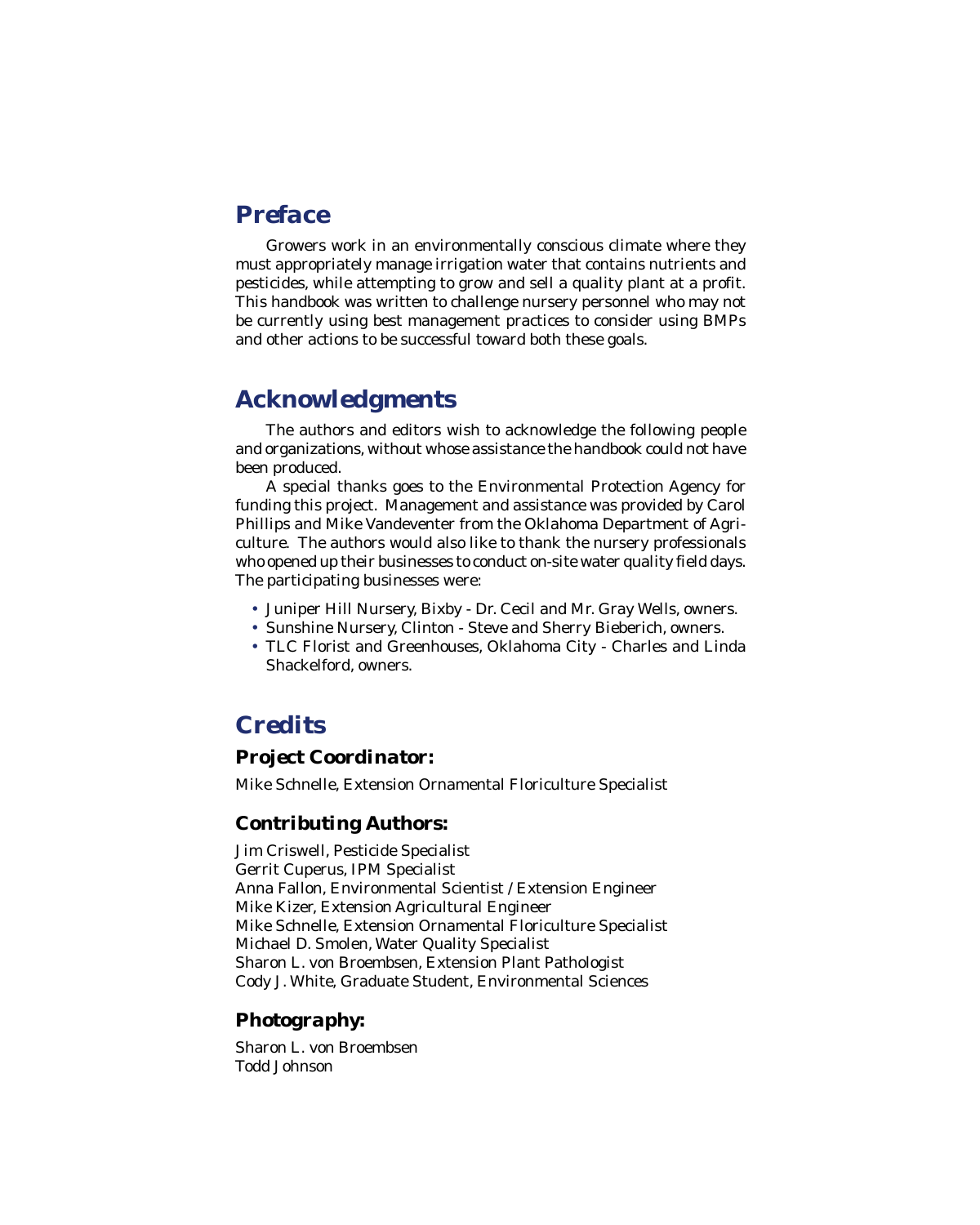# *1. Water Quality*

*Anna Fallon, Environmental Scientist/Extension Engineer Michael D. Smolen, Water Quality Specialist*

### *Introduction*

Propagating and maintaining high quality plants requires large amounts of water, fertilizer, and pesticides. These high inputs, however, increase the potential for both surface and ground water pollution. Therefore, nursery producers have an important role to play in protecting water quality.

The purpose of this handbook is to provide nursery managers with tools and information to protect water quality. These tools are called best management practices, or BMPs.

### *Organization of This Handbook*

Chapter 2 of this handbook presents three stages of a BMP program that can be employed in a nursery to protect water quality. Stage I includes practices that can and should be implemented in any nursery. Stage II includes practices that require some effort and expertise, and Stage III includes BMPs that require substantial investment, commitment, and/or advanced training.

Chapters 3 through 6 provide background on fertilizer management (Chapter 3), irrigation management and ground water protection (Chapter 4), integrated pest management (Chapter 5), and management of pesticides (Chapter 6).

In Chapter 7, the author discusses capturing and recycling water in container nurseries–an innovative technique that greatly reduces pollution.

The environmental audit located in Chapter 8 can be photocopied or removed from the handbook and used to evaluate potential environmental risks and opportunities for pollution prevention.

### *Environmental Regulations*

Few regulations govern nursery impacts on water quality; therefore, voluntary efforts are needed to protect water quality. When or if this situation will change is open to speculation, but some regulations are in place in California, Oregon, and Texas. Being proactive is highly recommended.

Producers can reduce their environmental impact by making educated management decisions based on a firm understanding of the relationship between their operation and the environment.

### *The Potential Exists for Pollution...*

Where does water go and what are the implications when it runs off a production area or through a ditch in a nursery? *Where* may seem obvious for surface water, but not so obvious for ground water.

All water not used by plants must go somewhere. Some is lost to evaporation, some may enter a nearby lake by way of ditches or storm sewers, or some may percolate to ground water. The real concern is not the water, but the dissolved or suspended materials it carries.

Despite the fact that water is used on a daily basis, its protection is sometimes overlooked. When it becomes contaminated, it may become unusable or it may become a vehicle to carry pollution off the nursery. What is out of sight is often out of mind, but water quality should be at the forefront of pollution prevention planning.

### *What Materials Are Considered Pollutants?*

Pollutants may be loosely defined as any material that degrades the environment. Typical pollutants released by a nursery or greenhouse include:

- Fertilizers
- Pesticides (herbicides, insecticides, fungicides)
- Cleaning products and disinfectants
- Sediment (eroded soil)

*Fertilizers.* Fertilizers promote growth of algae and aquatic vegetation beyond what is naturally sustainable. This growth reduces water clarity, often cov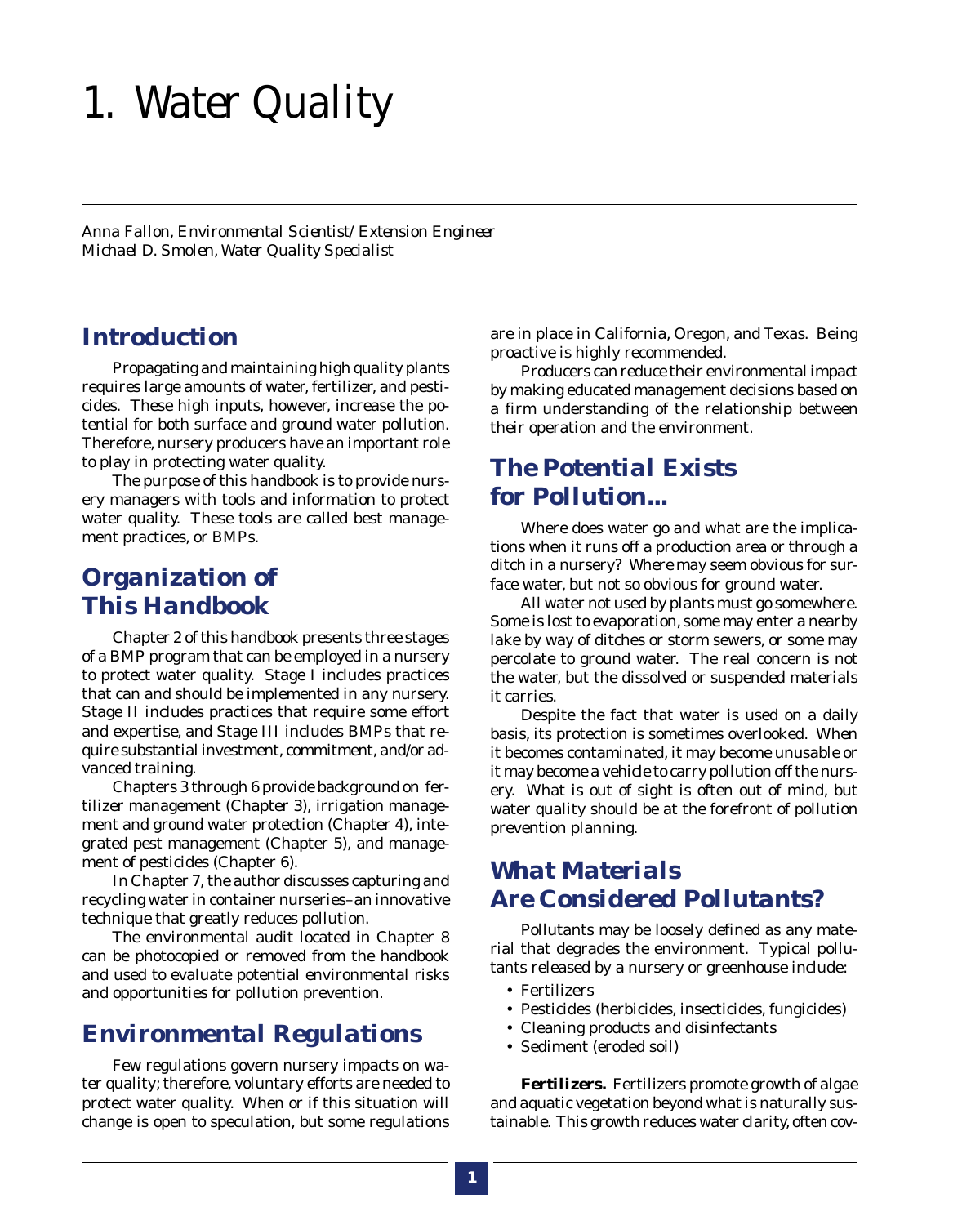ering the entire surface of a pond or lake. Such a "bloom" of algae consumes oxygen, causing fish kills.

Excess nitrate levels from fertilizer can contaminate drinking water supplies. This is particularly a problem in ground water.

*Pesticides.* Many pesticides are harmful to aquatic organisms, and some are dangerous to humans as well. Insecticides are a particular concern because of their effects on aquatic insects, which many other organisms rely upon as a food source. Pesticides also may be leached into soil and even ground water, posing expensive cleanup costs and health concerns.

*Cleaning Supplies and Disinfectants.* Many everyday products such as cleaning supplies and disinfectants can also be damaging to the environment. A slug of such material can wreak havoc if spilled in a small stream. In quantity, they may even damage sanitary sewage treatment systems. Care is necessary when disposing of such materials.

*Sediment.* Many people don't think of sediment as being a pollutant. It is, however, the most common nonpoint source pollutant in Oklahoma and across the nation. Its presence above naturally occurring levels has serious implications to the health of the aquatic environment.

Erosion produces excess sediment that clogs streams and ditches, often causing flooding. Sediment can interfere with the feeding and reproduction of fish and aquatic insects, disrupting the food chain. Phytoplankton (microscopic algae that form the base of the food chain) are also affected when water clarity is reduced.

Sediment is doubly a concern because of its role as a carrier of other pollutants such as phosphorus and pesticides.

### *Pollution Prevention in the Nursery*

Pollution prevention in the nursery is accomplished through careful management and common sense, using an approach that consists of three parts:

- Water Management
- Fertilizer Management
- Integrated Pest Management

*Water Management—The First Step in Pollution Prevention.* Water has a dual nature; it is both the medium we are trying to protect and a potential pollution carrier. Contaminated water from a nursery operation is a perfect, mobile taxi for pollutants. It is considered the universal solvent for a reason!

Considering water as a contaminant transport system might be a new way of thinking. Take a look



**Figure 1.** Contamination plume developing under a block of containerized plants.

at water flow during irrigation periods and give some thought to where the water is going. It has many routes to escape into the environment. It can percolate through plant beds, run off into a storm drain, run directly into a lake or stream, or disappear into a sanitary sewer. Whatever its destination, water can carry pollutants into the environment. **Figure 1** illustrates a situation where continual pesticide application has led to growth of a contaminant plume beneath a block of containerized plants. Because the pesticide is being delivered to the soil faster than natural breakdown occurs, the pesticide moves through the soil profile and may eventually reach ground water.

What if this occurred year after year? The soil beneath the nursery could become a hazardous waste site. The legal implications and liabilities are worth thinking about. Managing water resources and chemicals wisely can prevent any occurrence as frightening as this from happening.

*Irrigation Management.* Irrigation scheduling should be based on plant demand and water requirements. Overirrigation could be likened to pouring money down the drain. When overwatering occurs, fertilizers and soil-applied pesticides leach out of containers into the soil below. This not only leads to pollution, but also reduces product effectiveness and increases cost.

Irrigation management involves matching the amount of water precisely to plant needs. Adjusting irrigation frequency through careful scheduling and application efficiency with hand watering or drip irrigation can reduce water use and reduce or eliminate water pollution.

Choose a watering system that minimizes water loss, such as drip irrigation. Drip irrigation delivers water directly to the roots, minimizing evaporation loss. Using drip irrigation in conjunction with slowrelease fertilizers is particularly effective in controlling nutrient loss to the environment. Also, drip irri-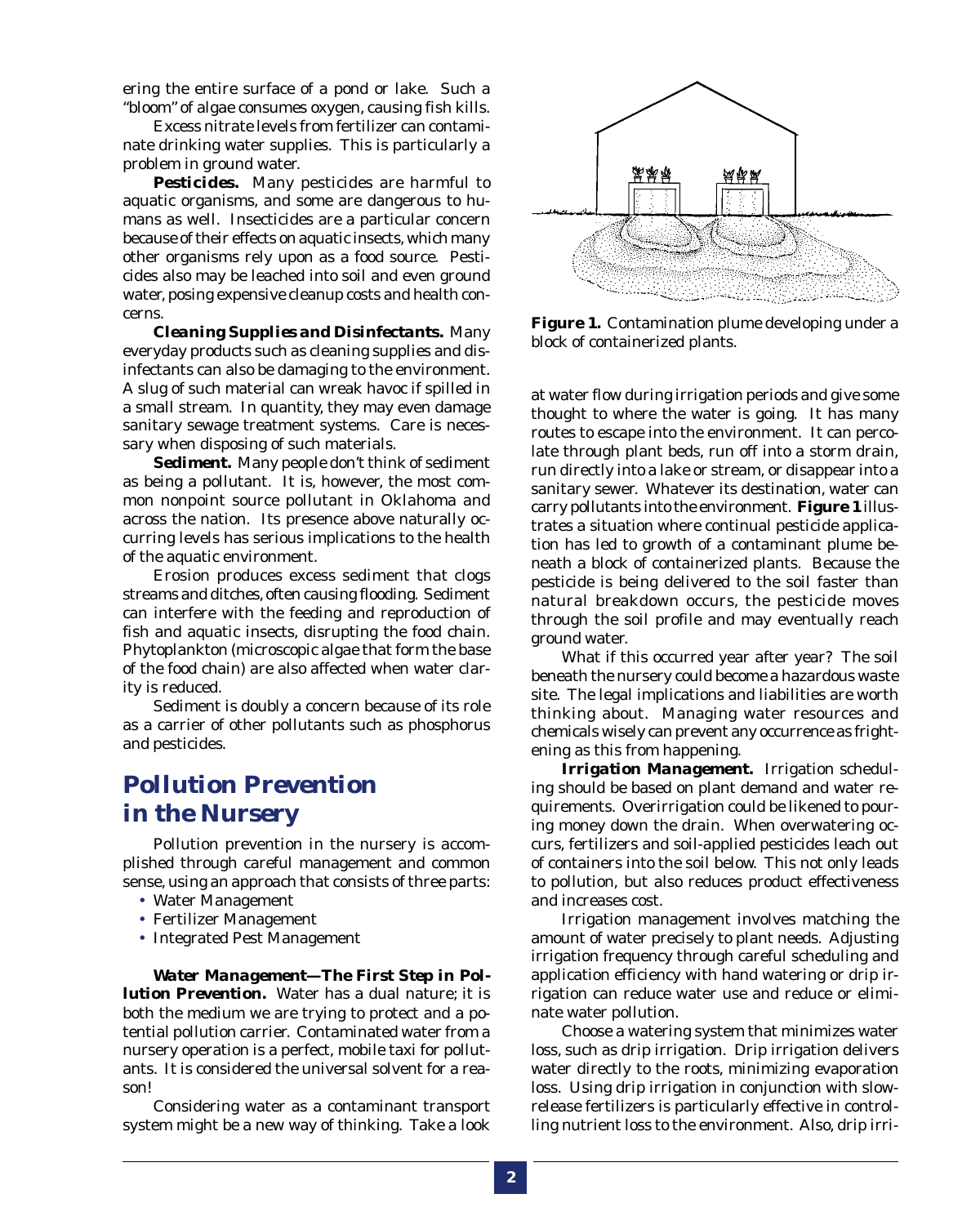gation virtually eliminates disease spread from splashing water.

The ultimate form of reducing water loss to the environment is found in systems where runoff water is recycled and reused. These can range from small subirrigation systems such as ebb-and-flow in greenhouses, to large capture-and-recycle systems, where runoff is collected en masse and stored in holding ponds.

*Fertilizer Management.* Simply put, overfertilizing is polluting. Anything that can be done to reduce the amount of fertilizer protects the environment and saves money. Nutrition is one of the most important aspects in producing healthy, marketable crops. Optimize fertilizer use to produce healthy plants, but avoid excessive use with high losses.

Optimizing fertility means providing nutrients in the right quantities at the right times. Providing the right balance and amount of nutrients requires some thought. Remember to account for nitrogen and phosphorus in irrigation water.

When fertilizer is supplied with the irrigation water in an overhead system, there are two ways that fertilizer can be wasted: 1) when fertilizer solution falls between the plants, and 2) when too much fertilizer solution is used. To minimize these problems, apply only enough fertilizer to meet plant needs, watering separately as necessary.

Use of slow-release fertilizer is an effective way of reducing the amount of fertilizer-contaminated runoff. Several Oklahoma nurserymen have switched almost entirely to slow-release fertilizer throughout their nurseries and are pleased with the results.

Finally, ensure that your application equipment is properly calibrated. Even with the best intentions, overapplication is possible if the application equipment is not maintained.

*Integrated Pest Management.* Harmful effects of pesticides in the environment are well documented. Pesticides pose not only a risk to the environment, but also to human health. They must be treated with intelligence and respect to avoid environmental and health-related problems.

Reducing the quantity of chemicals used should be a top priority. This can be done by adopting integrated pest management (IPM) and improving pesticide application techniques. IPM is described in detail in Chapter 3 and pesticide usage in Chapter 4.

Examine all application techniques and calibrate all sprayers. Good intentions can be counteracted if equipment isn't functioning properly.

Pesticides vary significantly in efficacy, leachability, and toxicity. Choose pesticides that are recommended for the specific problem at hand. If more than one pesticide is available, choose the one least likely to harm the environment.

Plant disease diagnosis can be a complicated matter, but it is essential to avoid unnecessary or inappropriate use of a pesticide. Be sure to rule out environmental factors before turning to pesticides. If the cause isn't clear-cut, send a sample to a plant disease diagnostic laboratory. (The Plant Disease Diagnostic Laboratory at OSU can be reached by calling 405-744-9961). Getting an accurate diagnosis can save money and protect the environment.

### *Environmental Audit*

Finally, an environmental audit is a process that can help any nursery. The process helps identify problems before they become serious and establishes a good environmental record. Identifying and addressing environmental risks improves your public image and facilitates your pollution prevention program.

The audit in Chapter 8 is a checklist to help identify areas needing attention. After auditing, the report can become the basis for an effective pollution prevention system. Use this system in conjunction with the tips in this handbook and a cleaner environment is sure to result!

### *References*

- Steigler, J.H., J.T. Criswell, and M.D. Smolen. *Pesticides in Ground Water*. OSU Extension Facts No. F-7459.
- Wilkerson, D.C, B.M. Drees, D. McWilliams, J.M. Sweeten. Water Management Guidelines for the Greenhouse Industry. Texas Agricultural Extension Service.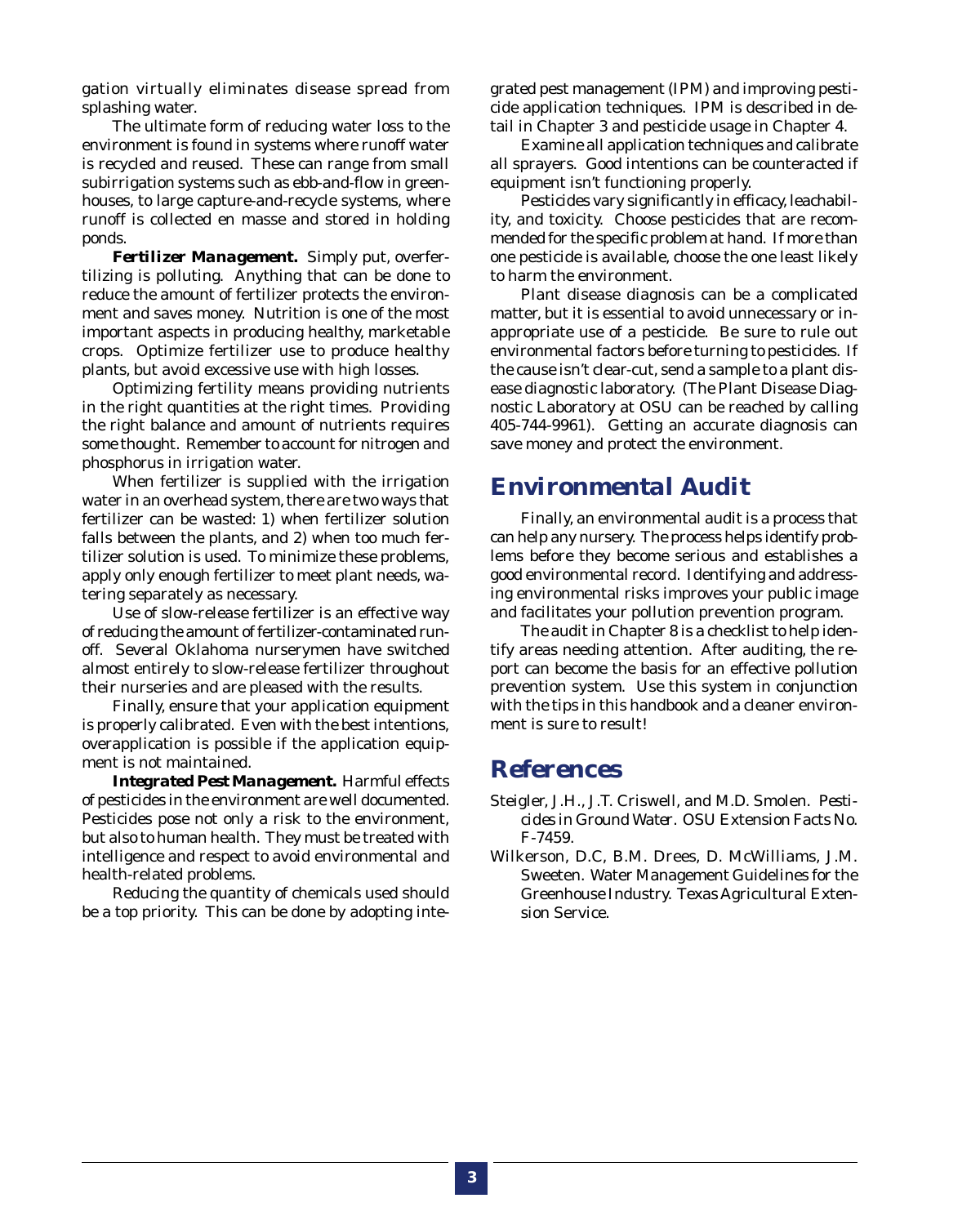# *2. Best Management Practices (BMPs) for Nurseries to Protect Water Quality*

*Sharon L. von Broembsen, Extension Plant Pathologist Mike Schnelle, Extension Ornamental Floriculture Specialist*

 $\boldsymbol{I}$  his water protection program has been divided into three stages for ease of implementation. Stage I should be implemented wherever feasible by all nurseries. Stage II is strongly recommended for implementation whenever physically and financially possible, whereas Stage III illustrates the ideal in water quality management. The specific recommendations for protecting water quality have been broadly categorized into the following three management areas: irrigation, fertilization, and pest and pesticide management. Justification for implementing the prescribed BMPs and their relevance to protecting water quality can be found in appropriate chapters of this manual.

### *I. Irrigation Management*

### **A. Backflow Prevention**

### *Stage I*

- Install backflow prevention devices.
- Train personnel to keep the end of the filler hose above the spray tank's water level, leaving an air gap between the water and the hose.
- Ensure that someone is near the spray tank during all filling and mixing operations.
- Fill tanks with water first, then move the tanks away from the water source to add pesticide or fertilizer.
- If well water is used on site for human consumption, have the well water tested regularly for contamination.

#### *Stage II*

- Check backflow prevention devices at least once a year and record the date and result of this check.
- Move fuel tanks, pesticide storage bins, or any other chemical storage units to sites at least 100 feet away from wells or other water supplies.

### *Stage III*

• Fill and seal any nearby abandoned wells according to the specifications of the Oklahoma Water Resources Board.

### **B. Runoff and Storm Water Management**

### *Stage I*

- Become familiar with all regulations regarding irrigation runoff and find out if a water discharge permit is required.
- Determine where and how much irrigation runoff leaves the nursery.
- Test and record the quality of irrigation water and runoff. Compare lab results against local and Oklahoma water quality standards and regulations.
- Develop a plan to deal with off-site storm water retention and runoff from the nursery.
- Keep records of rainfall or utilize Mesonet data for this purpose.

### *Stage II*

- Use drip irrigation or intermittent (pulse) irrigation to reduce wasted water.
- Adjust individual sections of the irrigation system to avoid excess watering in some sections.
- Group plants with similar water needs together to improve irrigation efficiency.
- Establish plant buffer zones between production areas and ditches, creeks, ponds, lakes, or wetlands.
- Convert paved or bare soil areas to vegetation that will retard runoff (turf grasses or other comparable plant materials) wherever possible.

### *Stage III*

- Install and use moisture sensors, such as tensiometers, for more accurate scheduling of irrigation.
- Capture runoff water on site and then recycle it onto crops, blending it with fresh water as necessary.

### *II. Fertilization Management*

### *Stage I*

• Test irrigation water sources three times a year for salt levels, bicarbonates, and pH. Review the results before any fertilizer is added.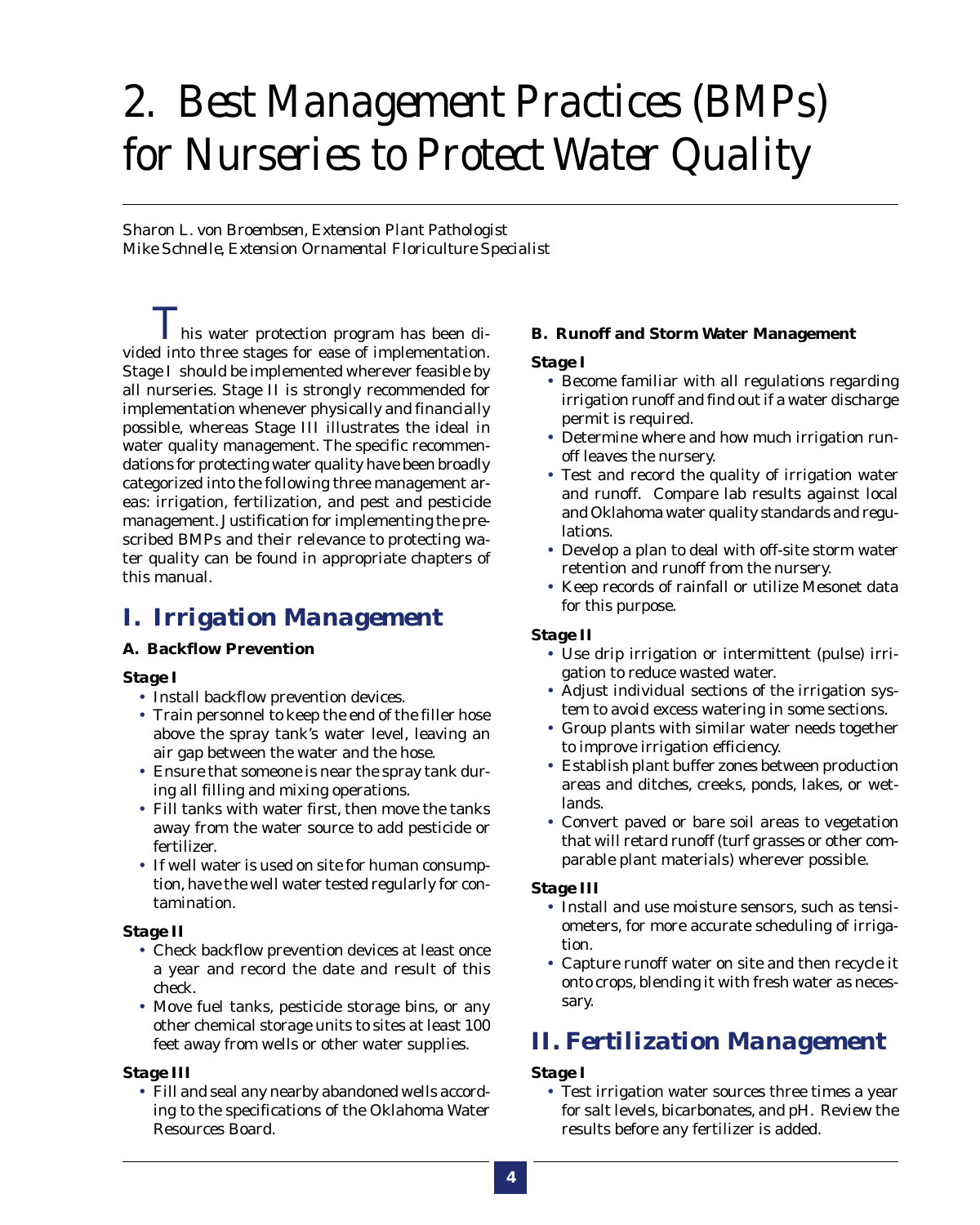- Test field soils annually to account for carry-over of nitrogen and other nutrients that might be present. Use this information to determine fertilization levels.
- Purchase pH and EC meters and use them to monitor pH and EC (soluble salts) of the media, soil, and irrigation source water.
- Relocate fertilizers that are stored within 100 feet from water sources.

### *Stage II*

- Initiate transition from the use of soluble fertilizers to controlled-release fertilizers.
- Whenever feasible, spread out applications of controlled-release fertilizers and use split applications of soluble fertilizers over the growing season.
- Reduce routine leaching of crops.

### *Stage III*

- Eliminate routine leaching of crops.
- Use only controlled-release fertilizers except when special circumstances warrant the occasional use of soluble formulations.

### *III. Pest and Pesticide Management*

### **A. Integrated Pest Management**

### *Stage I*

- Discontinue routine spray programs for pests. Apply pesticides only when needed.
- Map the nursery to document plant locations. Use this plant map to methodically inspect the nursery weekly and record pest problems.
- Identify specific pest problems to determine appropriate control options.
- Use action thresholds based on acceptable levels of infestation or disease to decide when to treat.
- Use traditional chemical pesticides effectively.
- Start using some of the many highly effective, softer pesticides that are much less toxic to the environment, e.g., horticultural oils or soaps.
- Make careful pest control notes in the field and transfer them to permanent records upon returning to the office.
- Evaluate and record the effectiveness of previous control strategies during weekly inspections.
- Identify changes in cultural practices that might reduce specific pest problems.

### *Stage II*

- Begin growing and selling pest-resistant (low pesticide input) plant materials.
- Identify biological control agents that can replace chemical pesticides.

• Develop procedures for applying pesticides directly on or around the plant, rather than using broadcasting or widespread spraying, which unnecessarily exposes soil.

### *Stage III*

- Assign one person to be an IPM manager, with responsibility for coordinating all pest management actions.
- Use more bio-intensive control options, such as biological control and improved cultural practices.

### **B. Preventing Contamination from Pesticides**

### *Stage I*

- Know the soil type and depth to ground water at the nursery site. Porous soils and shallow water tables require special care.
- Store pesticides in a facility with an impermeable floor and no floor drain situated at least 100 feet from any well, stream, or pond.
- Mix pesticides at least 100 feet from any well, stream, or pond.
- Use up all mixed pesticides on suitable plant material. Don't store or dump them.
- Triple rinse or pressure rinse used pesticide containers and then spray rinse water over a production area.
- Do not get rid of unused pesticides by washing them down drains or throwing containers into farm dumps.
- Follow prescribed precautions carefully when applying soil-based pesticides. Do not overapply foliar-based pesticides.
- Do not apply pesticides or other agricultural chemicals when rainfall is imminent or heavy irrigation is scheduled.
- Do not spray pesticides around sinkholes.

### *Stage II*

- Draw up an emergency action plan to contain pesticide spills in mixing and storage areas and to clean up pesticide spills in production areas. Instruct all personnel in the use of this plan.
- Utilize hazardous chemical collection days to get rid of old chemicals. Return empty pesticide containers to dealers.
- Keep records of soil and water tests as a reference for making future pesticide application decisions.

### *Stage III*

• Compare the leaching and surface runoff potentials of alternative pesticides and use those with the lowest potential to contaminate, i.e., low leaching potentials for porous soils and shallow water tables or low runoff potentials for sites near surface water bodies.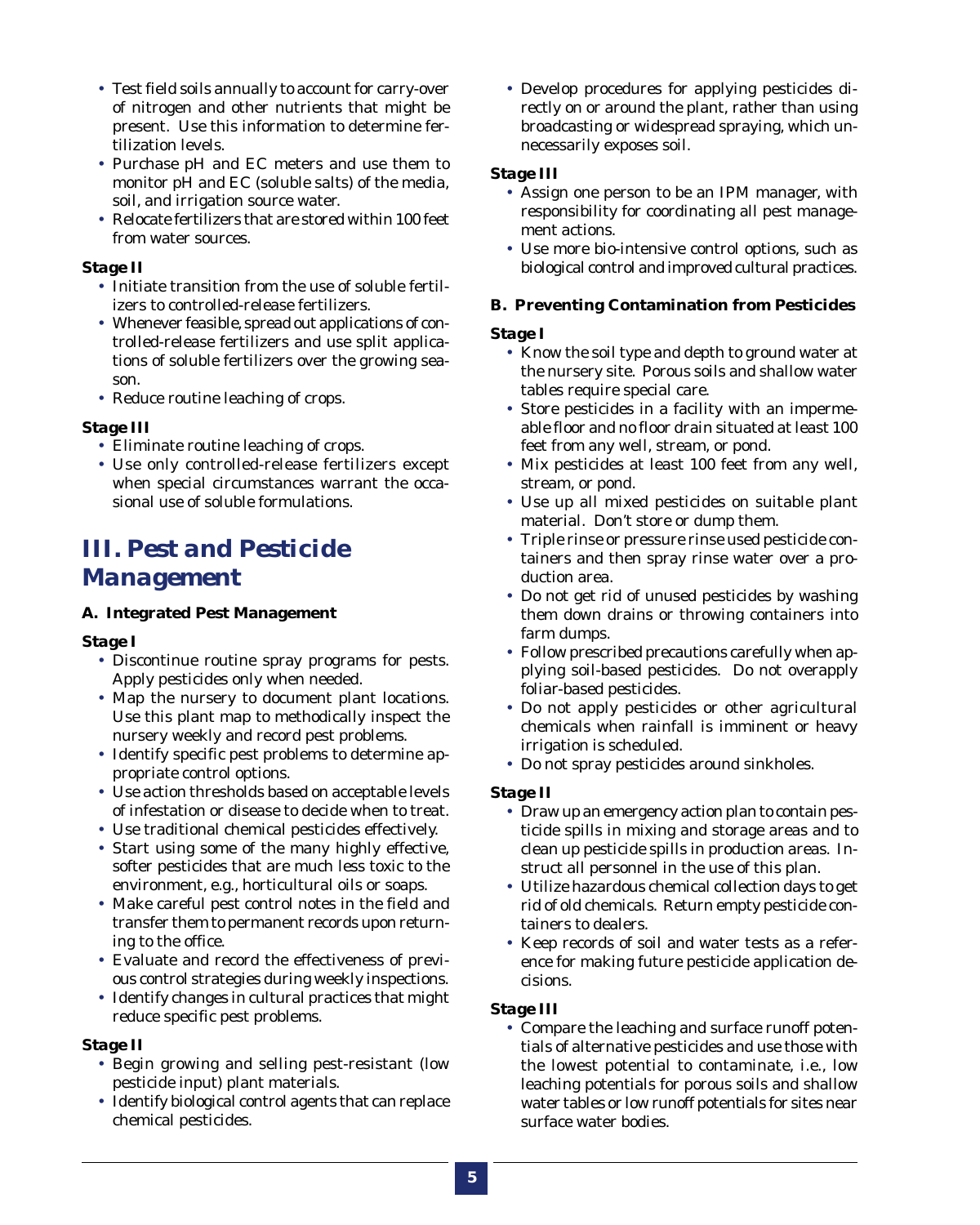# *3. Nutritional Management in Nurseries*

*Mike Schnelle, Extension Ornamental Floriculture Specialist Cody J. White, Graduate Student, Environmental Sciences*

*N*umerous fertilizer products and recommendations are available to help produce healthy plants. However, information in this chapter is primarily related to protecting and preserving water quality. Because of the porous nature of soilless media, a large amount of water and fertilizer can percolate out of drain holes in nursery containers. With growing public concern and the possibility of environmental regulations, it is prudent to consider practices to reduce fertilizer losses from container systems and field settings.

Some types of container-grown stock may be fertilized once in the spring and remain aesthetically acceptable throughout the growing season. Other types may require fertilizer at planting and supplementation throughout the growing season for optimal growth. Monitoring plant response is recommended with each additional fertilizer application. Choosing only to fertilize "by the calendar" may be particularly meaningless, given Oklahoma's erratic weather patterns and the wide array of plant materials grown.

Regardless of the method chosen, fertilize in an environmentally responsible manner. Use enough nutrients to satisfy the plant's needs, produce an aesthetically saleable plant, and minimize fertilizer loss out of the bottom drain holes. With any fertilizer strategy used, it is usually appropriate to incorporate preplant amendments in the growing mix. These amendments primarily consist of dolomitic limestone and a full complement of micronutrients **(Table 1)**.

### *Dolomitic Limestone*

Dolomitic limestone provides calcium (Ca) and magnesium (Mg) while neutralizing the acidity (raising the pH) of the growing mix. The incorporation of dolomitic limestone depends on several factors, including the irrigation water alkalinity, the initial pH of the mix, and the species of interest. Dolomitic limestone is unnecessary if irrigation water has an alkalinity exceeding 100 parts per million (ppm) and has acceptable Ca and Mg concentrations (5-15 ppm).

**Dolomitic limestone amendments of six pounds per cubic yard will create a pH of 6.0 to 7.0 for a mix of two parts pine bark: one part peat: one part sand (by volume) within a month after application. Dolomitic limestone is effective for a minimum of one year after application.**

Keep in mind that some plants, such as hollies, azaleas, and other acid-loving species (ericaceous-type stock), prefer an acidic environment of pH 5.5 to 6.2. However, many plants prefer a pH of 7.0 or higher (neutral or basic), necessitating the addition of limestone.

**Table 1.** Essential chemical elements (nutrients) for plant health.

### **Macroelements:**

Nitrogen (N) Phosphorus (P) Potassium (K) Calcium (Ca) Magnesium (Mg) Sulfur (S)

#### **Microelements:**

Iron (Fe) Manganese (Mn) Zinc (Zn) Copper (Cu) Boron (B) Sodium (Na) Chlorine (Cl)

#### **Elements not supplied by fertilizers but by**

**water and air:** Carbon (C) Oxygen (O) Hydrogen (H)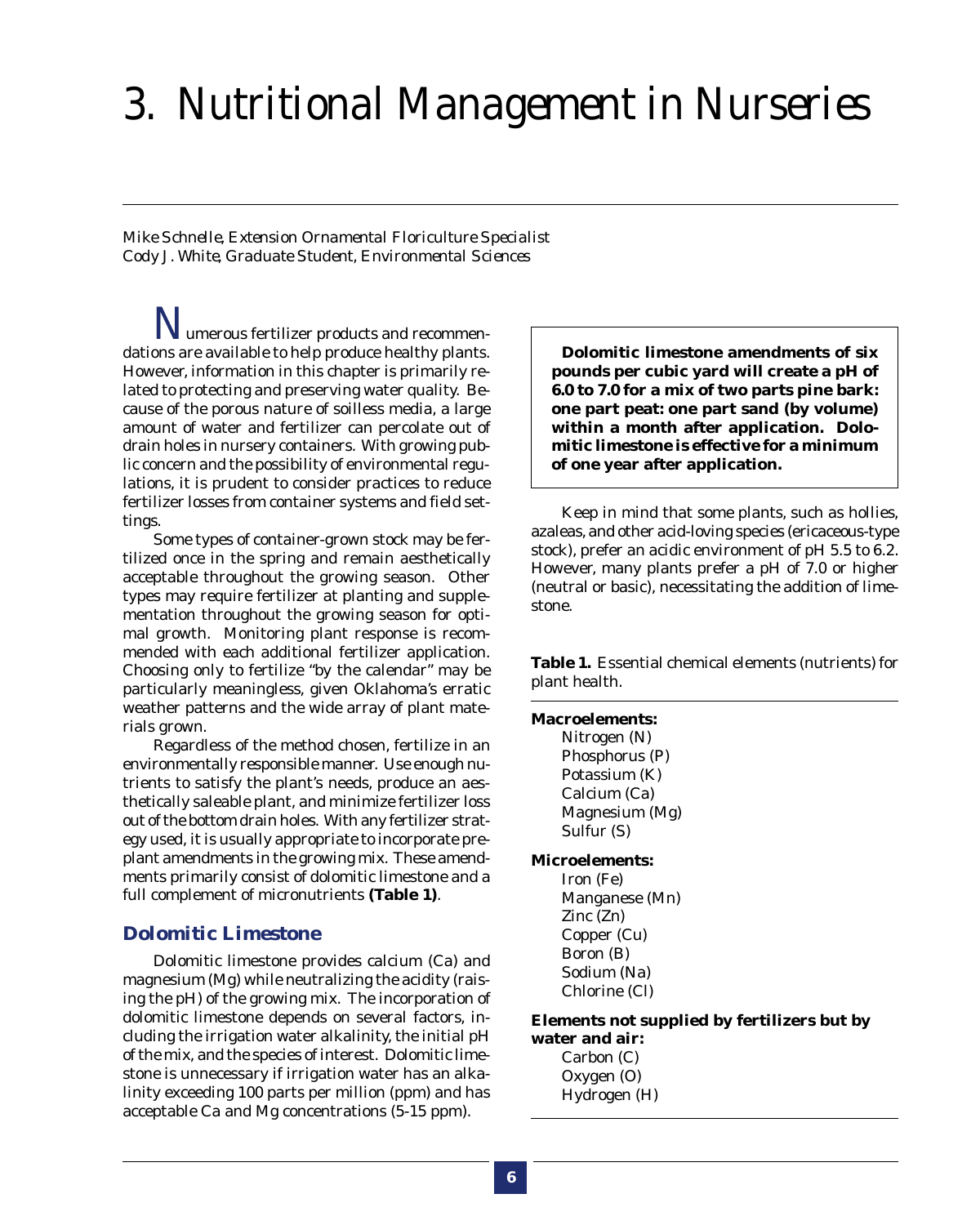### *Micronutrients*

Micronutrients, also called trace elements or minor elements, are mandatory in small quantities for proper plant growth and survival. They are as important as major or macronutrients such as nitrogen (N). (See Table 1 for a listing of essential macroand micronutrients that must be present during plant production.) Regardless of the commercial formulation selected, micronutrients should be applied according to the label rate. Micronutrient additions are effective for one year or longer. Micronutrient considerations are less important for field-grown nursery stock. Except for high pH soils (which are common in western Oklahoma) and certain acid-loving species, micronutrients may not have to be monitored or supplemented. However, iron, zinc, and other micronutrients may need to be supplied. Micronutrients can become unavailable to species when pH exceeds 7.0 in certain situations; therefore, the soil's pH may need to be lowered. When pH is below 5.0, micronutrient toxicities can occur. Extremes in pH are usually deleterious to plants in relationship to micronutrient status of the soil. Your county Cooperative Extension educator can help should you suspect a micronutrient deficiency or need assistance in field soil testing. Micronutrient deficiencies are mentioned since they are commonly misdiagnosed as a N deficiency. Adding N needlessly can pose a potential threat to the environment.

### *Macronutrients*

#### **Nitrogen**

The following research was based on liquid fertilizers and values would probably read lower had CRF been considered. Researchers have shown that nitrogen (N) supplied to woody plants at 100 to 200 ppm is the ideal range for most species. However, lower amounts of N may be adequate when using a controlled-release fertilizer (CRF), since the higher range is based on liquid fertilizer (LF) which is easily leached away. When using CRF, a continuous supply of N is available to roots. Therefore, a lower concentration of N is sufficient for optimal growth. Although N can be supplied in either nitrate or ammonium forms, plant growth is best when the majority of a fertilizer has a nitrate-N source.

For field-grown stock, a rule of thumb is to apply 3 lbs. actual N/1000 square feet or 130 lbs. N/acre. When CRF is not used, divide applications of soluble N to reduce leaching losses. Because nitrogen is mobile, top dressing with N is the ideal way to optimize plant growth rather than deep root feeding. Plant roots responsible for nutrient uptake are located in the top 12 inches of the soil. Therefore, it is important to avoid deep feeding, which may waste N and result in greater pollution.

#### **Phosphorus**

About 5 to 15 ppm is the ideal range of phosphorus (P) for plants. Since a complete fertilizer (N-P-K) is typically applied to woody stock, do not use superphosphate in the container medium pre-mix. The container mix is easily saturated with P, allowing it to leach rapidly. In fact, up to 86 percent of the P from superphosphate may leach from containers in just the first three weeks! Phosphorus poses a major threat to water quality. Therefore, plants should be supplied P at low concentrations, along with other nutrients in fertilizer formulations throughout the growing season. Furthermore, field-grown stock is unlikely to require additional P, since it binds strongly to soil particles and does not tend to leach away. Please note that most field-grown stock require anywhere from 15 to 50 lbs. P/acre for proper growth.

#### **Potassium**

 For woody species, potassium (K) should be supplied at 25 to 75 ppm. When N and P levels are high, the K level should also be high for a favorable N-P-K ratio. For field-grown stock, adding K will likely be unnecessary unless soils are very sandy. When testing field soil, K should be at least 60 to 150 lbs./acre for favorable growth.

#### **N-P-K Ratio**

Optimum growth rates for woody stock are obtained when N-P-K ratios are 3-1-2 when considering N,  $P_2O_5$ , and  $K_2O$ , respectively. Use these ratios when custom blending your fertilizer. Because P and K are often needed in small amounts or not at all, custom blending helps avoid waste. When applying the proper amount of a balanced (N-P-K) fertilizer to obtain sufficient N, P and K nutrients are often wasted in the process.

### *Fertilizer Application Methods*

When balancing environmental considerations, the best means of supplying proper nutrition to nursery stock is the addition of controlled-release fertilizers (CRF) either once or periodically throughout the growing season. Another option is fertigation—delivering a liquid fertilizer solution (LF) through the irrigation system. Some growers have found a combination of both CRF and LF is a compromise which still produces quality plants. The frequency of application and concentration can be tailored to the growth medium and type of nursery stock grown. However, most of Oklahoma's production areas currently utilize overhead irrigation systems. The use of fertigation with overhead sprinklers is not recommended because up to 80 percent of the water falls between containers. Thus, a large amount of soluble fertilizer is washed away to surface or ground water.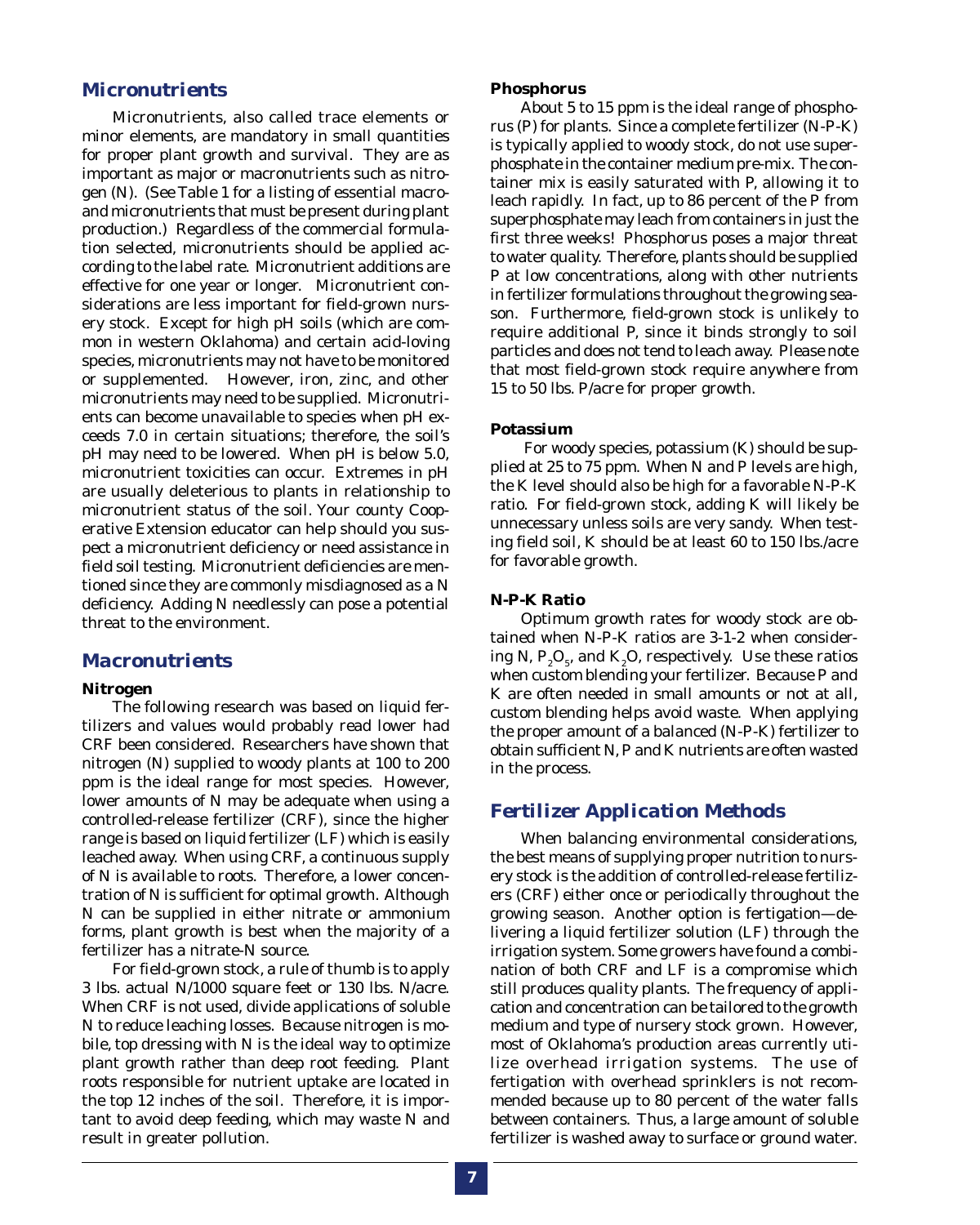Liquid fertilizer (LF) is best reserved for trickle irrigation systems (Chapter 4). With these systems, water can be precisely applied, so very little water or fertilizer is lost to the environment. It is important to note that emphasis has been placed on using CRF. However, CRF, like any fertilizer, can pollute the environment if mishandled. *Choices made concerning irrigation type, frequency of applications, etc., will be just as critical for observing good water quality standards (Chapter 6).*

Controlled-release fertilizers are designed to supply critical plant nutrients for an extended period of time (3-12 months). Fertilizer formulations vary in release mechanisms and rates. Some may release at a more uniform rate than others. However, regardless of formulation, nutrients are released slowly and steadily (theoretically) over time. Still, you may need to supplement additional CRF or LF later in the season. It is ideal to amend the container mix with CRF prior to planting as opposed to applying fertilizer to the container mix's surface, because surface-applied fertilizers are more likely to wash or blow away. Be sure to handle CRF carefully to avoid cracking or breaking the prills when blending the product(s) in the container mix.

Container mix that has been blended with CRF should be used promptly to avoid excessive salts (released fertilizer from the prills) in the bulk mix. Otherwise, fertilizer will be released before plants are actually growing in the mix. To protect water quality, apply surface fertilizers only when containers are pot to pot, too heavy to tip, or secured to avoid toppling over. Otherwise, fertilizer granules may spill, miss the targeted container altogether, or wash away. Adopting this policy alone will reduce fertilizer waste and runoff at nursery and/or garden centers.

#### **Application Rate**

Strive to minimize leaching by applying the least amount of fertilizer required for the desired growth rate or aesthetic appearance. Rates of CRF will vary, depending on the formulation, species, and container size. Regardless of these variations, a few rules are applicable for any production method. First, apply fertilizer only when warranted. As earlier stated, a fertilizer ratio of 3:1:2 (nitrogen, phosphorus, and potassium, respectively) is appropriate. Also, a CRF with N, P, and K throughout the container mix at a rate of 3 to 4 pounds of N per cubic yard of container mix should provide ample nutrition for nine months to a year. During cooler months such as early fall, apply half the maximum label rate. Plants not growing vigorously will not use the maximum label rate. Therefore, a greater chance exists for fertilizers to leach and contaminate the environment. During the winter, no fertilizer applications are necessary for outdoor stock.

### **Monitoring Container Medium Nutrient Status**

Environmental conditions ultimately dictate the longevity of fertilizer availability and release. Due to Oklahoma's hot summers and irrigation/rainfall patterns, nutrients may be released more quickly than anticipated. Because environmental conditions fluctuate, regular monitoring of the medium's nutrient status is essential. A lack of essential elements will result in slow and aesthetically unacceptable growth. Conversely, excessive nutrient concentrations will result in root injury, hindering the plant's ability to absorb water and nutrients. This in turn increases the potential for environmental contamination.

It is important to sample your growing mix for nutrient concentrations from time to time because optimum growth may not occur, even in the absence of symptoms such as yellowing and distorted or stunted growth. Excessive nutrient levels may be the result of inadequate irrigation frequency, the composition of the medium, the fertilizer formulation, or the application method selected. Likewise, poor nutrition can result from applicator error or, more likely, excessive irrigation or possibly rainfall. Too much moisture results in rapid leaching before root systems can adequately absorb and utilize chemical elements.

**Media used for multiple season crops, such as woody plants, should be sampled at least monthly to check electrical conductivity (EC). Knowing the EC will help gauge nutritional status of the growing medium***.*

Collect leachate from more than one container and combine them to obtain a representative sample. One straightforward means to measure soil fertility is the leachate collection method. *You must not mix leachate solutions from pots of different species.*

### **Leachate Collection Method:**

- 1. Wait two to three hours after irrigation to allow the medium to thoroughly drain.
- 2. Position the container on a collection pan so the bottom of the container is perched above the bottom of the pan.
- 3. Apply distilled water in a circular motion to the growth medium surface to obtain 50 to 100 ml (1.5-3.0 ounces) of leachate (liquid) from the container. Do not wipe the bottom or sides of the container before collecting leachate.
- 4. Collect leachate from 5 to 10 containers in each production area to obtain an average value that will accurately reflect the growth medium's nutritional status.
- 5. Send collected leachate to a private lab or test with an EC meter.

The leachate collection method allows for quick and accurate determination of EC, pH, and concentrations of individual elements.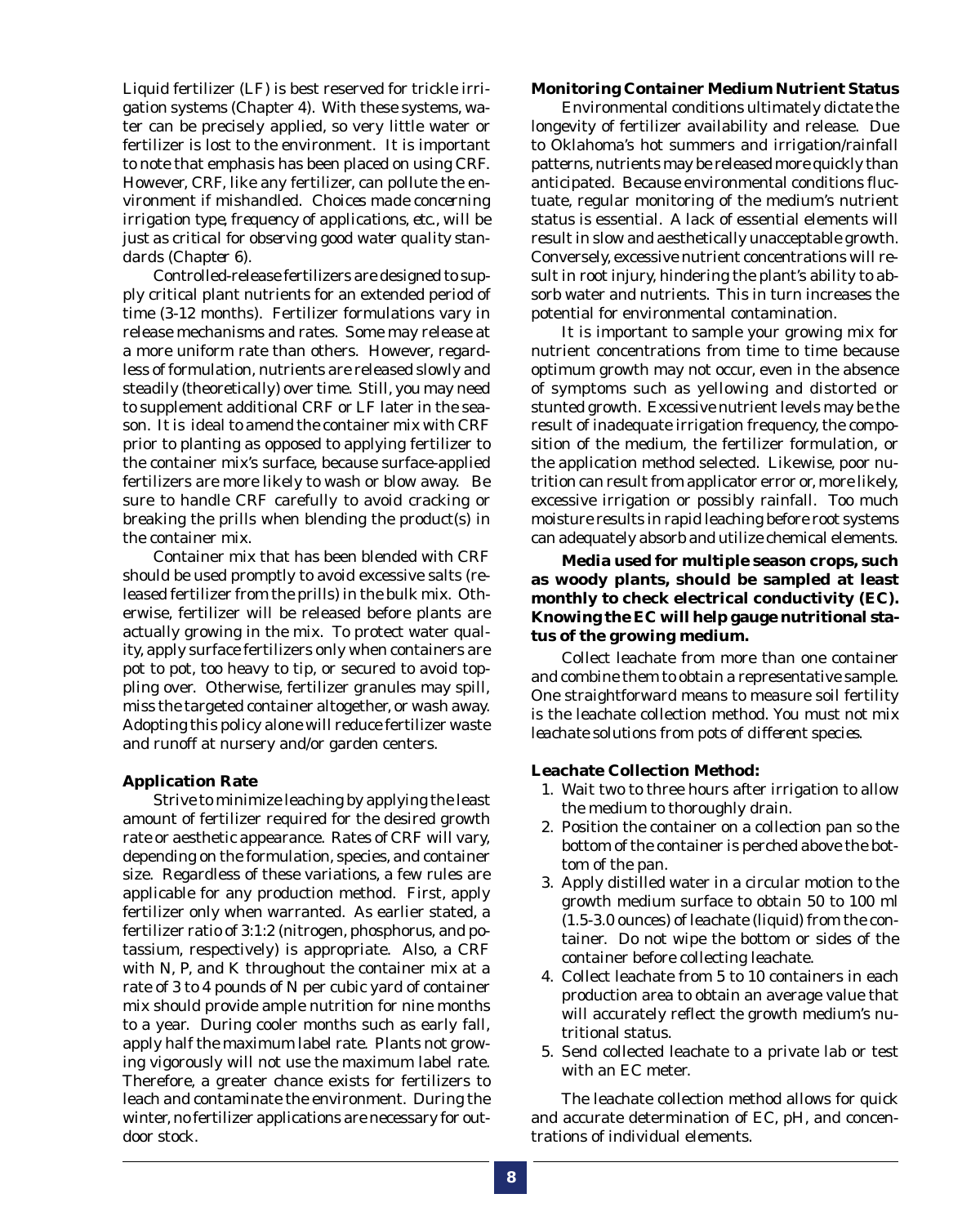**Table 2.** Recommended nutritional levels in growth medium for containerized plants with moderate to high nutritional requirements. Levels are based on the leachate collection method described earlier.

|                  | <b>Solution and</b><br><b>Controlled-Release</b><br><b>Solution Only</b> | CR<br>Fertilizer |                     |                        |
|------------------|--------------------------------------------------------------------------|------------------|---------------------|------------------------|
|                  | Low                                                                      | <b>Ideal</b>     | <b>Very</b><br>High | <u>Only</u><br>(Ideal) |
| pН               | < 5.0                                                                    | $5.5 - 5.8$      | > 6.5               | 5-6                    |
| $EC.$ dS/m       |                                                                          |                  |                     |                        |
| (mmhos/cm)       | < 0.5                                                                    | $0.5 - 1.1$      | > 3.0               | $0.2 - 0.5$            |
| Nitrate-N, mg/l  | ~< 40                                                                    | 65-85            | >150                | $15 - 25$              |
| Phosphorus, mg/l | < 3                                                                      | $8-12$           | >18                 | $5-10$                 |
| Potassium, mg/l  | < 10                                                                     | 20-50            | > 80                | $10-20$                |
| Calcium, mg/l    | < 10                                                                     | 20-40            | >100                | 20-40                  |
| Magnesium, mg/l  | < 10                                                                     | $15-20$          | >60                 | $15 - 20$              |
| Manganese, mg/l  |                                                                          | 0.3              |                     | 0.3                    |
| Iron, $mg/l$     |                                                                          | 0.5              |                     | 0.5                    |
| Zinc, $mg/l$     |                                                                          | 0.2              |                     | 0.2                    |
| Copper, mg/l     |                                                                          | 0.02             |                     | 0.02                   |
| Boron, B mg/l    |                                                                          | 0.05             |                     | 0.05                   |

Container medium nutritional levels in **Table 2** can be used for interpreting levels obtained with the leachate collection technique. Ranges provided in **Table 2** are appropriate for most nursery stock. However, salt-sensitive species may be better off with 25 to 50 percent lower levels than listed. *Please note that levels should read much lower when controlledrelease fertilizers are used alone. (Read the far right column in Table 2.)* Since most fertilizers are salts and media concentration of salts is directly related to EC, this can be used as an indicator for the need of additional fertilizer or for the need to leach out excessive salts from the growing medium. Be sure to measure the EC of the irrigation water. It will contribute to overall EC of the medium and perhaps affect your decision-making process.

#### **What to Monitor**

Growing media can be tested for individual elements (nutrients) or EC. A number of laboratories can check collected samples. (See the list of testing laboratories at the end of this chapter.)

It is inexpensive to measure EC. Electrical conductivity meters indicate the total dissolved fertilizer in the solution, but not the specific elements that are present. Electrical conductivity meters can be purchased for well under \$100 for a pocket pen version, making it easy to check any container mix on the spot. Look for EC meter values ranging from 1.0

to 2.0 mmhos/cm. This range indicates nutritional levels that are ideal for optimal (aesthetically superior) growth for most species.

Recently, it has become more affordable for growers to begin testing for specific ions (elements or nutrients such as N). Cardy meters (hand-held electrodes) and paper test strips can give a measure of  $\rm NO_{_3}\text{-}N$ , for example, and can be used to estimate the amount of N in the irrigation water. Regardless of whether you check just EC or go a step further for specific nutrients, the information will allow you to adjust fertilizer use for optimal performance and minimal leaching. Taking this extra step will help produce the highest quality plants possible and grow them in an expedient and environmentally conscious manner.

### **Adding Supplemental Fertilizer Throughout the Growing Season**

In most cases, growers find the need to apply additional fertilizer after plants are containerized or transplanted. This is done by placing fertilizer on top of the medium or by fertigation (adding fertilizer directly to irrigation water). If fertigation is used with overhead irrigation systems, collect the runoff so it doesn't go off site and degrade water sources (refer to Chapter 7)*.* Surface-applied fertilizer (the more common approach in Oklahoma nurseries) should ideally be used on small groups of plants at each application to avoid excessive nutrient loading of runoff water. Refer earlier in this chapter to tips on top dressing plants.

#### **Blocking Plants with Like Nutritional Needs**

Blocking plants according to their nutritional requirements facilitates management of fertilizer and reduces costly runoff. For example, plants that require high N should be segregated from those that don't need or are injured by high levels of N.

#### **Foliar Analysis**

Foliar analysis may be used to diagnose deficiencies or determine the elemental status of plant tissue in the fall prior to the spring flush of growth. Plants cultured under the same conditions can be treated as one group, but samples from different species and possibly even different cultivars should not be mixed. For example, an acre block of plants all treated in the same fashion would require only one to three composite samples. However, plants of the same species grown differently should be sampled separately for accurate results.

To conduct foliar analysis, sample the uppermost mature leaves or shoot tips on woody plants with nonexpanding leaves. Take the samples just before an anticipated flush of new growth occurs. Each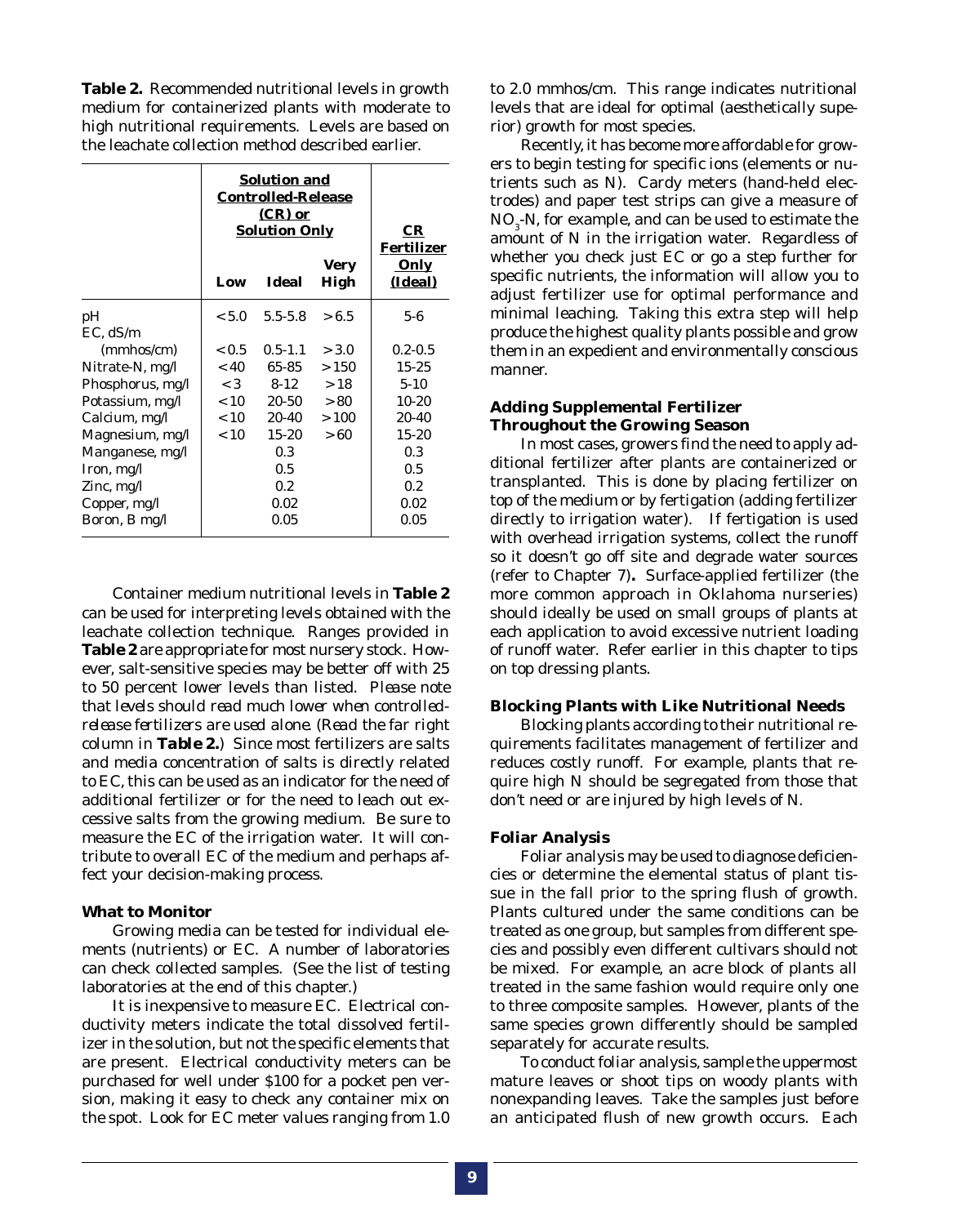|  | <b>Table 3.</b> Optimum tissue nutrient levels for field- |  |  |  |
|--|-----------------------------------------------------------|--|--|--|
|  | grown nursery stock.                                      |  |  |  |

|    |                |           |     | Deficient Low Sufficient High |     |
|----|----------------|-----------|-----|-------------------------------|-----|
|    |                |           |     | Percent*                      |     |
| N  | (evergreen)    | $0-1.0$   | 1.5 | 3.5                           | 5.5 |
|    | (deciduous)    | $0 - 1.5$ | 2.0 | 4.5                           | 7.0 |
| P  |                | $0-0.1$   | 0.2 | 0.6                           | 1.0 |
| K  |                | $0 - 1.0$ | 1.5 | $2 - 2.5$                     | 5.0 |
| Ca |                | $0 - 0.2$ | 0.5 | $1.0 - 1.5$                   | 4.0 |
|    | Mg (evergreen) | $0 - 0.1$ | 0.2 | 1.0                           | 2.5 |
|    | (deciduous)    | $0 - 0.2$ | 0.3 | 1.0                           | 2.5 |
|    |                |           |     | Parts per million (ppm)       |     |
| Mn |                | $0 - 20$  | 30  | 50-100                        | 300 |
| Fe |                | $0 - 30$  | 40  | 150                           | 500 |
| В  |                | $0 - 20$  | 25  | 30                            | 100 |
| Cu |                | $0-4$     | 5   | $10-20$                       | 200 |
| Zn |                | $0 - 25$  | 30  | 75                            | 150 |
| Mo |                | $0 - 0.4$ | 0.6 | 1.0                           | 20  |

*\*Percent based on leaf dry weight*

sample should contain 20 to 30 uppermost mature leaves randomly collected from the block of plants. When sampling for diagnostic reasons, obtain three samples of tissue that are the same age from sickly as well as healthy tissue. Samples representing different stages or severity of the abnormality should be collected separately to determine whether the elemental content of tissue changes as the aberrance becomes more severe. Samples should be forwarded to a private laboratory (see the list at the end of this chapter). Refer to **Table 3** for elemental ranges for uppermost mature leaves of woody ornamentals. The values listed in **Table 3** are merely guidelines. Healthy plants may deviate from these values from time to time.

It is important to note that the nutritional needs for many genera have not been researched nor a foliar content for any given chemical element (such as nitrogen) established for every species. For some, trial and error must occur. Ultimately, the decision to adjust or maintain a fertilizer schedule must be based on experience and sound judgment as well as "what the numbers say." Keep good records because they are imperative when making future fertility management decisions. Foliar analysis is just one more tool to help make more informed fertilizer choices. By making good decisions and avoiding unnecessary fertilization, water quality can be protected.

### *Summary*

- 1. Become familiar with plant nutritional requirements.
- 2. When possible, group plants by their nutritional needs.
- 3. Measure the electrical conductivity (EC) of the growing media on a monthly basis.
- 4. Use personal testing equipment or establish a good working relationship with a private lab for soil and water sample testing.
- 5. Use proper irrigation practices, which are as critical in protecting water quality as good fertilizer practices.
- 6. Keep detailed fertilizer application records.
- 7. Controlled-release fertilizers can pollute the environment. They must be managed properly.

### *Laboratory Testing Services*

A&L Southern Agricultural Laboratories 1301 W. Copans Rd., Bldg. D #8 Pompano Beach, FL 33064 Phone: 305-972-3255 Fax: 305-972-7885

Scotts Testing Laboratory 6656 Grant Way Allentown, PA 18106 Phone: 215-395-7105, 800-743-4769 Fax: 215-395-0322

Soil & Plant Laboratory, Inc. P.O. Box 153 Santa Clara, CA 95052-0153 Phone: 408-727-0330, Fax: 408-727-5125

Soil & Plant Laboratory, Inc. P.O. Box 6566 Orange, CA 92613-6566 Phone: 714-282-8777, Fax: 714-282-8575

Soil & Plant Laboratory, Inc. P.O. Box 1648 Bellevue, WA 98009-1648 Phone: 206-746-6665, Fax: 206-562-9531

The Scotts Company 14111 Scottslawn Rd. Marysville, OH 43041 Phone: 513-644-0011, 800-543-0006 Fax: 513-644-7679

Wallace Laboratories 365 Coral Circle El Segundo, CA 90245 Phone: 310-615-0116, 800-473-3699 Fax: 310-640-6863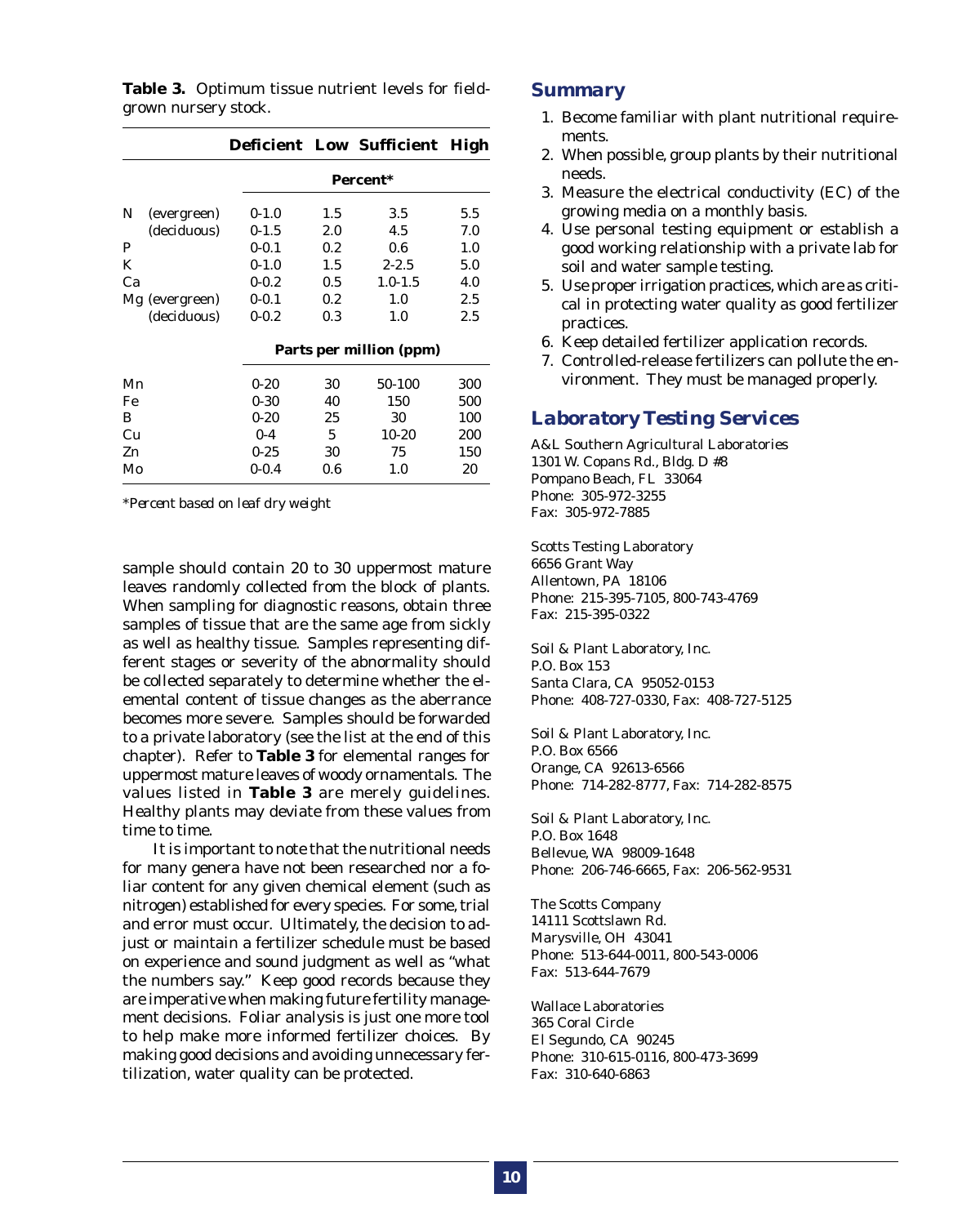# *4. Irrigation in the Nursery*

*Mike Kizer, Extension Agricultural Engineer Mike Schnelle, Extension Ornamental Floriculture Specialist*

### *Irrigation Methods*

Ideally, one of the most experienced individuals in the nursery should be responsible for irrigating or supervising the irrigation of crops. But, despite the critical nature of this position, few growers can spare the time or resources to actually experiment with different sources of irrigation methods. Choices made







**Figure 1B.** Irrigating nursery container crops using trickle/microirrigation. a) Individual emitters online over containers. b) Spray stick emitters on a feeder line. c) Spaghetti tube/weight emitters in inground pots.

in irrigation systems can also directly or indirectly help maintain or improve water quality standards. Numerous container studies have demonstrated that drip irrigation systems consistently save water over more traditionally utilized overhead systems. Drip irrigation applies water precisely to root systems where it infiltrates quickly **(Figure 1)**. However, with overhead irrigation, all areas of the soil must be irrigated to "hit" the containers below. With Oklahoma's hot weather, evaporation of water could be in excess of 30 percent, delivering an application efficiency of 70 percent or less. This means that 70 percent or less of the water enters the soil, with an even smaller fraction of that water actually delivered to the containers and not the surrounding ground/floor area. Evaporation is significantly reduced with drip systems, with application efficiency of 90 to 95 percent in most situations. It has been shown that water used for drip systems ranges from 4,000 to almost 10,000 gallons per acre, while overhead irrigation uses more than 36,000 gallons per acre! About four times the number of plants could be irrigated using drip practices.

Microirrigation (trickle, drip, or mist irrigation) refers to the frequent application of small quantities of water at low flow rates and pressures. Rather than irrigating the entire field surface as with sprinklers, trickle irrigation is capable of delivering water precisely at the plant where nearly all of the water can be used for plant growth. Little water is wasted in supporting surface evaporation or weed growth because very little water spreads to the soil between the containers. The application of water is not affected by wind because it is applied at or below the ground surface. A well designed and maintained microirrigation system is capable of achieving an application efficiency of 90 percent or better.

### *Irrigation Components*

Microirrigation systems can be arranged in a number of ways. The arrangement of components in **Figure 2** represents a typical layout. Variations in pressure within the system due to changes in eleva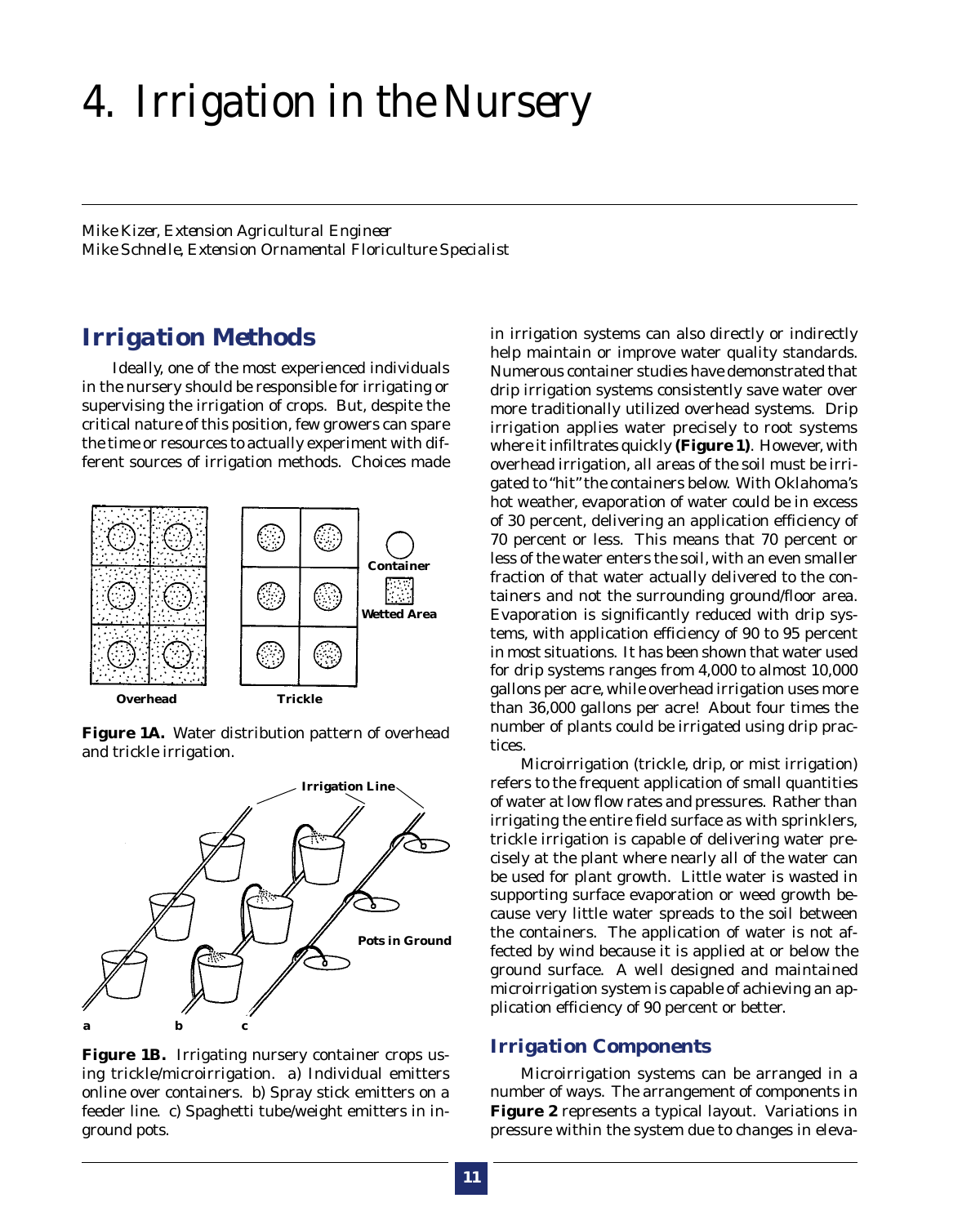tion and pressure loss within the pipes will affect the discharge of individual emitters. For a system to irrigate satisfactorily, the application of water must be uniform at all emission points. There should be no more than a 10 percent variation in discharge between the emitters with the lowest and highest output. To achieve this, pipes and tubing must be sized correctly. Laterals should run across slope, following contour lines, or run slightly downhill. Areas of a system at markedly different elevations should operate as separate subunits with separate pressure regulators.



**Figure 2.** Components of a microirrigation system.

Trickle irrigation laterals can be divided into two catego-

ries: line source emitters and point source emitters. Line source emitters are used when plants are closely spaced within a row, with rows several feet apart as with most vegetable crops. The preferred emitting device for vegetable crops is a tubing with closely spaced perforations. The volume of soil irrigated by each perforation overlaps with that of the perforations next to it, resulting in a long, narrow block of irrigated soil that surrounds the roots of the entire crop row **(Figure 3)**.

Point source emitters are used when widely spaced point sources of water are needed, as in the case of large containers or orchard crops where the trees are spaced several feet apart in each direction. In this type of system, one (or more) emitting device is attached to a pipeline at or near the base of the plant, irrigating a single container or a bulb of soil surrounding the root mass of one plant **(Figure 3)**.

Point source emitters for permanent plantings should be located to provide balanced root development. While a single, small capacity emitter may be sufficient during the early years of plant development, a higher flow rate will be needed as the plant matures. This large flow should be divided between several emitters spaced around the trunk within the canopy dripline. The dripline is simply the line marking the extent of the tree canopy coverage on the ground surface.

### *Pressure Regulation*

Since trickle irrigation systems operate at relatively low pressures, even small variations in pressure can have a significant effect on how uniformly the system applies water to the crop. For this reason, pressure regulators are often used, especially on steeply sloping sites. The pressure on water in a pipe will increase 1 pound per square inch (psi) for every 2.31 feet of elevation fall. For every 2.31 feet of elevation rise the pressure decreases 1 psi. So, if a site has a variation of 10 feet in elevation from the highest to the lowest point, the emitters at the lowest point will be operating at a pressure more than 4 psi greater than the highest emitter. In a system which may have a design operating pressure of only 8 to 12 psi, that is an extremely large variation.

Variations in pressure due to elevation change can be handled by using pressure regulators or pressure compensating emitters. Regulators are devices which maintain an outlet pressure that is virtually constant as long as they are driven by an input pressure higher than their output pressure. Sites with elevation variations must be broken into sections with only slight variations of elevation within each sec-



**Figure 3.** Water distribution patterns for line source and point source emitters.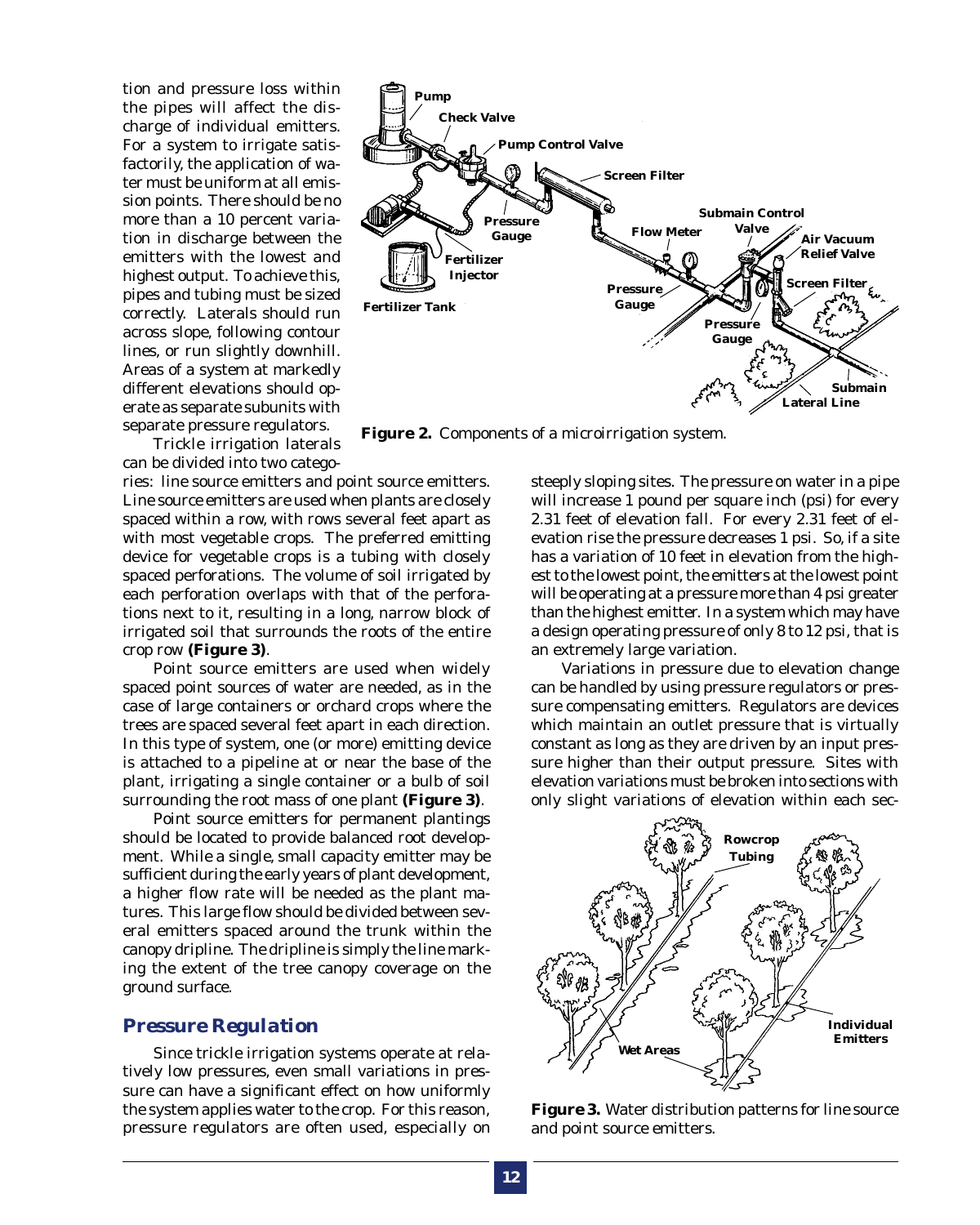tion. A pressure regulator would be placed at the inlet to each section and the delivery system pressurized to maintain adequate pressure to the regulator in the section with the highest elevation. All sections with lower elevations would have their increased pressure reduced by regulators, and a reasonably uniform application of water would result.

Pressure compensating emitters are application devices which maintain virtually constant discharge as long as their operating pressure stays within a certain range. Most pressure compensating emitters maintain an acceptable uniformity of discharge in the operating range of 10 to 30 psi. Pressure compensating emitters require no pressure regulator, but are substantially more expensive to purchase than ordinary emitters. However, they allow uniform application of water in locations where it is difficult to divide an irrigation system into subunits of constant elevation.

### *Water Quality and Filtration*

Water quality and filtration are probably the most serious concerns when considering microirrigation. In order to discharge very low flow rates, the diameter of the emitter orifices must be very small. This results in the emitters being blocked easily by even the smallest contaminants in the water supply. Of particular concern are suspended solids such as silt and sand, minerals that precipitate out of solution such as iron or calcium, and algae that may grow in the water. Virtually every drip irrigation system must include a filtration system adequate to prevent plugging of the emitters. A system with poor quality water and poor filtration simply will not function reliably enough to warrant the maintenance requirements needed to keep it in operation.

Suspended solids will normally be less of a problem when ground water is used than when surface water is used for irrigation. Emitters will typically be rated by the manufacturer with regard to the degree of filtration required to prevent plugging by particles. This will normally be expressed in terms of a screen mesh number or as the diameter of the larg-

**Table 1.** Filter size conversions.

| Mesh | <b>Width of Opening</b> |           |  |  |
|------|-------------------------|-----------|--|--|
| Size | (inch)                  | (microns) |  |  |
| 40   | 0.0150                  | 380       |  |  |
| 60   | 0.0100                  | 260       |  |  |
| 80   | 0.0070                  | 180       |  |  |
| 100  | 0.0060                  | 140       |  |  |
| 140  | 0.0041                  | 105       |  |  |
| 200  | 0.0029                  | 74        |  |  |
| 400  | 0.0011                  | 27        |  |  |

est particle capable of passing through a filter. The relationship between the two sizing methods is given in **Table 1**.

Filters may be constructed of stainless steel or plastic screens that are reusable and require periodic cleaning. They also use disposable fiber cartridges. For water with a heavy load of large contaminants, a separator which uses centrifugal force to remove most of the particles may be used. Water with large amounts of fine silt and clay in suspension normally requires filtration with a media filter. Media filters use graded layers of fine sand to remove sediment. They are effective filters, capable of handling large flow rates, but they are relatively expensive to purchase and maintain.

The precipitation of minerals in irrigation water is usually a problem only with ground water sources. Dissolved minerals may come out of solution with a change of pH or temperature or when aeration occurs. If calcium is the problem, injecting acid into the water to lower the pH will prevent precipitates from forming. Sometimes, there is not sufficient calcium to precipitate out of solution, but enough to form a lime crust over the openings of emitters after the system is shut off and the components dry. If this situation causes frequent blockage of emitters, injection of acid into the system for the final few minutes of operation before shutdown should eliminate the problem. If iron is the problem, oxidizing the iron by chlorination or aeration and then filtering the water will be necessary. Injection of chemicals such as fertilizers or pesticides into the water may cause precipitation of minerals. Consequently, any filtration should take place after chemical injection has been done.

Growth of algae within the irrigation system is seldom a problem, since most algae require sunlight to grow and virtually all system components are made of opaque materials. However, if surface water is used to irrigate, algae often exist in the water supply. Pumping unfiltered water from an algae-laden source will result in frequent blockage problems, so adequate filtration is important. Treatment of ponds with algae problems by the addition of copper sulfate will greatly reduce the filtration load if the pond is used for trickle irrigation. Occasionally, a bacterial slime may develop in systems where the water has considerable organic matter. Routine use of a 2 ppm chlorine rinse at the end of each irrigation set will normally prevent slime development. If a slime problem does develop, a 30 ppm chlorine treatment will clean the system.

The use of high quality water and an adequate filtration system cannot be overemphasized. Use of poor quality irrigation water in a trickle irrigation system can result in so many maintenance problems related to emitter plugging that any labor savings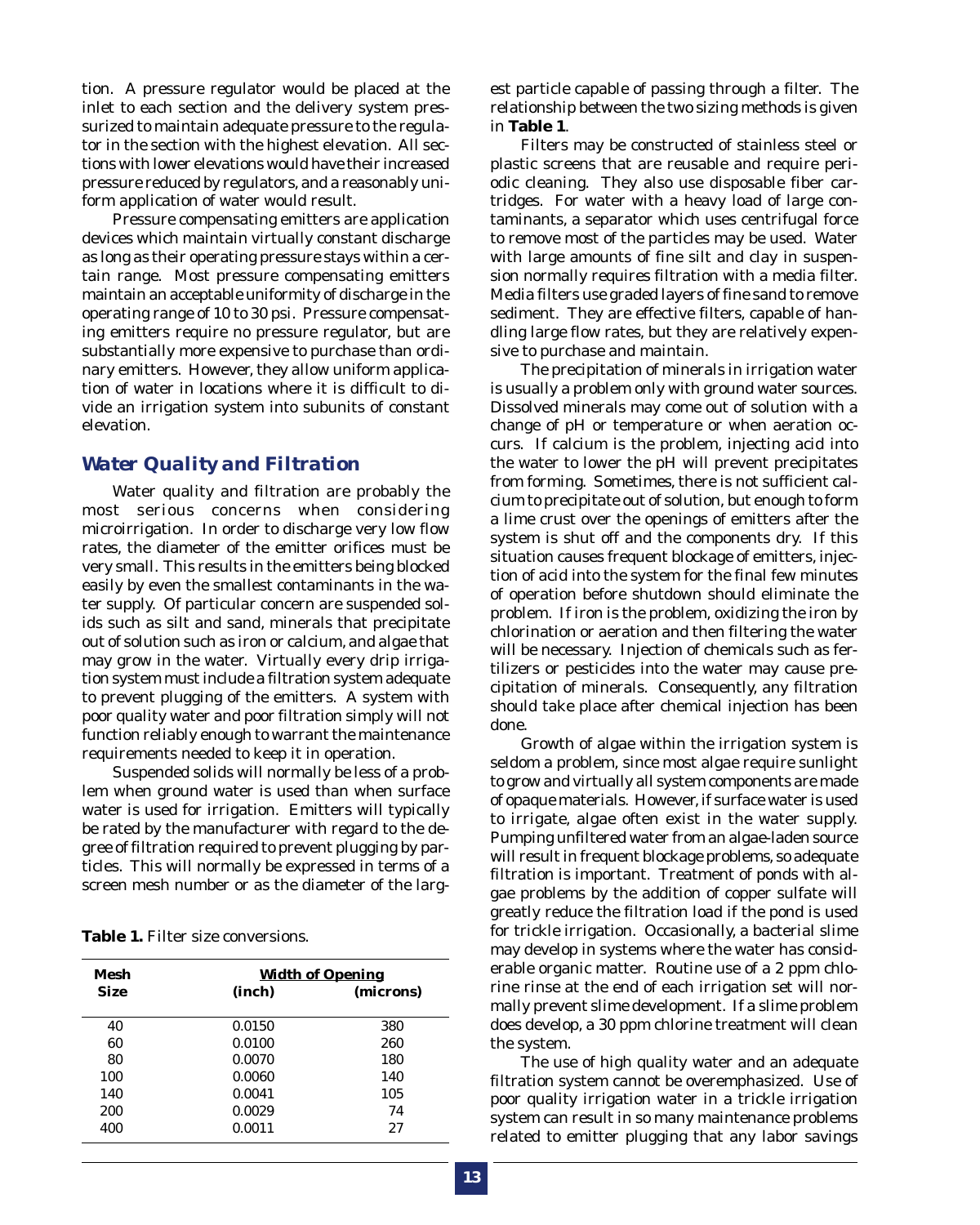you would expect relative to other irrigation methods will be eliminated. Maintaining the filtration system satisfactorily, chemically treating the water if necessary, and frequent flushing of the system will go a long way toward eliminating these problems.

### *System Capacity*

The hours of operation needed to meet the irrigation requirement will depend upon the flow rate of the emitting device, the irrigation interval, and the rate of consumptive use by the plants being irrigated. In no case should the system be designed to operate more than 18 hours per day. This will allow some time for drainage of the plant root zone for proper aeration, time for system maintenance, and some excess capacity for catchup in case of system breakdown. In nursery applications, a common practice is to design the irrigation system with sufficient capacity so that it can maintain satisfactory plant water conditions when operated only during normal employee working hours. This reduces the number of hours available for system operation and increases the size of the water supply required, but it ensures better system oversight when irrigation is taking place.

### *Summary—Irrigation Methods*

Microirrigation can be an extremely versatile production tool in horticultural enterprises. It can stretch a limited water supply to cover much more area than a typical sprinkler system. It can reduce the incidence of many fungal diseases by reducing humidity and keeping foliage dry. It allows automation of the irrigation system, reducing labor requirements. It delays the onset of salinity problems when irrigation water of poor mineral quality must be used.

Microirrigation requires careful water treatment to prevent emitter blockage problems. Frequent inspection of the system is necessary to ensure that it is functioning properly. Improper design and component sizing can result in a system with poor uniformity of application and a much lower than expected application efficiency.

A properly designed and installed microirrigation system is normally more expensive than a sprinkler system *initially*. However, the lower operating cost and higher efficiency of these systems can quickly justify the added expense in some horticultural situations. For more information on the design of microirrigation systems, refer to OSU Extension Facts F-1511, Trickle Irrigation for Lawns, Gardens, and Small Orchards.

Although drip or trickle irrigation has been emphasized, there are certainly other viable means of irrigation, depending upon the size of the nursery, the crops grown, and a myriad of other factors. Hand watering and traditional overhead irrigation are still

appropriate in certain cases. Pulse irrigation, where water is applied in small amounts at frequent intervals, also may be a solution to avoiding runoff in the nursery and its related environmental concerns.

### *Water Supply Protection*

In addition to the irrigation delivery system, the water source and its quality must be considered. The irrigation water supply must be protected from contamination. The driving force to move contaminants from the land surface to ground water is surface water that percolates through the non-saturated zone of the soil. Of course, around irrigation wells, a major source of the water that can transport contaminants is the applied irrigation water itself. The design and control of the irrigation system should be done so that water is not over applied. Excess water application in the wellhead area can leach nutrients, pesticides, and other contaminants out of the crop root zone and into the ground water. This not only contributes to the degradation of the environment, but also wastes water and costly production inputs. To minimize the risk to the environment, make sure your irrigation system is designed to apply water at a rate appropriate for your soil conditions.

### *Irrigation Wells and Contamination*

A water well not only provides a path for ground water to be pumped to the ground surface for use, it can also provide a path for pollution from the ground surface to reach the ground water supply. The well punctures the protecting layers of soil that cover the aquifer, eliminating all filtering effect. Even though the water from an irrigation well might not be used for drinking water, contamination from it can affect the quality of water from nearby drinking water wells. For this reason, it is important to make sure that all wells are properly constructed and protected as much as possible.

### *Wellhead Protection Area Defined*

Wellhead area refers to the area in which surface water recharges the ground water supply that feeds a well. There are a number of steps in protecting a wellhead area. One of the first steps is to determine the size and shape of the wellhead area. This can be a complex process, affected by the geology and topography of the area, the rate of pumping from the well, and the time frame for needed protection.

As water is pumped from a well, ground water flows from the surrounding aquifer into the well. This causes a cone-shaped depression in the ground water surface around the well where the water has been pumped out. If the water in the aquifer were not moving, this cone of depression would be a circle.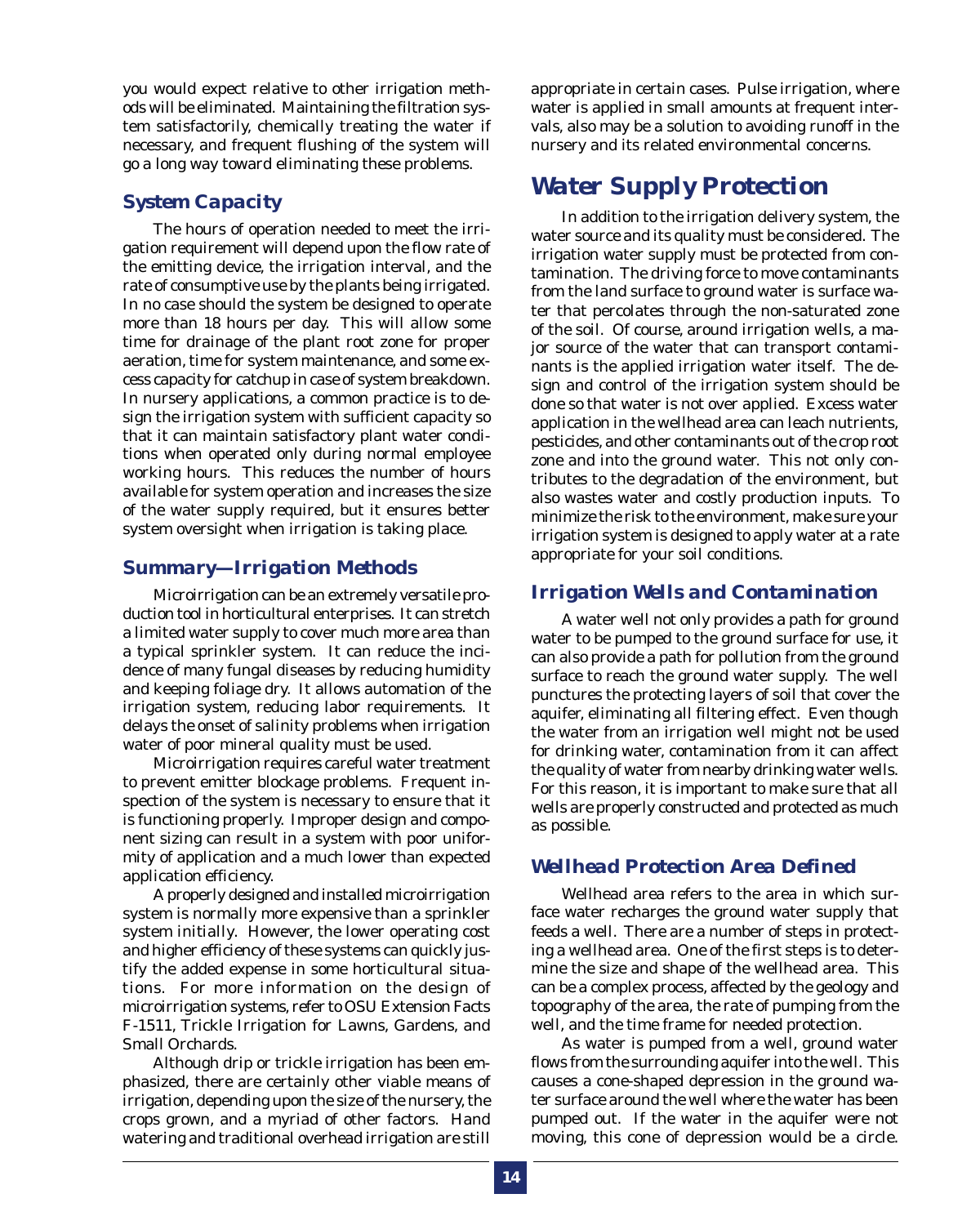

**Figure 4.** Diagram of ground water flow and zone of contribution around a pumping well.

However, ground water is usually flowing very slowly, and, as a result, the water table is usually sloped slightly. The slope of the ground water surface generally follows the slope of the ground surface, with ground water flow from highland areas toward river valleys, lakes, and the ocean. Because of this flow, the cone-shaped depression in the ground water surface around a pumped well is usually distorted **(Figure 4)**.

Once you get far enough downhill from the well to escape the zone of contribution, water and contaminants carried by surface water percolating into the ground are carried away from the well by the natural ground water flow and will not affect your well. Directly uphill from the well, however, nearly all contaminants will eventually reach the well because of the natural movement of the ground water. The closer the contamination occurs, the more quickly it will reach the well, because the time of transport from points close by is shorter than from points farther away.

Because ground water moves very slowly in most aquifers, sometimes just a few inches per day, a spill of contaminants a few hundred feet from a well might take a year or more to reach the well. During that time, contaminants are constantly being decomposed and diluted; therefore, their effect on the well will be reduced. The change in the contaminant depends on its makeup and conditions in the subsurface environment. Some contaminants break down in a relatively short time, while others may be unchanged over a period of many years. Products which break down very slowly have a long life and should be avoided or used with extreme care in the zone of contribution of water wells.

### *Well Location*

Location determines, to a great degree, a well's potential for ground water contamination. If there are possible sources of contaminants in the area, the well should be located uphill from these sources. Locating the well uphill means the natural flow of ground water will reduce the chance of leached contaminants being in the water pumped by the well. The uphill location also ensures surface water runoff will carry contamination from possible pollution sources away from the well.

Moving high-risk activities outside the wellhead protection area will reduce the risk of well contamination. However, if spills or other accidental releases of contaminants occur, the contamination can still reach the ground water and cause pollution in neighboring wells. Separation from sources of contamination is important to protect wells from pollution. If a well is a long distance from a source of pollution, the contaminant may degrade a great deal due to exposure to air, sunlight, and biological activity before it reaches the well. Any degradation and dilution of the contaminant reduces its potential as a health or environmental hazard.

### *Well Construction*

Proper well construction is an important factor in protecting the ground water supply from contamination. Regardless of what kind of pollution potential exists at the ground's surface, a properly constructed well can prevent many contaminants from rapidly reaching the aquifer through the borehole.

The first step in good well construction is to properly case the well. A good well casing which extends all the way to a protecting layer of clay or rock, or at least 10 feet below the minimum water level of the aquifer, is the first feature of proper well construction **(Figure 5)**. In areas where a water-bearing formation of fractured sandstone or limestone is very near the ground surface, it is common practice to extend the well casing only a short distance below ground. Since the rock formation is stable, there is no danger of the borehole collapsing. However, this practice can allow surface water and contaminants to rapidly enter the borehole after passing through only a few feet of topsoil. Casing the well to a greater depth means that surface water must follow a longer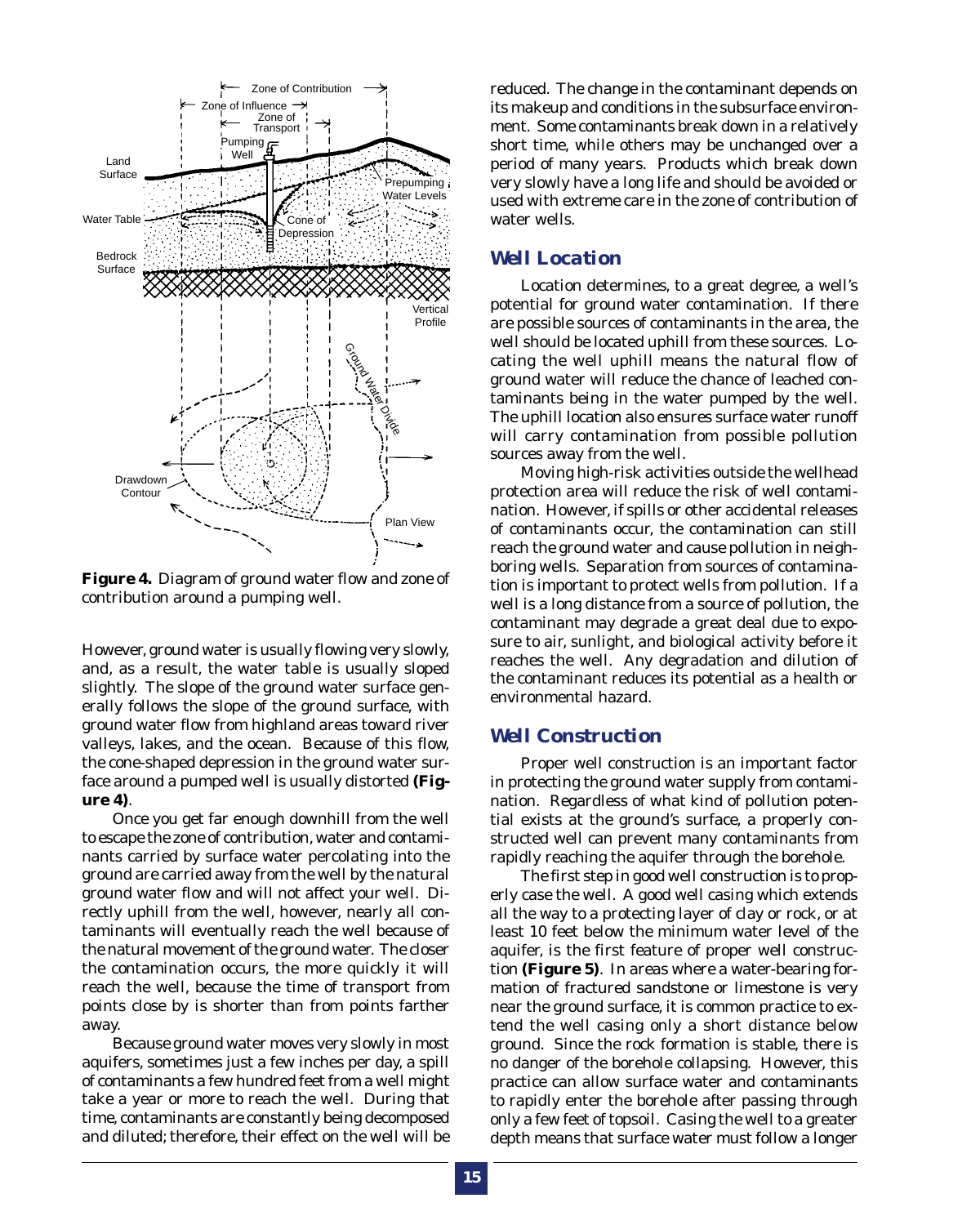

**Figure 5.** Diagram of typical irrigation well showing required features for proper sanitation protection.

flow path before it can enter the well, resulting in more filtering. Casing the well to 10 feet below the minimum water level can improve the quality of water pumped from wells. Some contaminants, such as petroleum products, are lighter than water and will migrate to the top of the aquifer. Pumping from the bottom of the aquifer will reduce the amount of these contaminants in the water delivered by the well.

The casing should extend at least 8 inches above the original ground surface to prevent any standing surface water or flood water from overtopping the casing and leaking inside the well. The ground surface around the well should be shaped so that it slopes away from the wellhead. This will prevent surface water from collecting near the wellhead and seeping down the outside of the well casing.

The well casing must be securely sealed to the surrounding soil by grouting the area around the casing from the ground level to a depth of at least 10 feet. The grout mixture should be a neat cement mixture (with no aggregates) or a cement-bentonite mixture with no more than 6 percent bentonite. The grout must be made with no more than 6 gallons of water per sack of cement. Using too much water in the mix can result in a poor seal, because the grout mixture will shrink as it cures, causing it to pull away from the casing.

### *Housekeeping Around Wells*

It is important to keep the wellhead area clean and environmentally safe. There are many products that may be used around irrigation wells which can potentially cause contamination and rapidly enter the ground water through a damaged well casing or through coarse topsoil overlying a shallow water table. Well houses are often seen as convenient places to store items such as fertilizer bags and pesticide containers. In no case should the well house be used as a storage area.

If an accidental release of a contaminant occurs in the wellhead area, it should immediately be cleaned up as completely as possible. If the contaminant is allowed to remain in the soil of the wellhead area, much of it will eventually be carried into the ground water by rain and surface water percolating through the soil to recharge the ground water. From there it may be pumped out in the irrigation water or drinking water of your well or a neighboring well.

### *Backflow Prevention*

Many operators use irrigation systems to apply fertilizer and chemicals, a practice called chemigation. Certain precautions must be taken to prevent contamination of the irrigation well should an unscheduled shutdown of the irrigation pump occur during chemigation. If the pump stops while chemical products are within the irrigation pipeline, backflow of contaminated water into the well can contaminate the ground water supply. Backflow prevention devices are required by federal law when toxic chemicals are applied through irrigation water. The main device required is a chemigation check valve. This consists of a spring-loaded, positive-seating, chemically resistant check valve with an atmospheric vacuum breaker and a low-pressure drain. The chemigation check valve is placed in the irrigation pipeline between the pump and the point of chemical injection, preventing backflow of contaminated water into the well.

An approved alternative backflow prevention device is a gooseneck pipe loop. This is a loop in the irrigation pipeline which rises at least 24 inches higher than the highest outlet in the irrigation system and has an atmospheric vacuum breaker at the top of the loop. The rise in the loop prevents backflow due to the back pressure in the sprinkler system, and the vacuum breaker prevents formation of a siphon down to the bottom of the well.

Irrigation systems using public water supplies for their water source must have specialized backflow preventers if they are used for chemigation. A reduced pressure zone device—a double-check valve with a vacuum breaker located in between—is the recommended backflow prevention device. For fur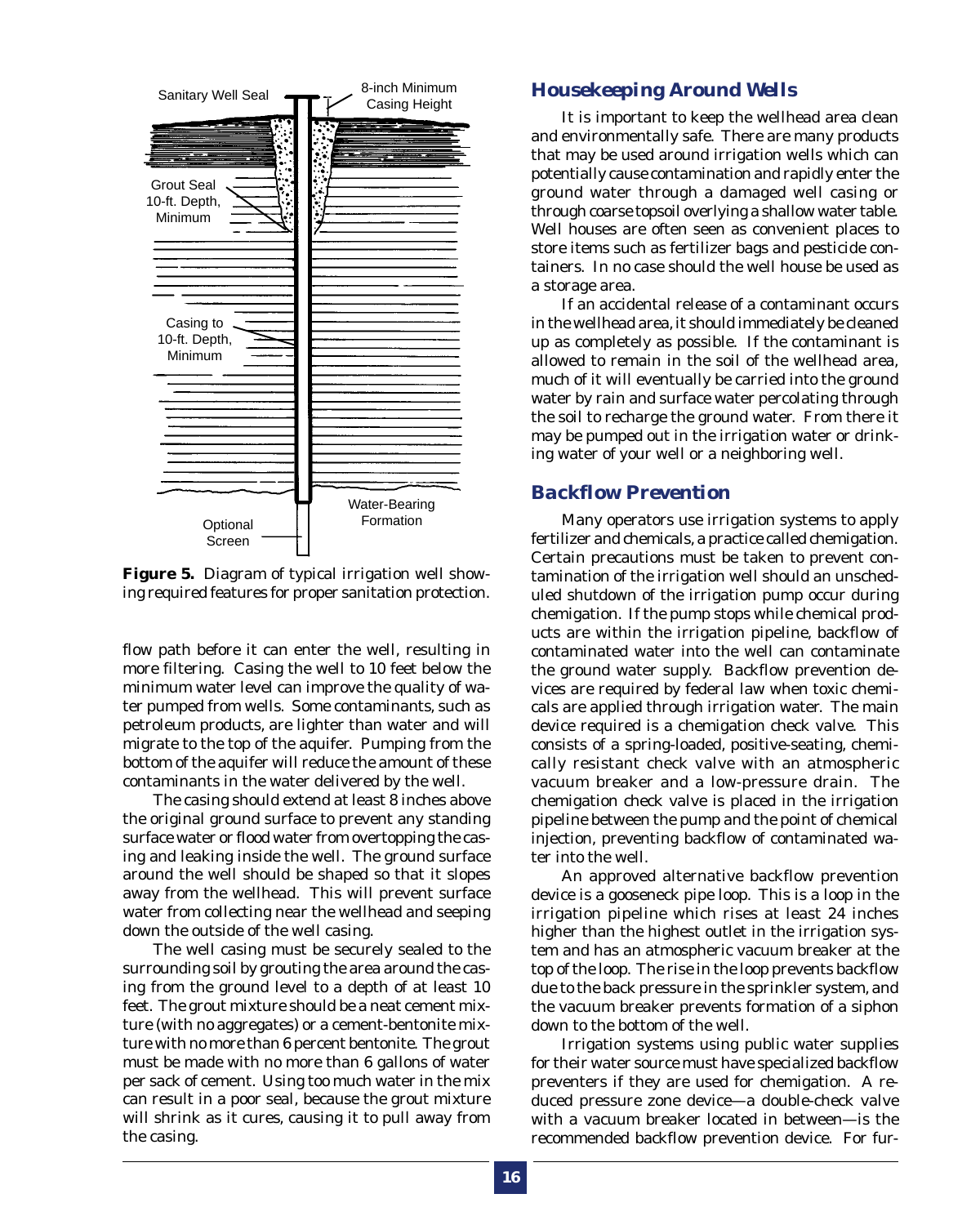ther information about chemigation safety equipment, refer to OSU Extension Facts F-1717, Safety and Calibration Requirements for Chemigation.

### *Nutrient Management*

Many nursery personnel carefully apply fertilizers to reduce production costs and protect the environment, but few think about the nutrient value of their water. Irrigation water should be tested occasionally for its nutrient content. High nitrate is a problem in the ground water in some parts of Oklahoma. However, if the nitrogen in irrigation water is included in the nutrient budget, it can help improve profitability by reducing fertilizer costs and reducing nitrogen leaching and runoff.

For every 1 mg/l of nitrate-nitrogen in the water, 0.00834 pound of nitrogen is applied with every 1000 gallons of irrigation water. If your water has 10 mg/l of nitrate-nitrogen, you would apply about 1/12 pound of nitrogen when applying 1000 gallons of irrigation water. This may not sound like much, but when considering the amount of water applied in an entire nursery operation throughout the course of a growing season, it adds up.

### *Water Management*

Use some type of irrigation scheduling system that responds to the actual water needs of the crop. This might include soil water measuring devices such as tensiometers or electrical resistance blocks. It is possible to schedule the application of water using a soil water budget and crop water use estimates based on current weather information. Weather data from the Oklahoma Mesonet can be used to schedule the application of water based on crop water needs. This avoids applying water when crop growth conditions don't warrant it and reduces the loss of water, nutrients, and pesticides from the crop root zone.

Good irrigation water management includes metering the amount of irrigation water applied. This may include accurately measuring the discharge from emitters, sprinklers, or watering nozzles and controlling the time of application to meet the needs of the plants being irrigated. With sprinkler irrigation systems, the use of rain gauges can give relatively accurate estimates of the amount of water actually being applied.

When applying fertilizers or pesticides by chemigation, don't overirrigate. Each chemical product will have the specified amount of water to apply listed on the label. Apply only the minimum amount of water required to distribute the product effectively. Overirrigation may cause it to leach below the root zone, which could lead to ground water contamination.

### *Summary*

Irrigation is a necessary tool in profitable nursery management. It has great potential for producing reliable supplies of quality plants. However, when not properly designed and managed, it also has the potential to create numerous environmental problems. Be sure your irrigation system receives proper maintenance and management to keep your operation trouble-free and profitable.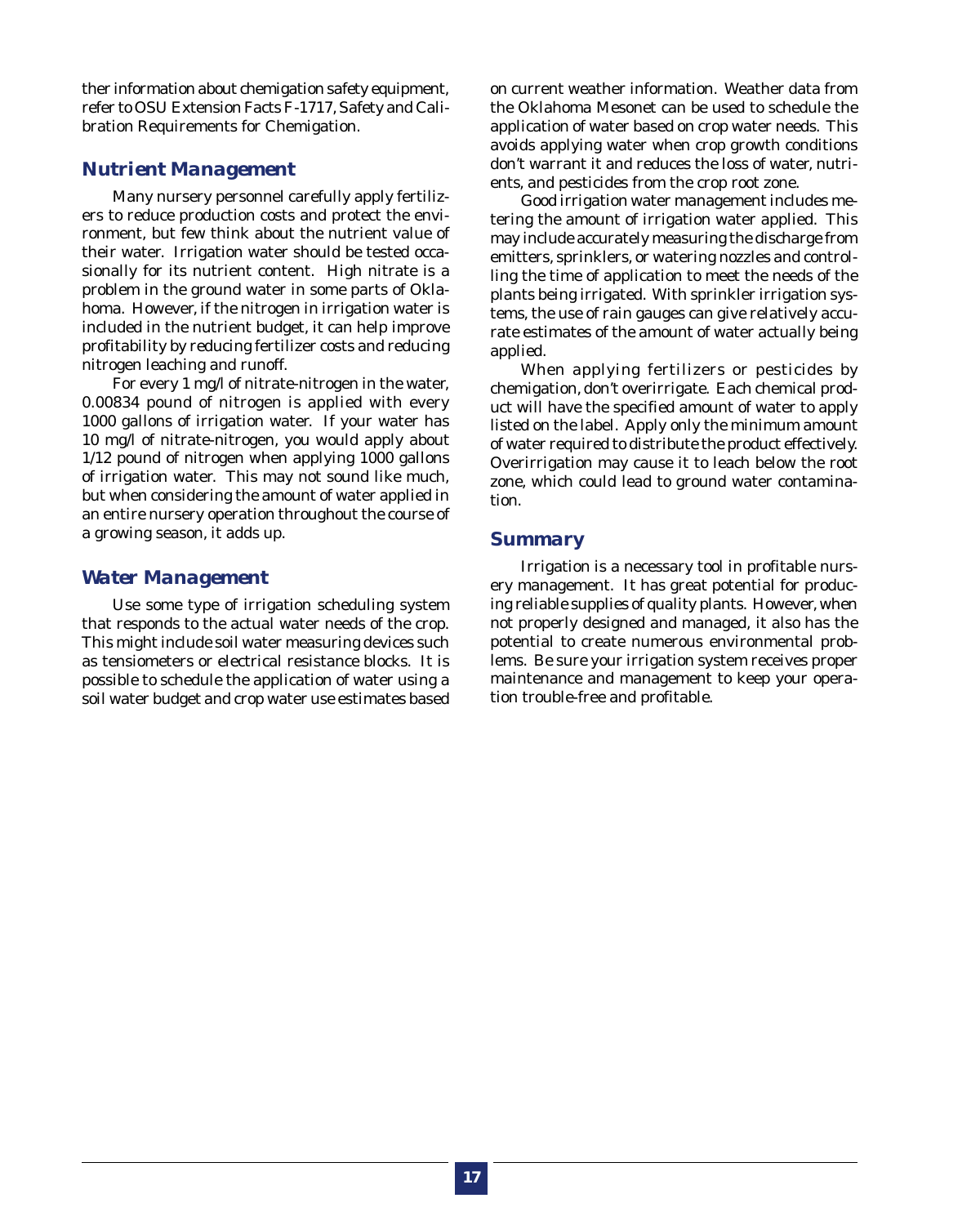# *5. Using IPM to Prevent Contamination of Water Supplies by Pesticides*

*Gerrit Cuperus, IPM Specialist Sharon L. von Broembsen, Extension Plant Pathologist*

*I*ntegrated pest management (IPM) is a key to preventing pesticide contamination of water supplies by ornamental nurseries. Pesticides must be prevented from entering water supplies; there is no acceptable tolerance for pesticides in irrigation runoff leaving nurseries. The main ways to prevent pesticides from contaminating nursery runoff are 1) to reduce pesticide use, and 2) to select and apply pesticides appropriately. Reduction in use of pesticides is an important goal of all IPM programs, and this chapter will focus on IPM practices and their implementation in nurseries, outlining appropriate methods for using pesticides to prevent pollution of water supplies.

### *The IPM Approach*

IPM, an effective and economical management strategy for controlling crop pests, helps to protect the environment and human health. IPM involves monitoring pests, establishing action or economic thresholds, and selecting appropriate management methods. To do this, the habits and life cycles of pests and the interaction of pests with plant systems must be understood. Pests include insects, mites, vertebrates, plant pathogens, and weeds. IPM focuses on understanding pest ecology and factors that regulate pest population dynamics, then establishing a system that integrates control tactics with management practices. Finally, IPM focuses on ecologically based approaches, e.g., the use of resistant cultivars, improved cultural practices, the newer "soft" pesticides, and biological control.

Understanding ecological and developmental factors that regulate pest abundance is a critical first step. Disease, insect, and weed populations are regulated by moisture/relative humidity, temperature, predators/parasites, and other factors. Most pests have specific requirements for either relative humidity or moisture in the soil or on leaves. Bacterial diseases are often stimulated or spread by splashing water, and many fungal diseases tend to spread and reproduce more in humid conditions. Most insects

and diseases have specific temperature requirements. Understanding these factors can allow the manager to select pest management practices that will be effective.

**A. Host Plant Resistance.** The first line of defense in any pest management program is to raise plants that have inherently few pests and, therefore, require a minimum amount of pesticides. Genetic resistance to pests is an advantage in any management program. Producing and marketing welladapted resistant species and/or cultivars will also ensure satisfied customers.

**B. Inspection of Incoming Plants.** One of the most effective pest management practices is to keep key pests out of the nursery. Incoming plant material should be carefully inspected to make sure that it is pest free. Examples of excludable pests are fire ants, Japanese beetles, or tomato spotted wilt virus. *Never* accept infested nursery stock.

**C. Detecting and Monitoring Pests.** Decisions as to what pest management practices to use should be based in part on pest detection and monitoring results. This requires careful, systematic searching for signs of pests and for conditions that favor pest buildup. Monitoring over a period of time may help you detect pests and determine sources of infestation and patterns of spread. Monitoring is also helpful in evaluating the effectiveness of management programs. Pest populations take time to build to damaging levels. By understanding the factors that regulate population development, managers can see development occurring and take action before populations get out of hand.

*Visual Inspection.* The purpose of visual inspection is to find evidence of pests or pest-prone situations. During an inspection, look for 1) conditions that favor pests; 2) signs of pest damage, entry, or presence; and 3) the pest itself. Weeds and insects may be more concentrated near the edge of a nursery, so these should be the places to look first.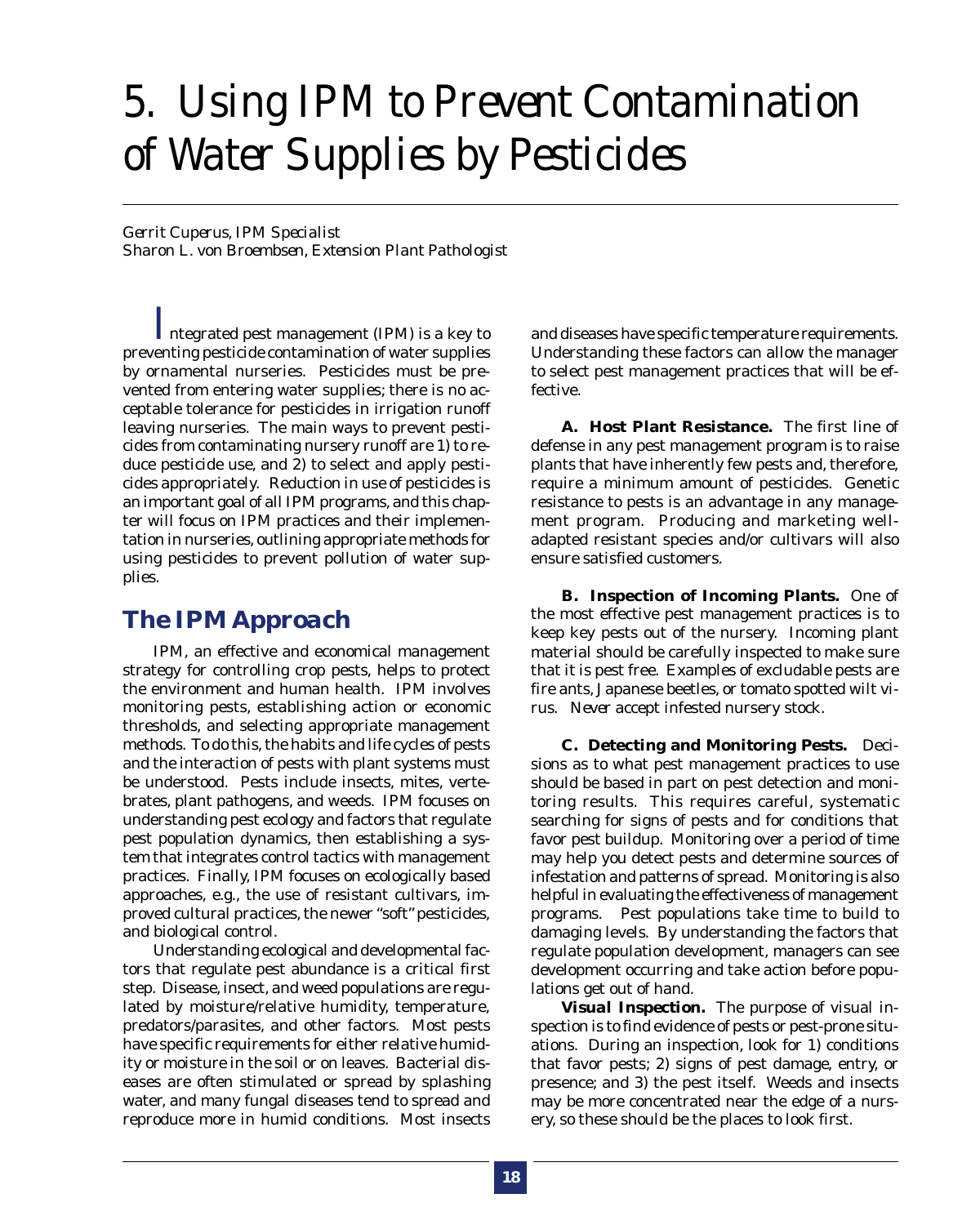When doing an inspection, it's helpful to prepare a diagram of the nursery and keep track of problem areas over multiple years. Observe any conditions that may cause problems during pest management operations. Note areas you were unable to inspect because they were inaccessible. Show the locations of trees, shrubs, garbage storage, water sources, and other features of the surrounding area that may attract or harbor pests or foster pest buildup.

*Detection and Monitoring Devices.* Simple hand lenses help identify some insects and plant diseases. Special devices and tools are available to detect and monitor insects in some crops. These include pheromone traps and other attractants, light traps, and sticky traps. Pheromone traps are available for key nursery insects, including pine tip moth and Japanese beetle. Traps should be checked regularly—once or twice per week at a minimum—and the number of target insects removed from traps should be recorded each time they are checked. This will allow detection of changes in the insect activity, help determine when to treat, and verify the success or failure of pest management measures.

Disease diagnosis may require sample testing to determine which pathogen is present. This may include use of on-site kits such as ELISA or, more typically, sending diseased samples to a diagnostic clinic. The Oklahoma State University Plant Disease Diagnostic Laboratory in the Department of Entomology and Plant Pathology accepts disease samples (telephone: 405-744-9961).

**D. Establishing Thresholds for Action.** Pest management decisions should be based on the abundance of pests and the plant's tolerance to damage. Ultimately, the decision depends on the cost versus the benefit of treatment. Thresholds are often available to help make decisions on what type of management is needed and when it should begin. Thresholds vary according to the specific objective at hand, but they have a common goal of limiting pest development to what is acceptable overall.

- Cosmetic thresholds limit the pest numbers to prevent significant cosmetic or aesthetic damage.
- Action thresholds are pest levels at which action should be taken to prevent a sizable accumulation of pests that could cause damage.
- Economic thresholds are levels of pest abundance at which the potential economic loss caused by pest damage is expected to be greater than the cost of managing the pest.

**E. Biological Control.** Biological control includes the integration of parasites, predators, nematodes, and microbial organisms to manage pests. If managed correctly, biological controls can help suppress pest populations. Key factors are to recognize important naturally occurring biological control organisms, conserve beneficial organisms, understand their role in pest population dynamics, and continue to develop a system that optimizes their impact on pest populations. Insects such as aphids and thrips often are maintained at low levels because of predators and parasites.

In most nursery situations, conservation of naturally occurring biological control organisms is emphasized. Weeds have few natural enemies and must be managed differently. However, effective biological controls are available for some soilborne fungal pathogens. The commercial preparations contain antagonistic bacteria or fungi and are incorporated into planting mixes to control root pathogens. Crown gall, a disease which affects the roots and stems of a wide range of nursery crops, can be prevented by treating exposed root systems or pruned surfaces with a specific biocontrol product.

**F. Water Management.** Careful use of water is critical to minimizing the risk of contaminating water supplies with pesticides. Reduce runoff by more desirable irrigation methods such as drip irrigation or hand watering for small blocks. Determine where runoff goes and how it might be contained on site. Consider using capture and recycle systems in part or all of the nursery. For more information on irrigation, refer to Chapters 4 and 7.

**G. Managing Pesticides.** Pesticides are important tools of conventional pest management systems. They can maximize plant survival and growth, but can also pose a risk to the environment. For example, pesticide contamination of aquatic invertebrates can disrupt food chains. When using IPM, pesticides are applied only when economically justified. Integrated pest management does not eliminate pesticide use, but it encourages responsible use which generally results in reduced applications.

Each pesticide has characteristics that determine its mode of transport in the environment and its impact on the ecosystem. The characteristics that regulate movement include formulation, application timing, runoff potential, and leaching potential. Considering these properties can help protect the environment. For more information, refer to Chapter 6 about selecting and using pesticides to protect water supplies.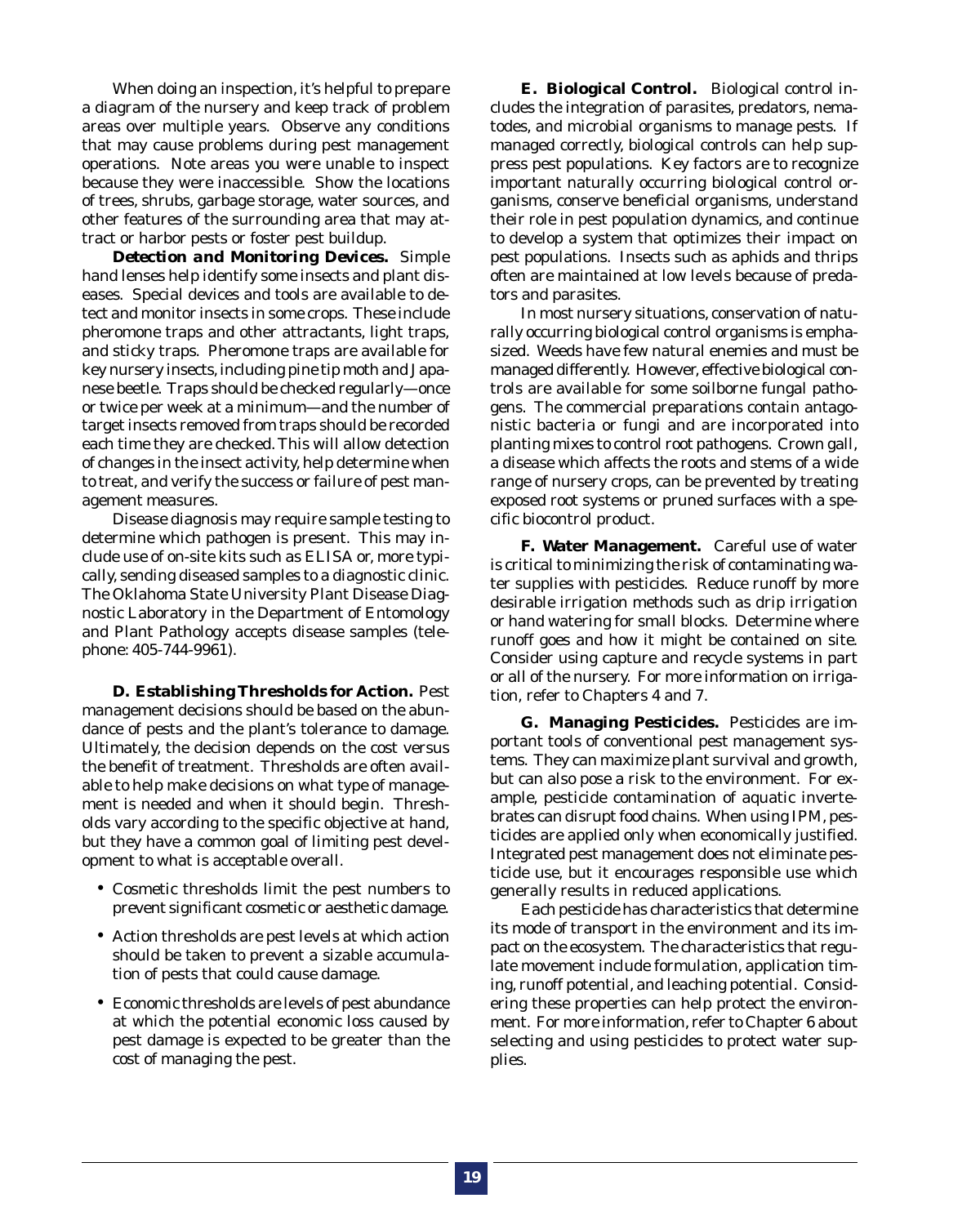### *Implementation of an IPM Program to Protect Water Quality*

- 1. Develop a long-term pest management plan that considers the full range of management options.
- 2. Carefully consider site features such as slope, drainage, and entry of off-site storm water that can lead to pesticide runoff.
- 3. Build up a reference library of information resources on pests and pest management.
- 4. Establish an ongoing employee IPM training program.
- 5. Select appropriate management actions based on routine inspection and monitoring. This process includes:
	- a. Knowing the pest and treatment history of the nursery.
- b. Examining representative plants for pests in a methodical way.
- c. Recording the results (counts and diagnosis of pest problems).
- d. Using action thresholds to determine if action is warranted.
- e. Selecting the best management action for each situation.
- f. Identifying other practices that might limit future pest problems.
- 6. Develop management options that integrate worker safety, economics, and environmental issues.
- 7. Keep detailed records of plant location, production, and pest management practices, especially pesticide applications.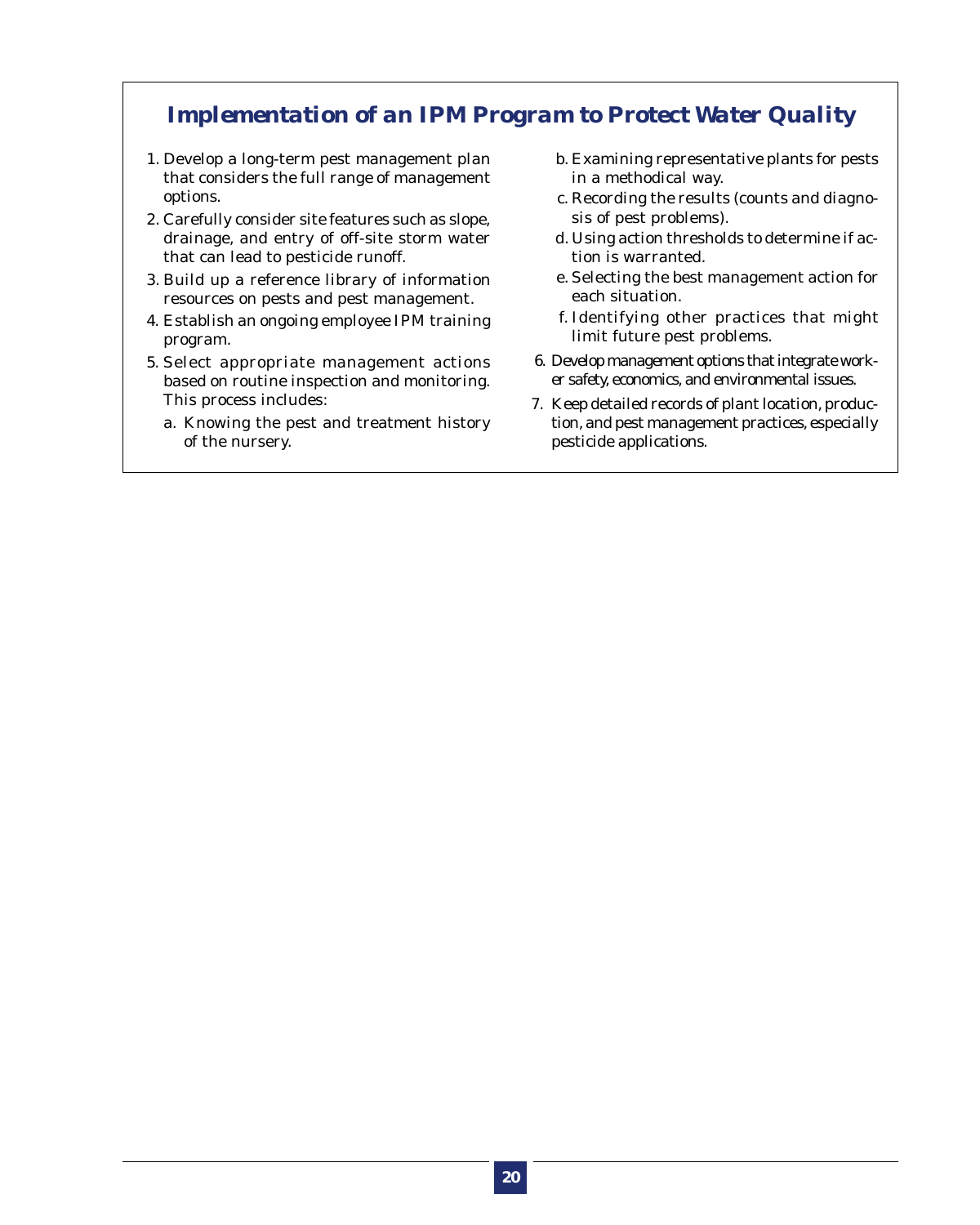# *6. Pesticides and Water*

#### *Jim Criswell, Pesticide Specialist*

*O*klahoma has numerous lakes to provide water. However, rural residents and small communities usually receive drinking water from ground water sources.

Pollution affects about two percent of ground water in the U.S. An increasing amount of surface water is also becoming somewhat contaminated (EPA 1990).

Agriculture accounts for two-thirds of the more than 4.5 million pounds of pesticides used in the U.S. yearly. Nursery and greenhouse production systems are included in this figure. The home and garden



sectors used 135 million pounds of pesticides in 1995 (EPA 1997).

Water contamination is directly related to the degree of pollution in our environment. As a result, the hydrologic cycle **(Figure 1)** may be affected on many levels. After airborne pollution is flushed from the sky by rainwater, it is washed over land before running into rivers, underground aquifers, and lakes. Since drinking and irrigation water come from surface and ground water, any chemical used may pollute water supplies **(Figure 2)**.

While some materials that endanger water quality come from agriculture, most result from urban and industrial activity. Improper application, handling, or disposal of pesticides can lead to pollution, whether in agricultural application or urban environments. For example, a nursery operator must understand how to properly use pesticides to avoid human exposure to pesticides and to protect water sources.

> Pesticides used in nursery settings should be selected not only to control the pest, but also to limit its ability to run off or leach into the soil/media surface. In order to achieve this balance, the applicator must be knowledgeable of a pesticide's efficacy and water solubility. The latter can be obtained from the pesticide's label and material safety data sheet (MSDS). Additional water data may be obtained from the Oklahoma Department of Agriculture, from Oklahoma State University, and the chemical company.

**Figure 1.** The hydrologic cycle.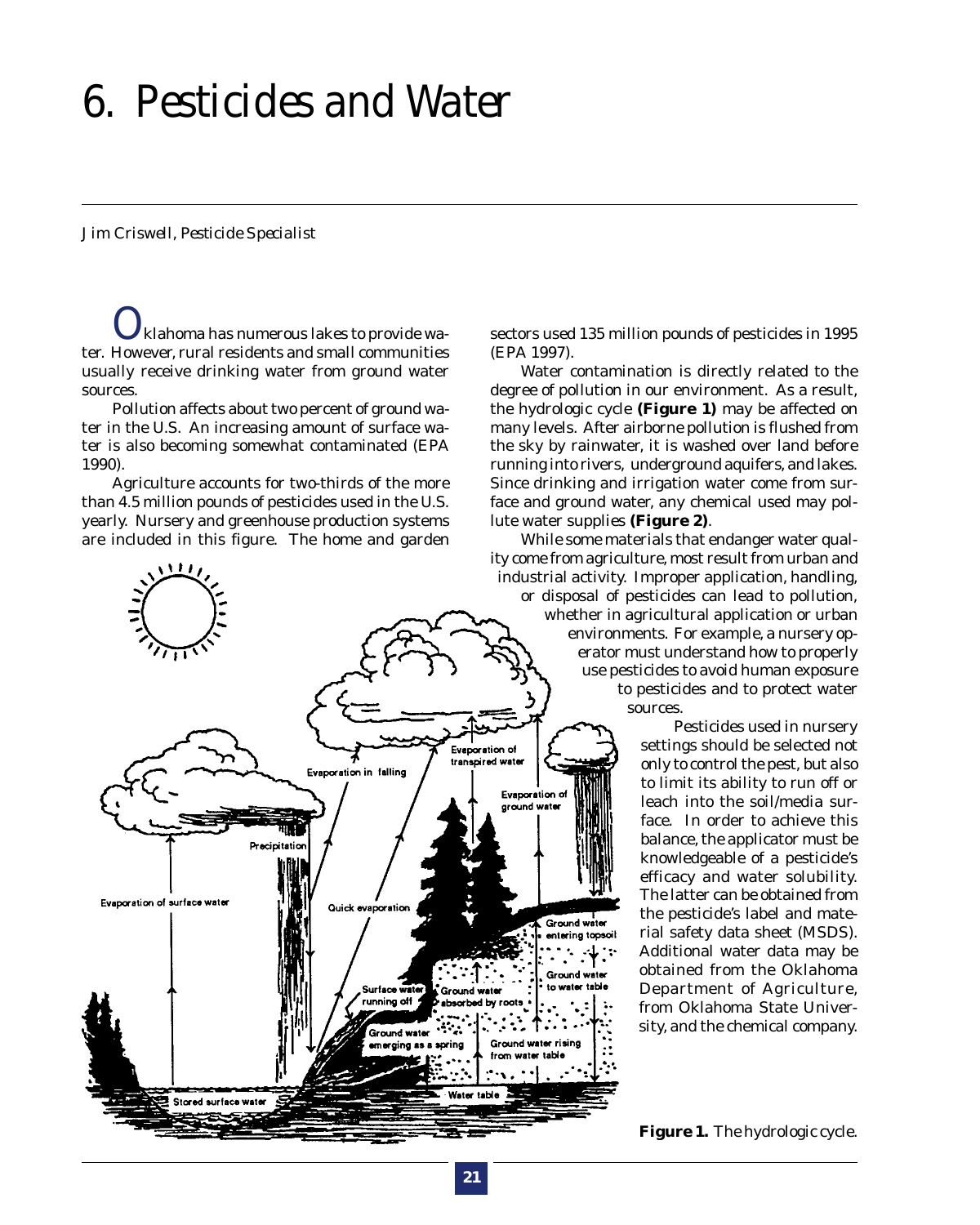

**Figure 2.** Pathways of pesticide movement in the hydrologic cycle.

### *Ways to Contaminate Water*

Overapplication or misuse of pesticides can allow them to enter the surface and/or ground water. For some newer pesticides, drift from soil/media particles treated with the pesticide is a potential source of water contamination. These pesticides are often active at low concentrations. When bound to soil/media particles, the pesticide may be picked up by wind and moved over surface water. When deposited in water or a waterway, these particles can then move into the surface water. This is generally not a major problem unless large amounts of contaminated particles are moved and deposited in the same area or the pesticide is active on other target species.

Improperly cleaning pesticide containers and sprayers often leads to pesticide runoff or contamination of the soil/media at the mixing/loading site. Pesticide sprayers should be loaded and cleaned on an impervious pad. This eliminates concern about spills causing runoff or leaching problems, avoiding potential contamination of wells from constant small spillages at the same site.

When filling any sprayer, either an anti-back siphoning devise or an air gap should be used. This prevents back siphoning of the pesticide mix into the water line if water pressure is lost. If using antiback siphoning devises, be sure to periodically inspect the device to ensure it is functioning correctly. Mechanical back siphoning devices have been known to stick in the open position.

Pesticide containers should be triple or pressure rinsed immediately after emptying to rinse all the excess pesticide from the container. The rinsate is to be rinsed directly into the sprayer so the rinsate can be sprayed on the labeled site. This provides a clean container which can then be recycled.

### *Pesticide Properties*

It is important that the applicator knows the type of pesticide and its properties prior to purchasing and using the pesticide. The pesticide's formulation, persistence, volatility, solubility in water, and its soil adsorption must be known.

### *Formulation*

Pesticides come in several physical forms or formulations. Common formulations include emulsifiable and flowable concentrates, wettable powders, granules, and water dispersible granules. Granules, water dispersible granules, and emulsifiable concentrates tend to be more water soluble than wettable powders and microencapsulated formulations.

### *Persistence*

Persistence describes how long a pesticide remains active. Half-life is one measure of persistence. The half-life of a substance is the time required for that substance to degrade to one-half its original concentration. In other words, if a pesticide has a halflife of 10 days, half of the pesticide has been broken down or lost 10 days after application. After this time, the pesticide continues to break down at the same rate.

The half-life of a pesticide is not an absolute factor. Soil/media moisture, temperature, organic matter, microbial activity, soil/media pH, and sunlight all affect the breakdown rate. In general, the longer a pesticide persists in the environment, the more likely it is to move from one place to another and be a potential water contaminant.

### *Volatility*

Many pesticides, including several herbicides and soil fumigants, can escape from soils/media as gases. Some can be drawn from the soil/media and enter the atmosphere with evaporating water. Pesticide particles in the atmosphere can come back to earth in rain, snow, or dust fall. They then can leach into ground water or be carried by runoff into surface water.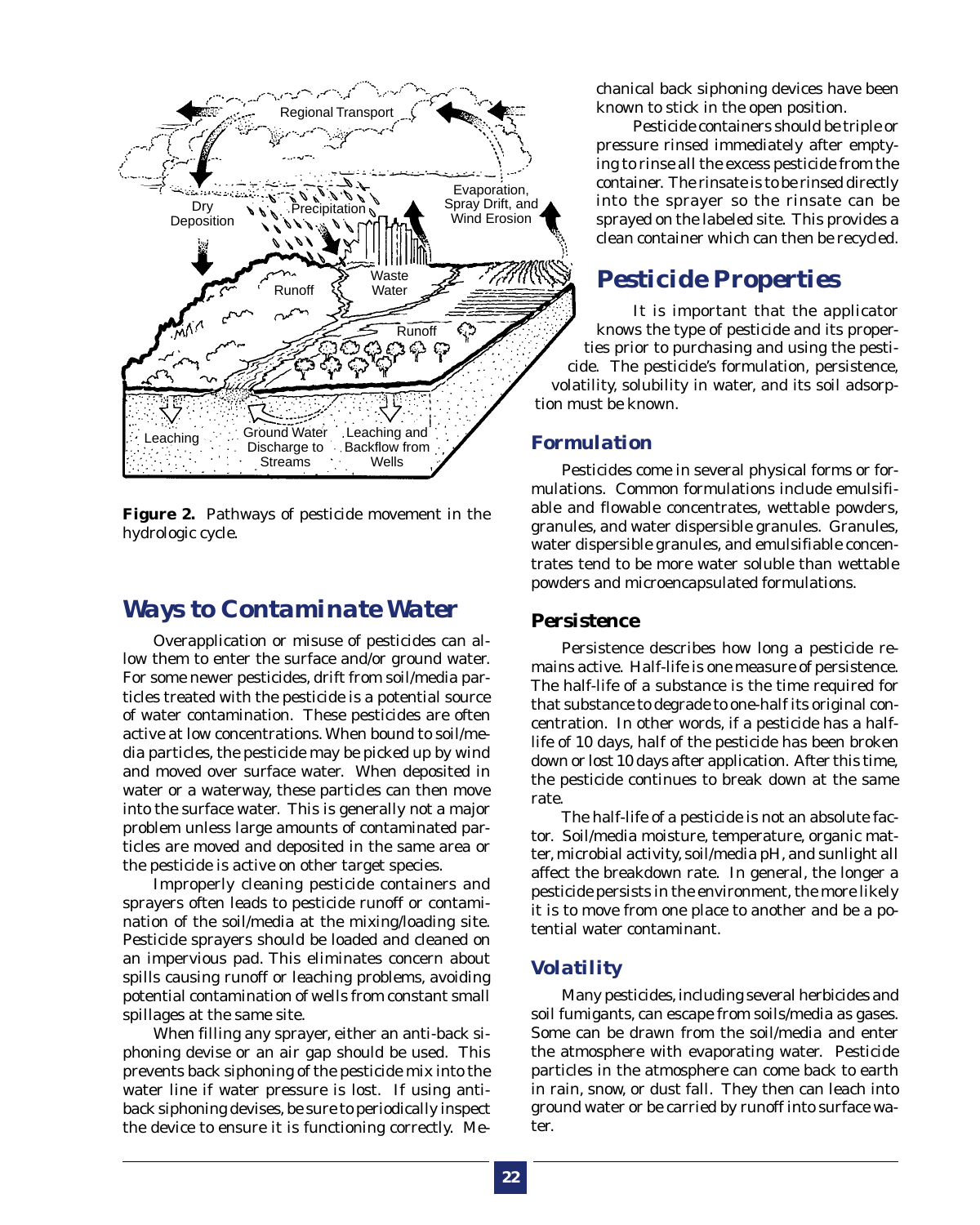### *Soil Adsorption*

Soil/media adsorption is the tendency of materials to attach to the surfaces of soil/media particles. If a substance is adsorbed by the soil/media, the substance stays on or in the soil/media and is less likely to move into the water system unless soil/media erosion occurs. A soil/media's texture, structure, and organic matter content affect the soil/media's ability to adsorb chemicals.

The  $K_{\alpha}$  describes the relative affinity or attraction of the pesticide to soil/media material and, therefore, the pesticide's mobility in soil/media. Pesticides with small  $K_{\alpha}$  values are more likely to leach than those with high  $K_{oc}$  values.

### *Water Solubility*

The water solubility of a pesticide determines how easily it goes into solution with water. When a pesticide goes into solution with water, the pesticide will move where the water goes. Solubilities are usually given in parts per million (ppm) or as milligrams per liter (mg/l). These are equivalent. It tells the maximum number of milligrams that will dissolve in one liter of water.

Simply being water soluble does not mean that a pesticide will leach into ground water or run off into surface water. However, solubility does mean that if a soluble pesticide somehow gets into water, it will probably stay there and go where the water goes.

Water solubility is one indicator of the pesticides mobility in water. Water solubility and adsorption to soil/media particles are inversely related for most compounds. However, like most rules, there are exceptions. Water solubility greater than 30 ppm indicates that significant mobility is possible if the  $K_{\infty}$ value is low (less than 300-500). Pesticides with a solubility greater than 30 ppm and  $K_{\alpha}$  values less than 100 are considered a concern in sandy soil by the EPA.

Pesticides with solubilities of 1 ppm or less are believed to have a higher likelihood of runoff. Like-

wise, pesticides with high  $K_{oc}$  values are more likely to run off than leach. Pesticides with  $K_{\alpha}$ values of 1,000 or higher have a strong soil/media attachment.

**Figure 3.** Pesticides can enter water supplies from point sources or from nonpoint sources.

### *How Pesticides Enter Surface and Ground Water*

Pesticides can enter water through surface runoff, leaching, and/or erosion. Water that flows across the surface of the land, whether from rainfall, irrigation, or other sources, always flows downhill until it meets a barrier, joins a body of water, or begins to percolate into the soil/media.

Wind and water can erode soil/media that contain pesticide residues and carry them into nearby bodies of water. Even comparatively insoluble pesticides and pesticides with high soil/media adsorption properties can move with eroding soil/media. A number of the sulfonylurea herbicides have warning statements regarding movement of treated soil/media.

With increasing frequency, soil/media-applied pesticides also are being found in ground water where the water table is close to the soil/media surface or the soil is a sand.

### *Point and Nonpoint Sources*

Pesticides that enter water supplies can come either from point sources or from nonpoint sources **(Figure 3)**. Point sources are small, easily identified objects or areas of high pesticide concentration, such as tanks, mixing/loading sites at wellheads, containers, or spills. Nonpoint sources are broad, undefined areas in which pesticide residues are present.

### *Water Quality Protection*

Most pesticide contamination does not come from normal, correct usage. Problems arise from misuse or careless handling. A checklist is provided to use when applying any pesticide. Use this guideline to help safeguard water sources near your nursery operation.



**Nonpoint Source Pollution** 

**Point Source Pollution**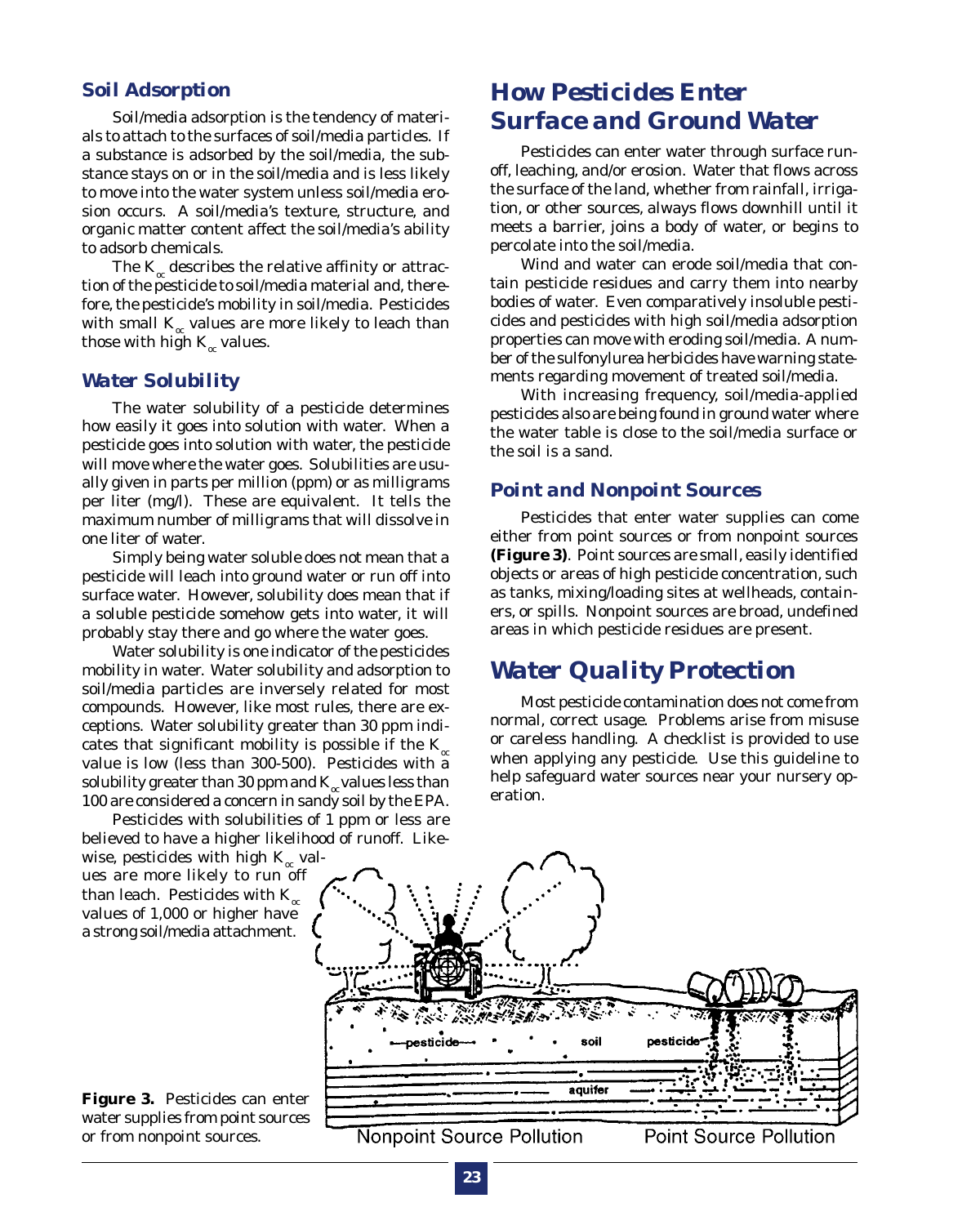### *When Applying Pesticides...*

- $\Box$  Consider the vulnerability of the site; be sure that weather and irrigation will not increase the risk of water contamination.
- $\Box$  Evaluate the location of water sources.
- $\Box$  Read and follow pesticide label directions.
- $\square$  When possible, use the pesticide with the least potential for surface runoff and leaching.
- $\Box$  Store pesticides properly.
- $\Box$  Make sure pesticide containers do not leak.
- $\square$  Use IPM practices.
- $\Box$  Calibrate all pesticide application equipment after at least every third use.
- $\Box$  Prevent backflow during mixing operations by use of a mechanical anti-siphoning device or an air gap.
- $\Box$  Triple or pressure rinse pesticide containers upon emptying and pour rinsate into spray tank.
- $\Box$  Always mix, handle, and store pesticides at least 100 feet from water wells.
- $\Box$  Do not apply pesticides when conditions are likely to produce runoff or excessive leaching.
- $\square$  Do not spray pesticides on windy days (winds in excess of 10 mph).
- $\Box$  Prevent pesticide spills and leaks from application equipment.
- $\Box$  Leave buffer zones around sensitive areas such as wells, irrigation ditches, ponds, streams, drainage ditches, septic tanks, and other areas that lead to ground or surface water.
- $\square$  Do not water pesticide-treated areas immediately after application unless indicated on label instructions.
- $\square$  Dispose of excess pesticides by applying them to labeled sites.

### *Glossary*

**Adsorption characteristics (K<sub>o</sub>).** The K<sub>oc</sub> describes the relative affinity or attraction of the pesticide to soil material and, therefore, its mobility in soil. Pesticides with small  $K_{oc}$  values are more likely to leach than those with high  $K_{oc}$  values.

**Bioaccumulation.** The storage or accumulation of materials in the tissues of living organisms.

**Carcinogenic.** A property that makes a material more likely to cause cancer in humans or animals that are exposed to that property.

**Degradation.** Degradation occurs due to sunlight, soil microorganisms, and chemical reactions in the soil. Soil temperature and moisture can greatly affect degradation.

Degradation rate is quantified in terms of deg-

radation half-life, the time required for 50 percent of the pesticide to decompose to products other than the original pesticide.

The EPA considers a pesticide with soil half-life of greater than 21 days as having a potential for causing water concerns due to the pesticide's longevity.

**Ground water.** A region within the earth that is wholly saturated with water.

**Leaching.** Dissolving and transporting of materials by the action of percolating water.

**Persistence.** The ability of a substance to remain in its original form without breaking down.

**Soil permeability.** Permeability is a function of soil texture, structure, and pore space. Highly permeable, coarse, sandy soils have large pores that allow water and pesticides to move rapidly between soil particles during rainfall or irrigation. In medium- and fine-textured soils, water moves more slowly, allowing more time for pesticide adsorption and degradation. Each layer of soil can have a different permeability, but the overall permeability is determined by the most restrictive layer.

Soil permeability increases when there are macropores, large channels produced by plant roots, earthworms, soil cracks, and the burrowing of smaller animals.

**Soil organic matter.** Soil organic matter helps to bind pesticides, especially those with high  $K_{oc}$  values, and promotes degradation.

**Soil texture.** Texture is determined by the proportion of sand, silt, and clay.

**Soil pH.** The pH of the soil is a measure of its degree of acidity or alkalinity. pH affects the degradation rate of pesticides and the adsorption characteristics and mobility of ionic pesticides.

**Slope and landscape.** Areas with high runoff capability will have less of an impact on water infiltration than areas which are flat or have a concave slope.

A landscape which encourages runoff will minimize leaching. Landscapes which hold water may increase leaching potential or may provide organic matter which assists in "holding" the pesticide.

**Water solubility.** Solubility is measured in mg/l of the pesticide in water at room temperature  $(20 \text{ or } 25^{\circ}\text{C})$ . It is generally the solubility of the pure (active ingredient) that is measured, not the formulated product.

**Water table.** The upper limit of the saturated level of the soil.

**Volatilization.** Volatilization is evaporation. Volatilization increases with air temperature and the vapor pressure of the pesticide formulation. It occurs more rapidly in wet than in dry soils.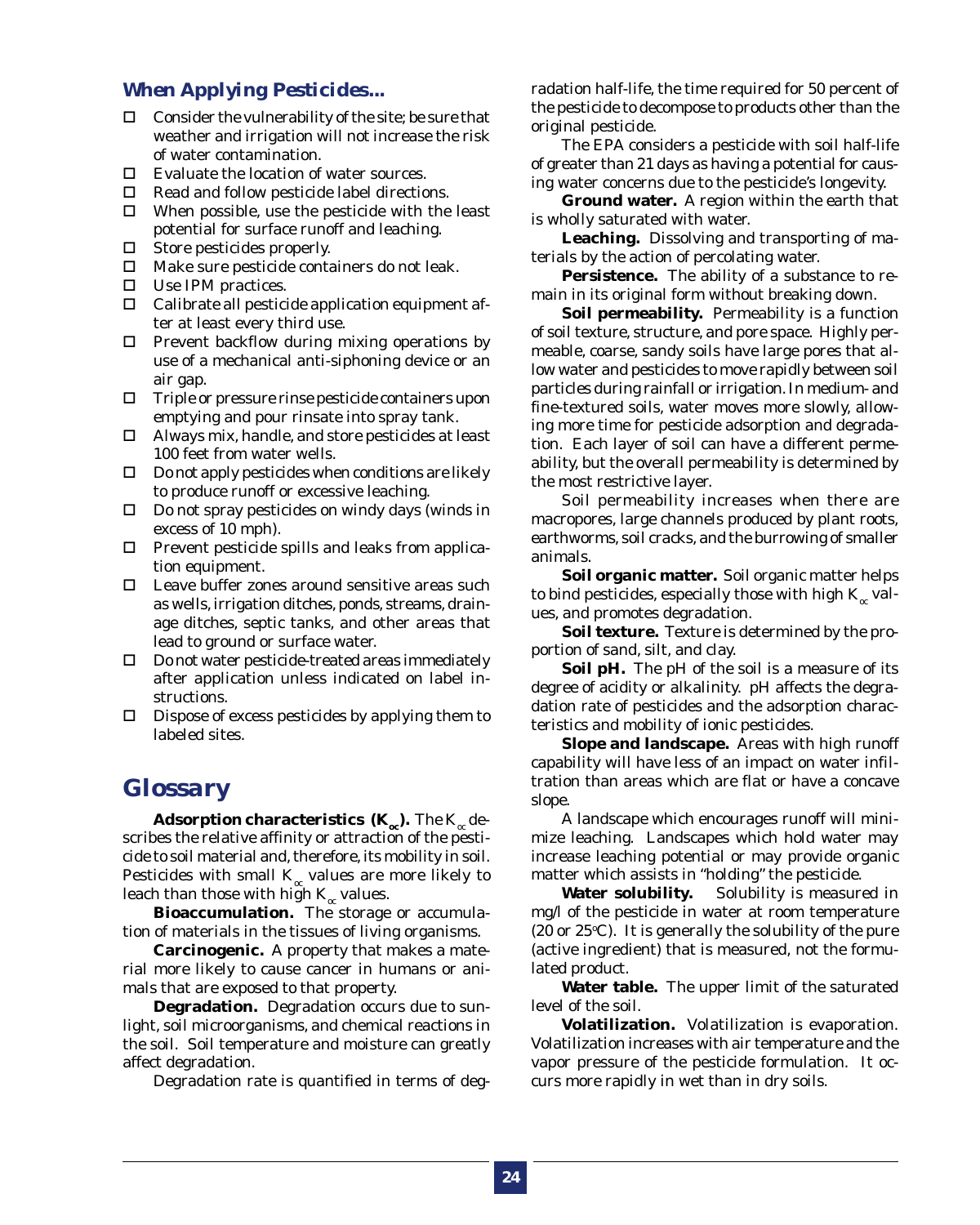### *References*

- Weed Science Society of America. 1989. Herbicide Handbook. Sixth Edition.
- Stevenson, D.E., Paul Baumann, and J.A. Jackman. 1997. Pesticide Properties That Affect Water Quality. Texas A&M Agricultural Extension Service Pub. B-6050.
- United States Environmental Protection Agency. 1990. The Quality of Our Nation's Water: A Summary of the 1988 National Water Quality Inventory. EPA Pub. No. 440/4-90-005.
- United States Environmental Protection Agency. 1997. Pesticides Industry Sales and Usage: 1994 and 1995 Market Estimates. EPA Pub. No. 733- 4-97-002.

| Table 1. Persistence of biological activity at the usual rate of herbicide application in a temperate climate with |  |
|--------------------------------------------------------------------------------------------------------------------|--|
| moist, fertile soils and summer temperatures. <sup>1</sup>                                                         |  |

| Alachlor<br>Ametryn<br><b>Atrazine</b><br><b>Benefin</b><br><b>Bensulide</b>                                                                        | Fluometuron<br>Fluridone <sup>4</sup><br>Hexazinone<br>Isopropalin                                                                                                | <b>Borates</b><br><b>Bromacil</b><br><b>Chlorates</b>                                      |
|-----------------------------------------------------------------------------------------------------------------------------------------------------|-------------------------------------------------------------------------------------------------------------------------------------------------------------------|--------------------------------------------------------------------------------------------|
| <b>Buthidazole</b><br>Chlorimuron<br>Clomazone<br>Clopyralid                                                                                        | Imazamethabenz<br>Imazaquin<br>Imazethapyr<br>Metribuzin<br><b>Monuron</b>                                                                                        | Chlorsulfuron<br>Fenac<br>Fluridone <sup>5</sup><br>Hexaflurate<br>Imazapyr<br>Karbutilate |
| Cyanazine<br>Cyprazine<br><b>DCPA</b><br>Dicamba<br>Dichlobenil<br>Difenzoquat<br>Dinitramine<br>Diuron<br>Ethalfluralin<br>Fenuron<br>Fluchloralin | Napropamide<br>Norflurazon<br>Oryzalin<br>Oxyfluorfen<br>Pendimethalin<br>Perfluidone<br>Pronamide<br>Propazine<br><b>Simazine</b><br>Sulfometuron<br>Trifluralin | Picloram<br>Prometon<br><b>Tebuthiuron</b><br><b>Terbacil</b><br>$2,3,6$ -TBA              |
|                                                                                                                                                     |                                                                                                                                                                   |                                                                                            |

<sup>1</sup> These are approximate values and will vary as discussed in the text.

2 At higher rates of application, some of these chemicals may persist at biologically active levels more than 12 months.

3 At lower rates of application, some of these chemicals may persist at biologically active levels for less than 12 months.

 $^6$  Although diquat and paraquat molecules may remain unchanged in soils, they are absorbed so tightly they become biologically inactive.

<sup>4</sup> In water.

<sup>5</sup> In soil.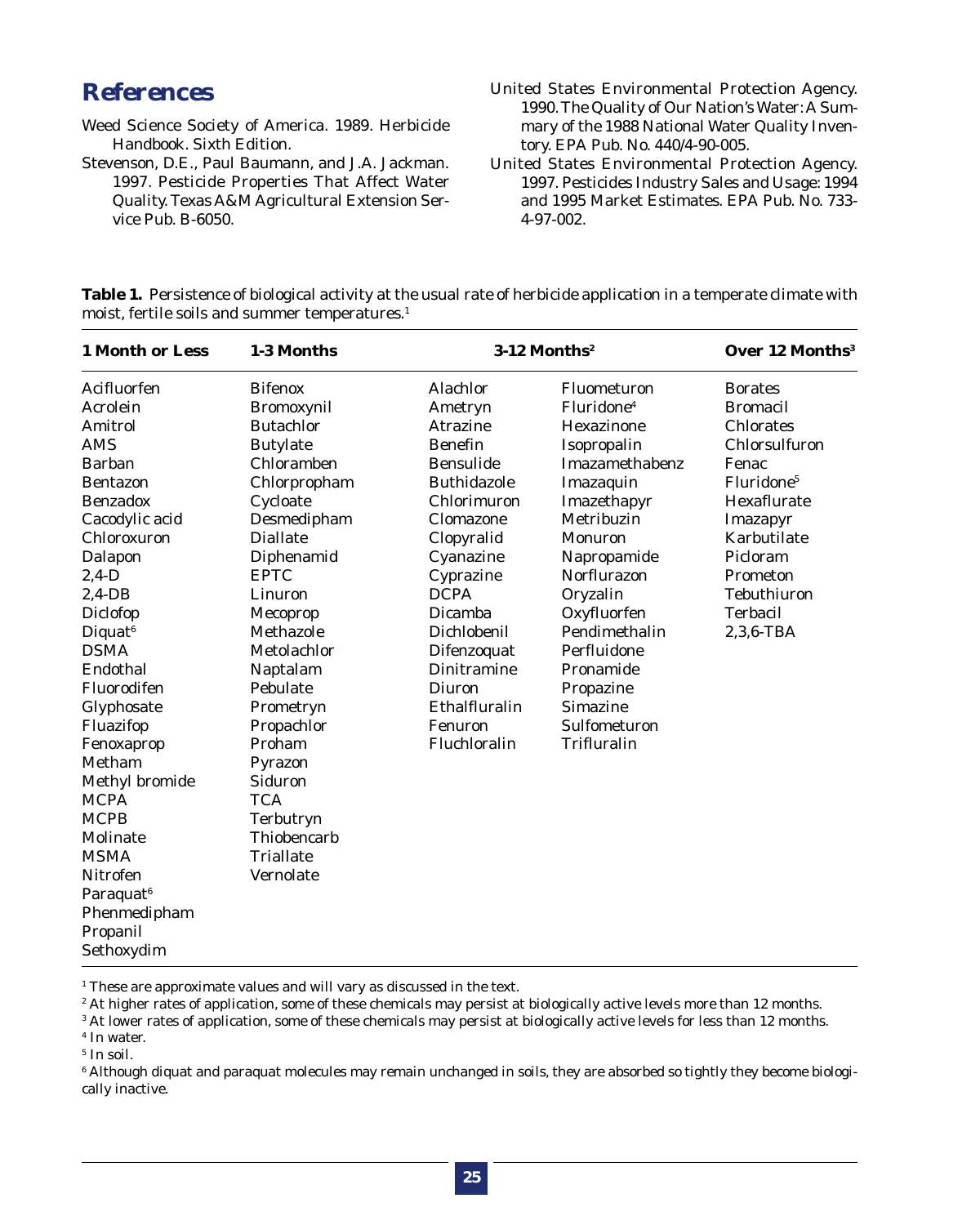|  | Table 2. Insecticide water quality data. |  |  |  |
|--|------------------------------------------|--|--|--|
|--|------------------------------------------|--|--|--|

| <b>Systemic Insecticide</b><br><b>Common Name</b> | <b>Relative Runoff</b><br><b>Potential</b> | <b>Relative Ground Water</b><br><b>Leaching Potential</b> | <b>Half-Life</b><br>in Days |
|---------------------------------------------------|--------------------------------------------|-----------------------------------------------------------|-----------------------------|
| <b>Diazinon</b>                                   | Medium                                     | Large                                                     | 30                          |
| Acephate                                          | Low                                        | Low                                                       | 3                           |
| Chlorpyrifos                                      | Large                                      | Small                                                     | 30                          |
| <b>Dimethoate</b>                                 | Small                                      | <b>Medium</b>                                             | 7                           |
| <b>Dicofol</b>                                    | Large                                      | Small                                                     | 60                          |
| Carbaryl                                          | Medium                                     | Small                                                     | 10                          |
| Malathion                                         | Small                                      | Small                                                     |                             |
| Propargite                                        | Large                                      | Small                                                     | 56                          |

### **Table 3.** Herbicide water quality data.

| Herbicide<br><b>Common Name</b> | <b>Relative Runoff</b><br><b>Potential</b> | <b>Relative Ground Water</b><br><b>Leaching Potential</b> | <b>Half-Life</b><br>in Days |
|---------------------------------|--------------------------------------------|-----------------------------------------------------------|-----------------------------|
| Diguat                          | Small                                      | Small                                                     |                             |
| Glyphosate                      | Large                                      | Small                                                     | 47                          |
| Pendimethalin                   | Large                                      | Small                                                     | 90                          |
| Napropamide                     | Large                                      | Medium                                                    | 70                          |

### **Table 4.** Fungicide water quality data.

| <b>Fungicide</b><br><b>Common Name</b> | <b>Relative Runoff</b><br><b>Potential</b> | <b>Relative Ground Water</b><br><b>Leaching Potential</b> | Half-Life<br>in Days |
|----------------------------------------|--------------------------------------------|-----------------------------------------------------------|----------------------|
| Chlorothalonil                         | Large                                      | Small                                                     | 30                   |
| Etridiazole                            | Large                                      | Small                                                     | 103                  |
| Ferbam                                 | Medium                                     | Medium                                                    | 17                   |
| Fenarimol                              | Medium                                     | Small                                                     | 360                  |
| Manozeb                                | Large                                      | Small                                                     | 70                   |
| Metalaxyl                              | Small                                      | Medium                                                    | 70                   |
| Propiconazole                          | Medium                                     | Medium                                                    | 100                  |
| <b>PCNB</b>                            | Large                                      | Small                                                     | 21                   |
| Thiophanate-methyl                     | Small                                      | Medium                                                    | 10                   |
| <b>Triforine</b>                       | Medium                                     | Small                                                     | 21                   |
| Triadimefon                            | Medium                                     | Medium                                                    | 26                   |
| Vinclozolin                            | Medium                                     | Medium                                                    | 20                   |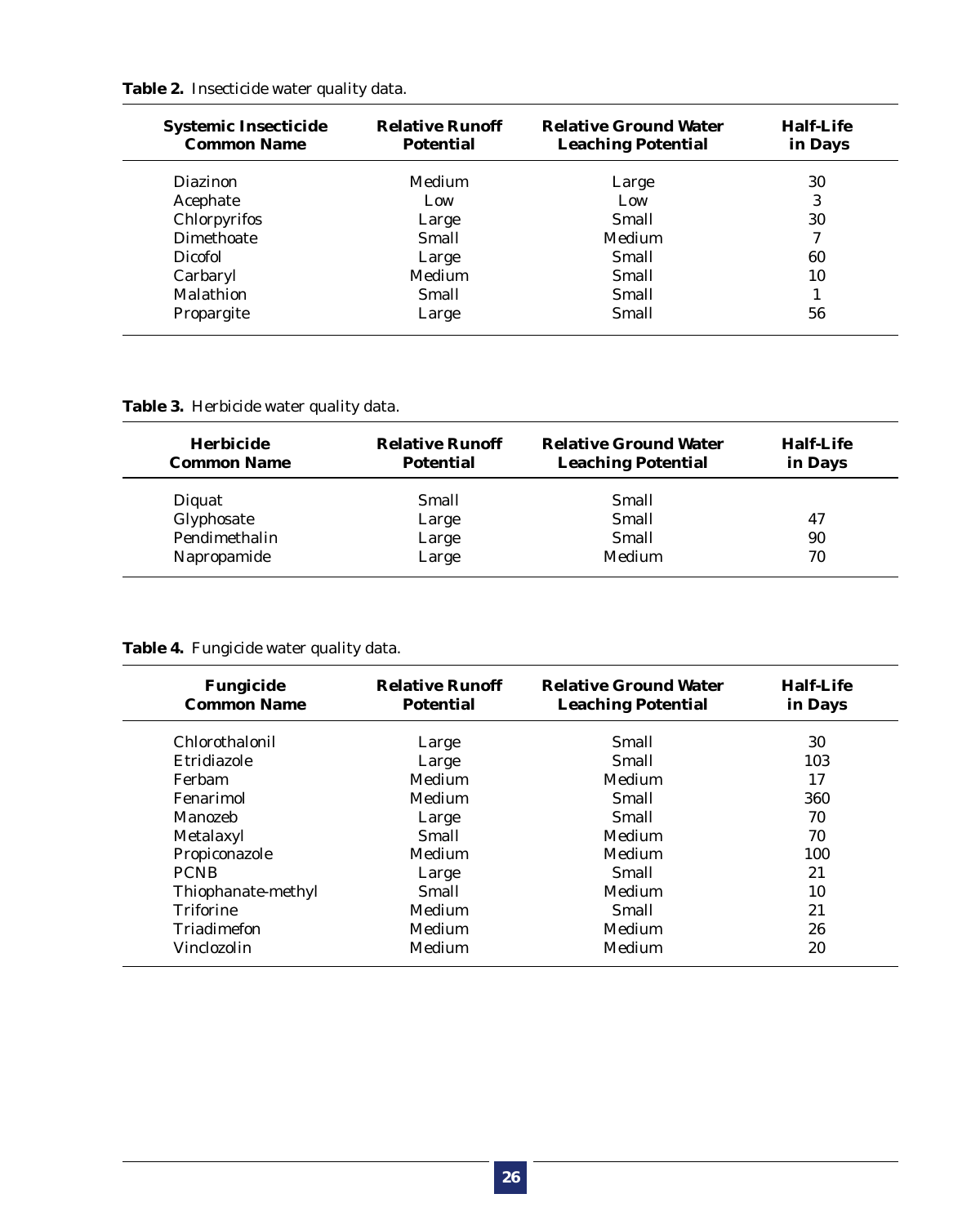# *7. Capturing and Recycling Irrigation Water to Protect Water Supplies*

*Sharon L. von Broembsen, Extension Plant Pathologist*

 $T_{\rm he}$  preceding chapters describe irrigation, nutrient, and pest management practices for reducing nutrients and pesticides in runoff water leaving a nursery site. This chapter presents a different approach in which water quality is protected by retaining irrigation runoff on the nursery site and then reusing it within the nursery. This capture and recycle strategy may have significant advantages for some nurseries.

The runoff standards that nurseries must meet vary with geographic location. Those located near outstanding resource waters or large population centers are likely to bear the most scrutiny. Since 1990, the Oklahoma Department of Agriculture has been monitoring nutrients and pesticides in runoff from ornamental nurseries in the Illinois River Basin (an Oklahoma designated Scenic River) to establish baselines for nursery effluents. More importantly, it has also been working with these nurseries to reduce effluent contamination to acceptable levels through a voluntary compliance program. This program has been very successful—the cooperating nurseries have made the management changes necessary to achieve the target levels and have shown the public that they are doing their part toward protecting water quality. Although no statewide standards have been set for nursery effluents so far, the Illinois River Basin studies would allow realistic levels to be set for Oklahoma nurseries.

Most nurseries have found it difficult not to exceed the discharge limits occasionally—mistakes, miscalculations, and accidents do happen. Some nurseries have found that certain pollution prevention practices do not fit their production methods. In such cases, the most reliable pollution control may be achieved by capturing and recycling runoff. In this way, potential contaminants are totally contained on site. With the capture and recycle approach, runoff is captured in retention basins, mixed with fresh water as appropriate, and recycled onto crops.

The design of a system to capture and recycle irrigation water must be site specific. The number of retention basins needed to capture runoff depends

on the topography of the nursery. Sites with only one major gradient might only need one retention basin, but most nursery sites have more than one gradient and require more retention basins. In the basic system, runoff is captured at low points in the nursery, then pumped to a storage pond at a high point for redistribution. Captured runoff water can be treated before or during transfer to storage to eliminate plant pathogens or improve water quality. The quality of captured runoff can also be improved by mixing it with fresh water before reuse.

During storm events, retention basins may not be able to retain all the runoff from a nursery site, particularly if it receives off-site drainage. Provisions should be made to hold a minimal amount of storm water before discharge occurs. This is important because the pollutant levels in the first flush of storm water through a system can be high. After this initial phase, however, the concentration of pollutants in discharged water is usually much lower than in normal irrigation runoff because dilution occurs. Although no retention limits have been set for Oklahoma, other states require that 1/2 to 1 inch of storm water be retained before discharging. Most rain events do not produce enough storm water to exceed these retention limits and so do not result in discharge. Discharge of storm water is governed by a different set of permitting regulations than normal day-to-day runoff from irrigation.

Capturing and recycling runoff is not a substitute for good pollution prevention practices. These management practices should be well established before implementing the capture and recycle strategy. Most existing nurseries adopting the capture and recycle strategy choose to phase in the installation process over a period of years. Different parts of a nursery may be placed under the capture and recycle approach, starting with those that lend themselves to this most easily or those with the most serious water quality problem. By phasing in capture and recycle technology, the capital outlay can be spread over a number of years and adjustments in management practices made gradually.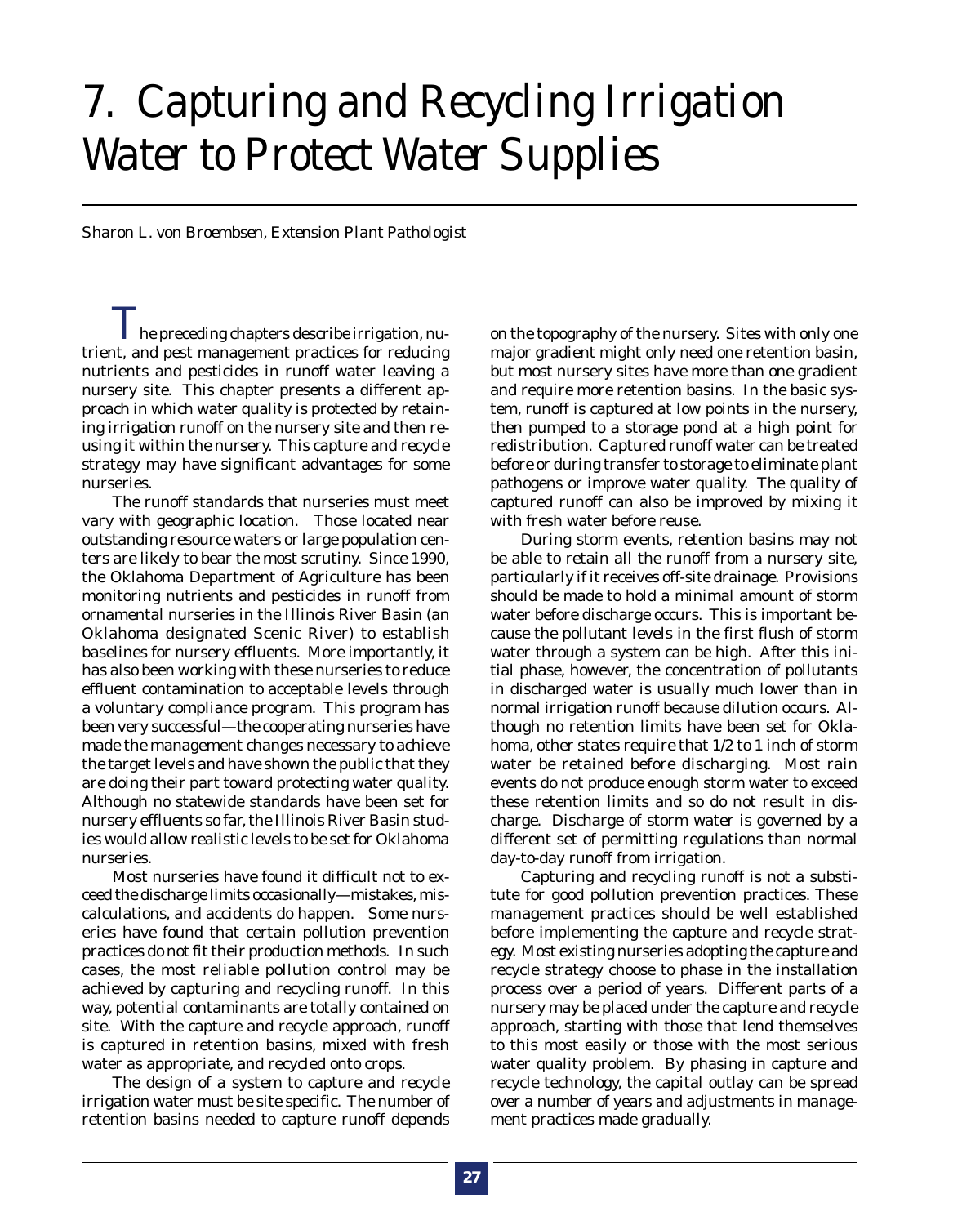### *Other Advantages of the Capture and Recycle Strategy*

In addition to protecting the environment, the capture and recycle strategy has many other important advantages. In fact, many nurseries had already adopted capture and recycling systems to deal with their specific needs even before the current emphasis on environmental protection. For some nurseries, the most important reason to adopt capture and recycle methods has been that using recycled water can result in major savings on the cost of water. For others, the most compelling reason has been to assure that an adequate supply of sufficiently high quality water would be available when needed during production.

Water costs vary greatly depending on the source. Water may have to be purchased from an expensive community water supply. It may need to be pumped a significant distance from underground or surface supplies, entailing high electrical costs for pumping. Source water may require treatment—e.g., by flocculation, filtration, acidification, or decontamination before it can be used for crop production. All these factors contribute to the final cost of irrigation water. For many production systems, a significant portion of that cost is lost when runoff leaves the nursery. Some nurseries cannot be sure they will be able to acquire enough good quality water for their needs at any cost. Water supplies may be unavailable, restricted, or poor quality during drought periods when production need is great. Capturing storm water and irrigation runoff and storing it for later use is advantageous in these situations.

Some nurseries faced with tightly managing nutrients and pesticides to keep these constantly below effluent limits have switched to the capture and recycle strategy. This allows more flexibility in the use of different forms of fertilizers for different stages of plant growth, in scheduling applications, and in meeting emergencies such as disease outbreaks. For example, soluble fertilizers can be used for propagation and for pushing the growth of certain crops, and slowrelease fertilizers can be used at higher levels without concern about spikes of nutrients in effluents. The capture and recycle method also acts as a safety net in case of an accident, mistake, or miscalculation, particularly with regard to pesticides. Finally, the capture and recycle strategy demonstrates to the public a clear effort to protect the environment.

### *Disadvantages of the Capture and Recycle Strategy*

There are several disadvantages to the capture and recycle strategy. The most obvious is the cost of retention basins, storage ponds, and additional pumping capacity. These costs can, in many cases, be recovered through savings in water costs. New types of management skills will be needed to manage a recycling system, with the inevitable learning curve of any new technology. There has also been some fear that recycled herbicides could damage sensitive crops, but this can be avoided with proper management. Likewise, buildup of salts in recycled water can be effectively managed by dilution with fresh water if this becomes a problem.

However, the main disadvantage of the capture and recycle strategy may be the possibility that waterborne pathogens recycled back onto crops will increase disease problems and force nurseries to decontaminate recycled water. Studies have shown that plant pathogenic fungi such as *Phytophthora* and *Pythium* spp. are present in nursery runoff at relatively high concentrations and can sometimes be detected in recycled irrigation water at the point of delivery to crops. Since there are no scientifically derived thresholds for levels of pathogens in irrigation water, it is easy to see why growers may feel compelled to decontaminate recycled irrigation water before reuse. On the other hand, many nurseries have been recycling irrigation water for years without decontaminating and have not experienced increased disease problems.

### *Managing Plant Pathogens in Recycled Irrigation Water*

When it comes to managing plant pathogens in recycled irrigation water, every nursery situation is unique. But an important first step in any situation is to determine if pathogens are present in irrigation water and to what extent. Once this is done, various management practices can be considered to reduce contamination.

Samples should be taken at the irrigation water source, at points of runoff, and at points where recycled water is delivered back to plants. These samples can be analyzed by a diagnostic laboratory for pathogens of importance, such as *Pythium* and *Phytophthora* spp. Another practical way to sample irrigation water is to use plant parts—e.g., lemon or rhododendron leaves—to "bait" these pathogens out of the water. For more information on sampling and testing irrigation water for plant pathogens, contact the Plant Disease Diagnostic Laboratory, Department of Entomology and Plant Pathology, Oklahoma State University, Stillwater, Oklahoma.

The risk of using recycled irrigation water can best be evaluated by looking for pathogens in recycled water at the points of reuse. Even where pathogens are present in runoff water at relatively high concentrations, there may be few or no pathogens detectable at the points of reuse. This results because there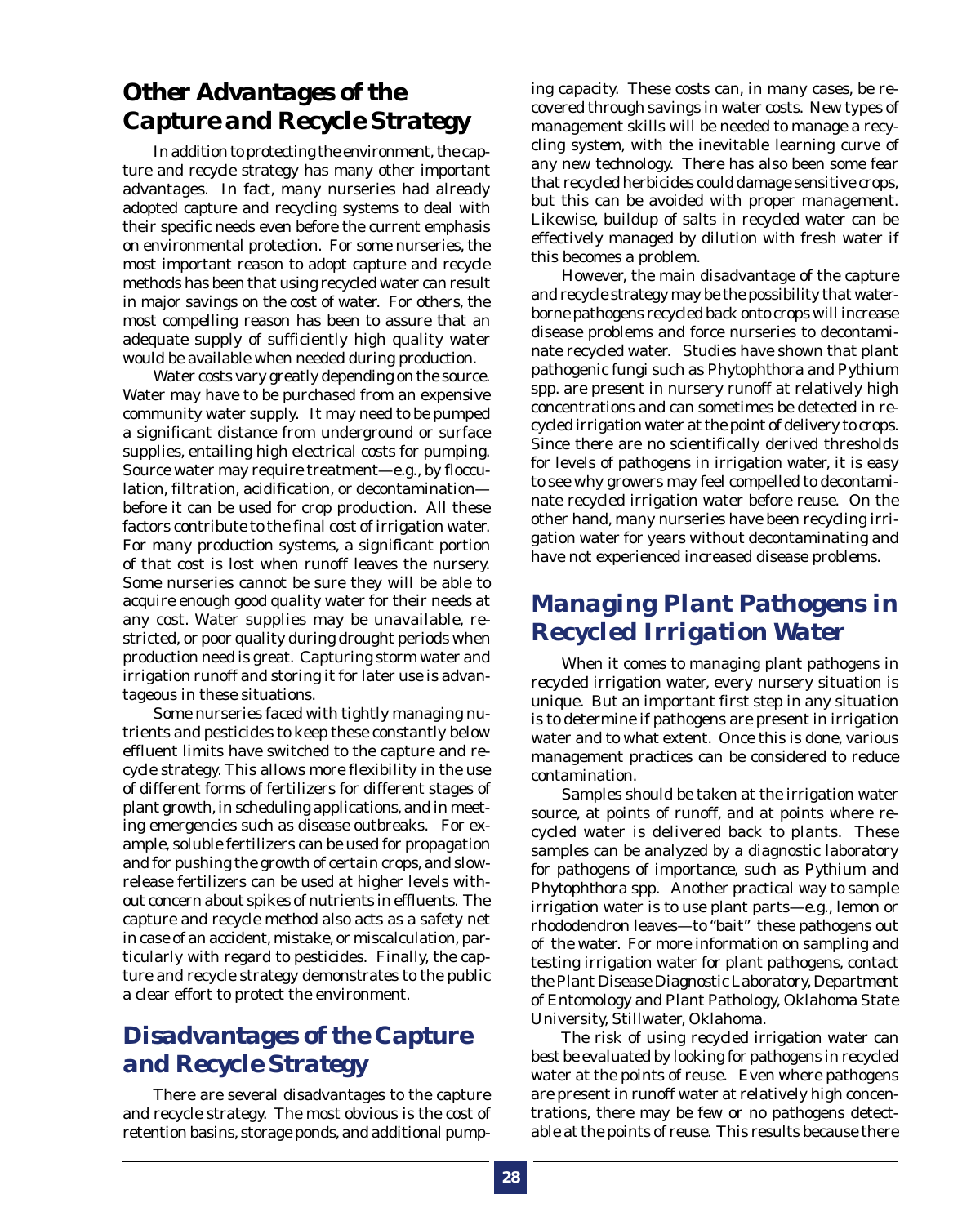are natural processes acting in the system to reduce pathogens. Plant pathogens tend to settle to the bottom of retention basins and storage ponds during even limited storage. Natural biological and physical processes, such as microbial degradation or unfavorable water conditions, destroy many plant pathogens or render them unable to infect. Finally, if captured water is mixed with fresh water before reuse, any remaining pathogens will be diluted even further.

Crops that are highly susceptible to waterborne pathogens such as *Phytophthora* spp. (e.g., rhododendron, citrus, Lawson cypress, dogwood) should be grouped together in the same part of the nursery. That way, pathogen-free fresh water can be reserved for these areas and for propagation. Where recycled water is used with no treatment other than settling, holding, and dilution, it should be used only for hardier or more mature plants that are relatively resistant to waterborne pathogens. By following these strategies, nurseries may find that decontamination of recycled water is not necessary. However, if large parts of the nursery contain crops highly susceptible to waterborne pathogens, decontamination of recycled water may be warranted.

Another consideration in devising any overall disease management strategy which is often overlooked is the need to test the irrigation water source for plant pathogens. Ground water drawn from properly constructed wells and water for human consumption should be pathogen free. However, water drawn from surface sources such as lakes and rivers may contain waterborne pathogens and may require decontamination before use in propagation and for highly susceptible crops.

If decontamination of source water or recycled water is warranted, there are a number of options.

First, filtration may be used to eliminate plant pathogens. Modern sand filters remove most plant pathogens, except bacteria and viruses, to a practical level, but do not sterilize the water. This leaves many of the natural biological control organisms in place, which is an important advantage. Microfiltration to smaller pore sizes removes almost all plant pathogens, but it is only useful for low flow rates and low volumes such as those required in propagation areas. Several more stringent methods of decontamination can be used, provided water is filtered to a reasonably clean level before treatment. These decontamination methods have been adapted from purification methods for drinking water or swimming pool water and include the use of ultraviolet light, ozone, or chlorine. These are all effective in eliminating plant pathogens and other microorganisms, but they require careful management to achieve the desired effect.

### *Summary*

The capture and recycle strategy used in conjunction with other pollution prevention practices is an effective way to protect the quality of water supplies. It also has many other advantages for nurseries, such as reduced water costs, an assured supply of good quality water, and more flexibility in crop production.

The major drawbacks of this strategy are the cost of building retention basins and storage ponds and the potential impact of using recycled water on disease management. It may not be the answer for every nursery; however, nurseries that are currently using the capture and recycle strategy are strong proponents of this technology as advancement for the nursery industry.



*Shown here is a retention basin for capturing irrigation runoff and equipment for pumping captured water to a storage pond at a higher point in the nursery. In the storage pond, the water can be mixed with fresh water and held for later use.*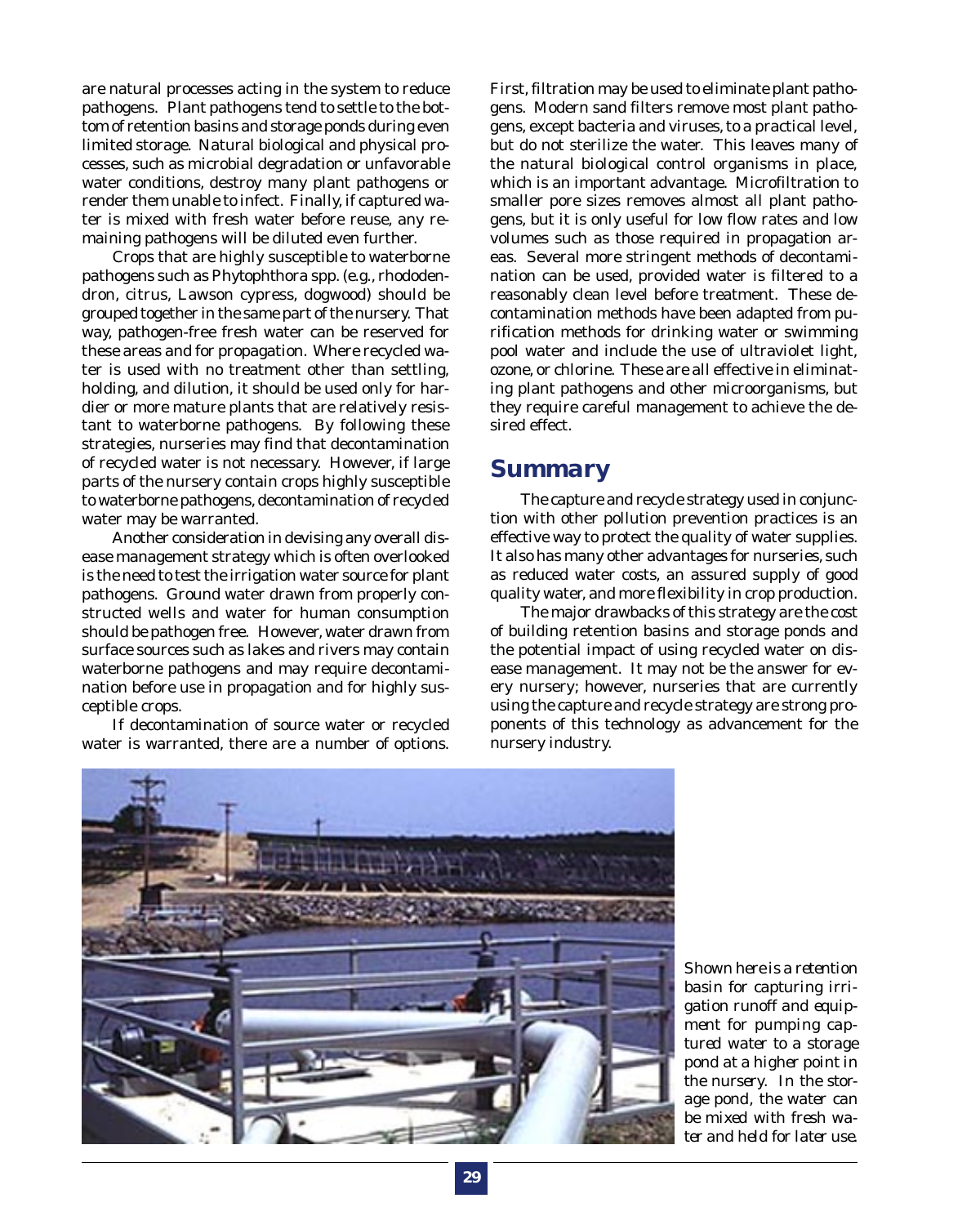# *8. Environmental Audit*

*Gerrit Cuperus, IPM Specialist Sharon L. von Broembsen, Extension Plant Pathologist*

### *What Is an Environmental Audit?*

An environmental audit is a tool to evaluate current management practices that may impact the environment, especially water quality. The following questionnaire is designed to increase awareness of management practices that may require improvements and help identify sound management practices that should continue.

The environmental audit is broken down into sections that focus on related management practices, such as irrigation management or pest management. Some sections or questions will not apply for all nurseries. Reading through these sections and attempting to answer the questions with management personnel provides a convenient and easy way of conducting a self-assessment. The other chapters of this manual provide background information associated with different types of management practices.

#### **I. Climate, Topography, and Soils**

*A basic knowledge of your physical environment will help pinpoint potential environmental problems.*

- 1. What is the average rainfall of the area? \_\_\_\_inches/year.
- 2. Is the bedrock limestone? \_\_\_Yes \_\_\_No (Karst topography can increase risk of ground water contamination.)
- 3. Are soils generally:
	- \_\_\_Sandy (most likely to allow leaching to ground water)
	- \_\_\_Loams (medium leaching potential)
	- \_\_\_Clays (least likely to allow leaching, but greater runoff potential)
	- \_\_\_High organic matter (peat or muck)
- 4. If a soil survey of your area has been completed (by the Natural Resources Conservation Service, formerly the Soil Conservation Service), have you reviewed it and noted any special characteristics of your soil? Yes No

(High erodibility, permeability, shallow depth to bedrock or ground water, etc.)

- 5. What are your sources of irrigation water?
	- \_\_\_ Ground water/spring-fed wells
	- \_\_ Captured rainfall/runoff
	- \_\_\_ Stream/lake/reservoir
	- \_\_\_ Artesian/deep wells
	- \_\_\_ Municipal water supply
- 6. Are production areas located adjacent to any of the following?
	- \_\_\_Streams or lakes
	- \_\_\_Wetlands (areas which remain saturated for much of the year, contain plants tolerant of wet conditions)
	- Known ground water recharge areas or sinkholes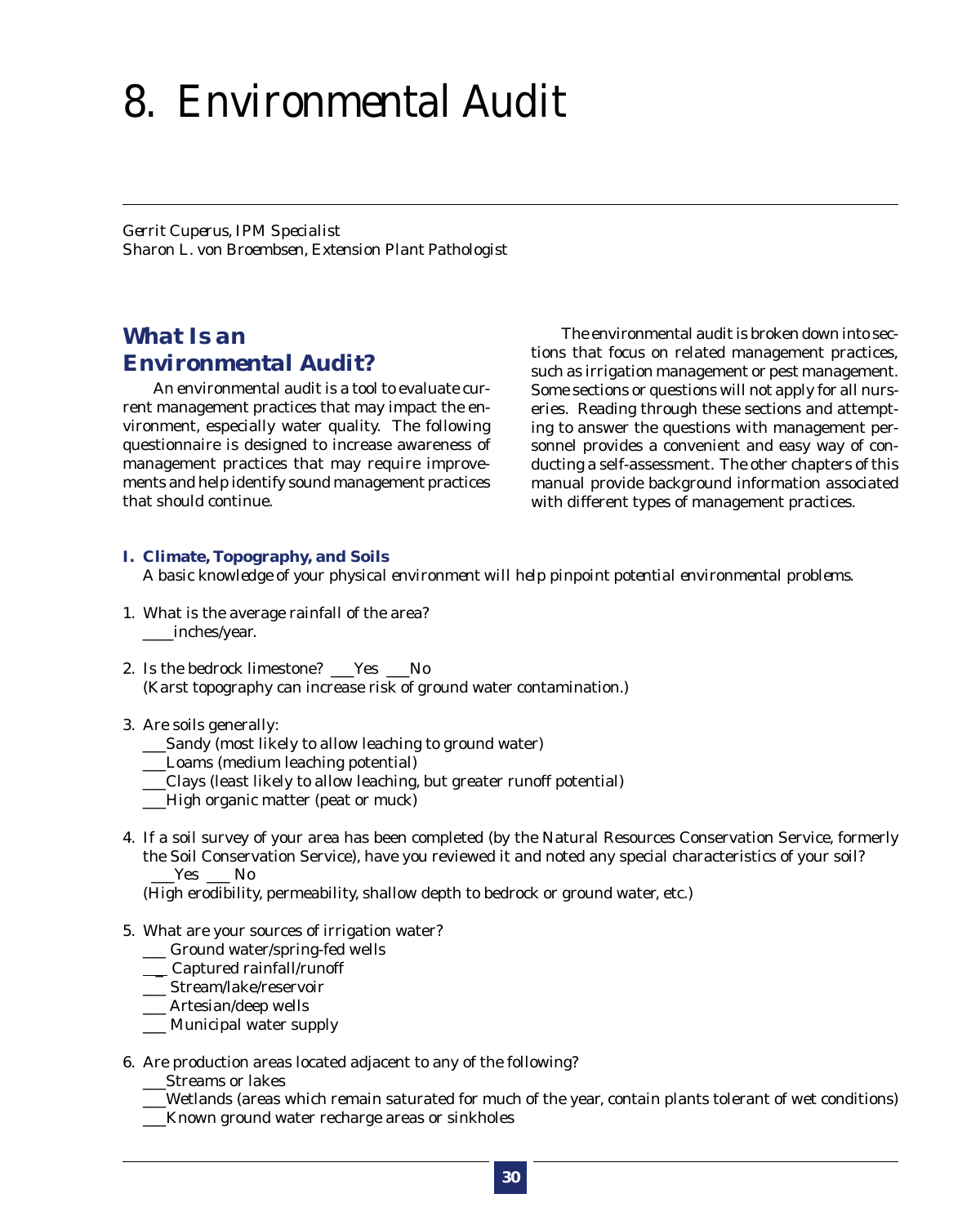#### **II. Nursery Layout**

*Proper location and design of nursery facilities can minimize any potential negative environmental impact.*

- 1**.** What is the total size of your site? \_\_\_\_\_acres
- 2. What percentage of your site is covered with impervious surfaces (paved roads and parking lots, roofs, etc.)?  $\frac{9}{6}$  or  $\frac{1}{2}$  acres.
- 3. Do you have retention ponds, settling basins, or manmade wetlands which capture nursery runoff to allow breakdown or settling of pollutants? \_\_\_Yes \_\_\_No
- 4. Are production areas contoured or graded to slow runoff and increase water infiltration? Fest No
- 5. Are plant holding areas surfaced with materials that slow runoff and increase water infiltration?  $\_\_\$ Yes  $\_\_\$
- 6. If field production, are grass filter strips established between rows or blocks to minimize runoff?  $\_\_\_\$ Yes  $\_\_\$  No
- 7. Is a buffer strip maintained and covered with grass, shrubs, or trees between production areas and streams, lakes, wetlands, or ground water recharge areas? Figstext Mo
- 8. Are similar buffer or filter strips maintained adjacent to buildings, parking areas, or plant holding areas?  $\_\_\_\$ Yes  $\_\_\$
- 9. Are all drainage ditches and drain pipe outlets properly sloped and stabilized with grass, filter cloth, and/or rock to minimize erosion? \_\_\_Yes \_\_\_No
- 10. Are roads and parking areas located and constructed to avoid soil erosion? \_\_\_Yes \_\_\_No
- 11. Are wells properly constructed and sealed as required by local or state codes? \_\_\_Yes \_\_\_ No
- 12. Are aprons constructed around wellheads to prevent runoff from draining down casings and contaminating wells? \_\_\_Yes \_\_\_No
- 13. Is the nursery regularly evaluated for new runoff and potential contamination problems? \_\_\_\_Yes \_\_\_\_No

#### **III. Storage and Handling of Potentially Hazardous Materials**

*Prevention of soil, surface, and ground water contamination through proper storage of chemicals, fuels, and other potentially hazardous materials should be a top priority.*

### *A. Pesticides*

- 1. Are all pesticides stored in a secured (locked) building, with impermeable floors (and no floor drain), and located an adequate distance from any water source (e.g., a well)?  $\_\$ Yes  $\_\$
- 2. Are pesticides stored in their original containers, kept closed, and their contents clearly labeled?  $\_\_\$ Yes  $\_\_\$
- 3. Is your operation equipped to clean up a pesticide spill in all storage, mixing, production, or sales areas of your operation? Yes No
- 4. Are leaks and spills promptly cleaned and properly disposed of? \_\_\_Yes \_\_\_No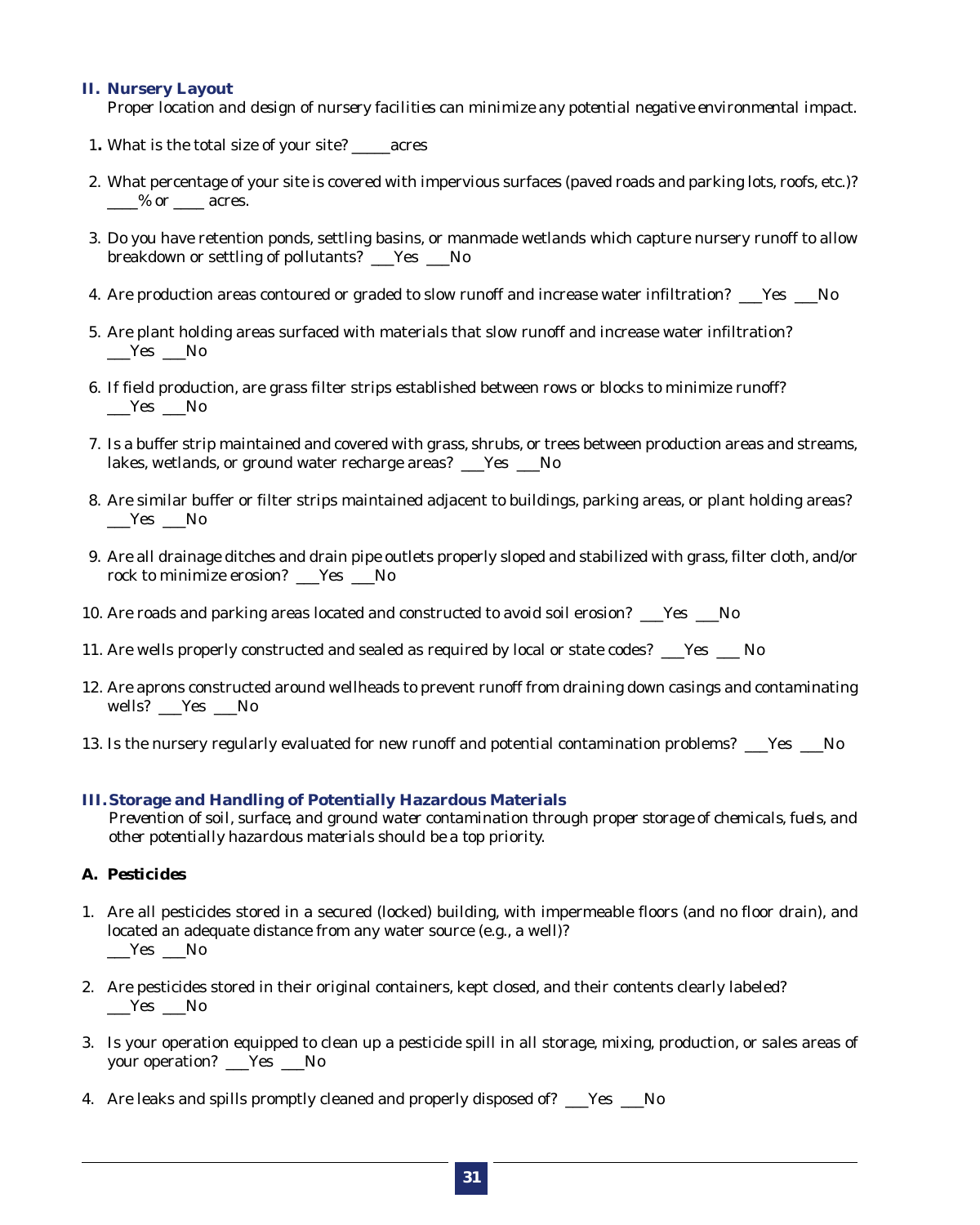- 5. Are regular inspections made for leaks or spills and all spills reported as required to the EPA or local officials?
	- $\_\_\$
- 6. Is mixing done an appropriate distance from wells and other water sources? Yes No
- 7. Have you provided for containment of a spill during mixing? \_\_\_Yes \_\_\_No
- 8. Are nurse tanks used to avoid filling sprayers from direct water sources? \_\_\_Yes \_\_\_No
- 9. Are water sources fitted with backflow prevention devices? \_\_\_Yes \_\_\_No (Note: A backflow prevention device or an air gap is required by law when mixing pesticides.)
- 10. If yes, are the backflow prevention devices tested periodically and in conformance with any required standards? \_\_\_Yes \_\_\_No
- 11. Do you triple or pressure rinse all containers and pour rinsate into spray tank before properly disposing of containers?
	- $\_\_\$ Yes  $\_\_\$
- 12. Is application equipment always stored empty? \_\_\_Yes \_\_\_No
- 13. Is application equipment containing pesticide mixtures left unattended in unsecured areas? \_\_\_\_\_\_\_\_No (Leaving equipment containing chemicals unsecured could contribute to accidents, personal injury, and contamination.)
- 14. Is all excess pesticide mixture sprayed onto a labeled crop and not poured out? Fig. 5. No
- 15. Are any pesticides that have been banned or taken off the market stored on the premises? Yes No

### *B. Fertilizers*

- 1. Are all fertilizers stored under a roof, out of rain? \_\_\_Yes \_\_\_No
- 2. Are spills monitored and cleaned up promptly and reported as may be required by EPA or Oklahoma Department of Agriculture officials? \_\_\_Yes \_\_\_No

#### *C. Other Materials*

- 1. Are fuel tanks and piping at risk of vehicle collisions? \_\_\_Yes \_\_\_No
- 2. Is used oil recycled, not sprayed, dumped, or spilled on nursery premises? \_\_\_Yes \_\_\_No
- 3. Are sewage sludge, compost, manure, bark, or similar organic materials which may produce hazardous or nutrient-rich leachate covered to reduce leaching risk? \_\_\_Yes \_\_\_No
- 4. Are septic systems located an appropriate distance from water sources (as required by state law)?  $\_\_\$ Yes  $\_\_\$
- 5. Are septic systems protected from damage, such as that caused by vehicle traffic or parking over a drain field? Yes No
- 6. Are septic tanks inspected periodically and pumped as necessary? \_\_\_Yes \_\_\_No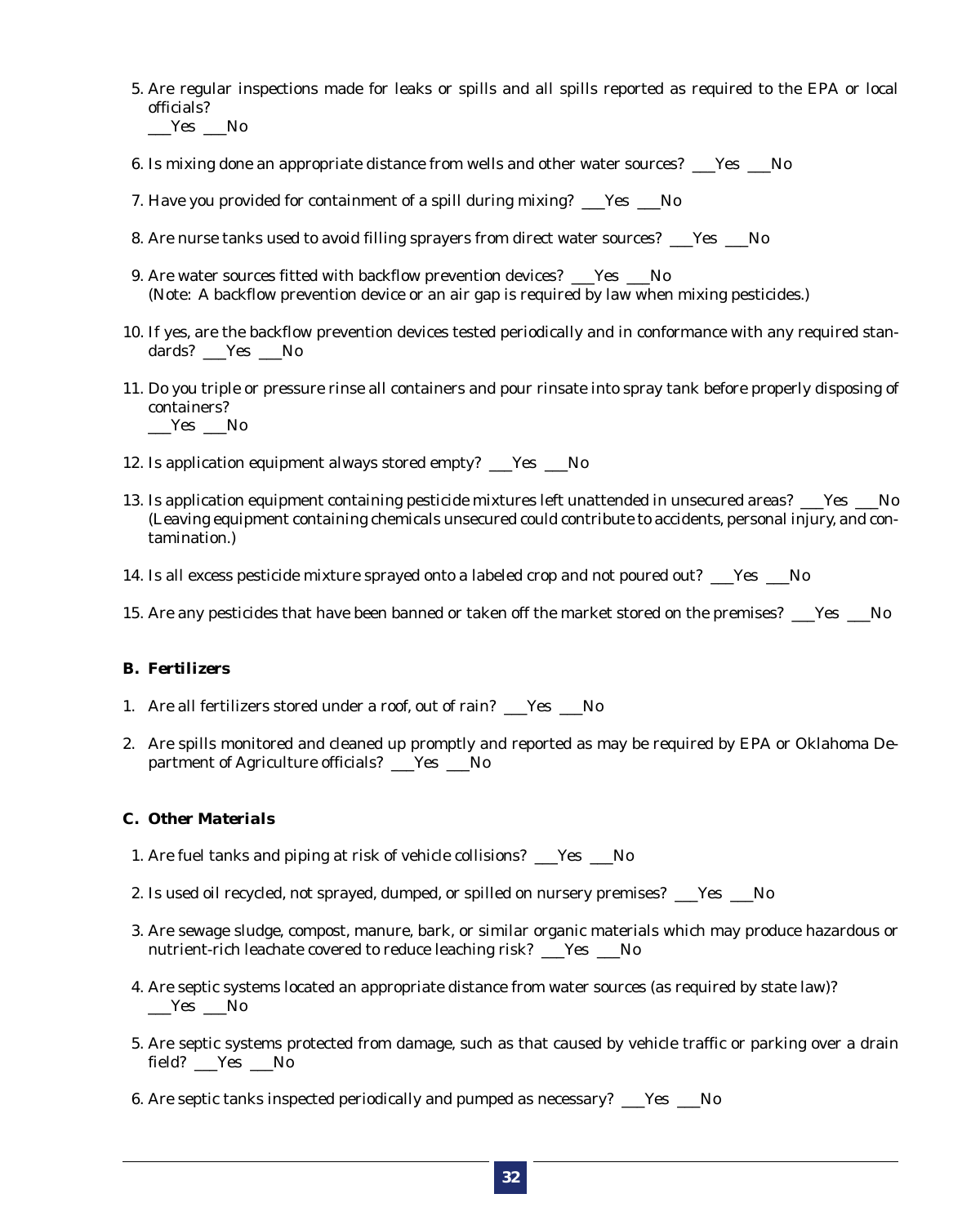#### **IV. Plant Production and Maintenance Practices**

*Following best management practices (BMPs) on and off site can reduce the quantity of water, fertilizer, and pesticides used and help prevent pollution.*

#### *A. Pest Management*

1. Are the following integrated pest management (IPM) practices used?

| Pest-resistant plant materials                  | Yes        | No.            |
|-------------------------------------------------|------------|----------------|
| <b>Biological control</b>                       | Yes        | N <sub>0</sub> |
| Pest and crop monitoring                        | Yes        | N <sub>0</sub> |
| Economic threshold levels                       | <b>Yes</b> | No.            |
| Spraying based on need, not the calendar        | <b>Yes</b> | N <sub>0</sub> |
| A good pest resource library                    | Yes        | No.            |
| Use of least toxic pesticides                   | <b>Yes</b> | $\rm No$       |
| <b>Weed-free barriers</b>                       | <b>Yes</b> | $\rm No$       |
| Adjustment of pesticides to protect beneficials | Yes        | N <sub>0</sub> |
| Use of a diagnostic clinic                      | Yes        | $\rm No$       |
| Inspection of incoming stock                    | Yes        | N0             |

- 2. Do you investigate and consider new, cultural, mechanical, and biological controls? Yes No
- 3. Are pesticides applied at the lowest effective rate? \_\_\_Yes \_\_\_No
- 4. Do you read and consider special label precautions? \_\_\_Yes \_\_\_No (Pesticides which are slow to break down or which leach readily may pose the greatest ground water risk.)
- 5. Are weather conditions monitored to avoid application when precipitation is expected within 24 hours?  $\_\_\$ Yes  $\_\_\$
- 6. Are pesticide applications scheduled to best avoid customer or employee contact with treated plants?  $\_\_\$
- 7. Are warning signs posted to alert customers or employees of recent chemical applications? \_\_\_Yes \_\_\_No
- 8. Is overhead irrigation postponed after chemical application? \_\_\_Yes \_\_\_No
- 9. Are "band treatments" of herbicides used where practical to reduce the amount of herbicide used and soil surface treated? Yes No
- 10. Is the pH of your water source known? \_\_\_Yes \_\_\_No (pH can greatly affect the effectiveness of a pesticide.)
- 11. Is application equipment calibrated regularly, based on the equipment manufacturer's recommendations?  $\_\_\$ Yes  $\_\_\$

#### *B. Nutrient Management*

- 1. Are soils and growing media tested regularly to verify the need for nutrients? \_\_\_Yes \_\_\_No
- 2. Are slow- or controlled-release nitrogen sources used when appropriate? \_\_\_Yes \_\_No (Slow-release nitrogen sources can reduce nitrate loss through leaching or runoff.)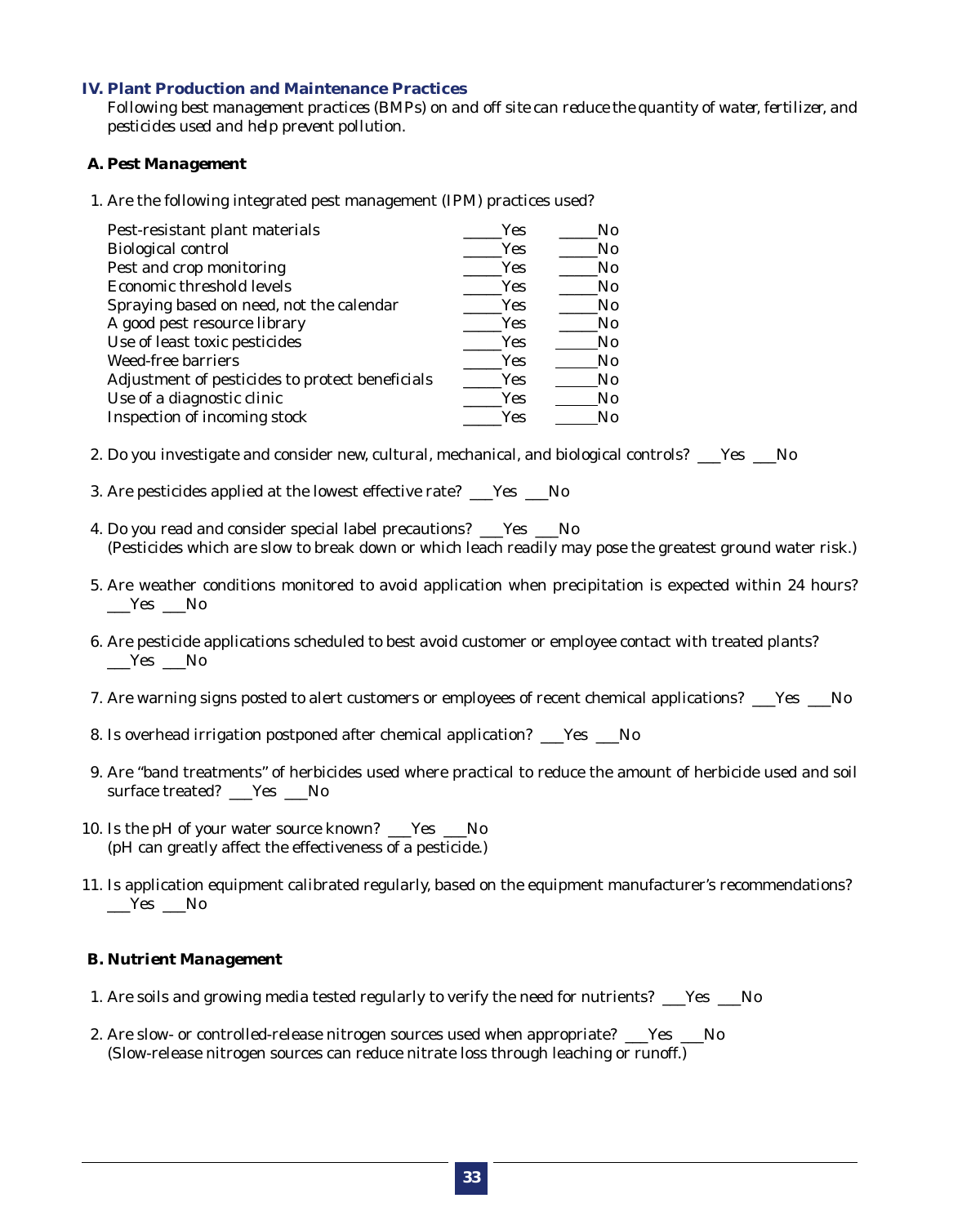- 3. Is superphosphate incorporated in organic potting media? \_\_\_Yes \_\_\_No (Phosphate readily leaches within a few irrigations from organic media and can promote algae growth in collection basins, ponds, and surface waters.)
- 4. Are total fertilizer amounts applied in split applications? \_\_\_\_\_\_\_\_\_\_\_\_\_\_\_
- 5. Are nutrient "credits" given for sludge, compost amendments? \_\_\_Yes \_\_\_No
- 6. Is fertilizer injected into irrigation water? \_\_\_Yes \_\_\_No

If yes, have you looked at alternatives or other practices which may reduce nutrient leaching and runoff, e.g., capture and reuse of irrigation water? \_\_\_Yes \_\_\_No (Some studies have demonstrated large reductions in total fertilizer used through "drip" fertigation in field production. In greenhouse or container production, fertigation may increase risk of nutrient leaching and/ or runoff.)

### *C. Irrigation*

1. Is application rate and timing of irrigation controlled to minimize movement of fertilizers and pesticides?  $Yes$  No

(Example: Applying water in several shorter intervals rather than one long period has been demonstrated to reduce runoff and nutrient leaching.)

- 2. Have techniques for conserving water been investigated? Fig. 5. No (Moisture sensing meters, wetting agents, indicator plants, water absorbent polymers, etc.)
- 3. Are irrigation heads/emitters, pipes, and joints regularly checked for damage? \_\_\_Yes \_\_\_No
- 4. Is irrigation water captured, recycled, and reused? \_\_\_Yes \_\_\_No
- 5. Have media been altered to increase water-holding capacity to conserve water and reduce pesticide and nutrient leaching? \_\_\_Yes \_\_\_No

### *D. Waste Reduction*

- 1. Is winter cover poly used more than one season? Yes No
- 2. Are degradable pots used or are plastic pots reused or recycled? \_\_\_Yes \_\_\_No
- 3. Is a compost program used for organic wastes? \_\_\_Yes \_\_\_No (A composting program, possibly including landscape waste from nearby communities, can provide a valuable source of organic soil amendment and can serve as an excellent public relations tool.)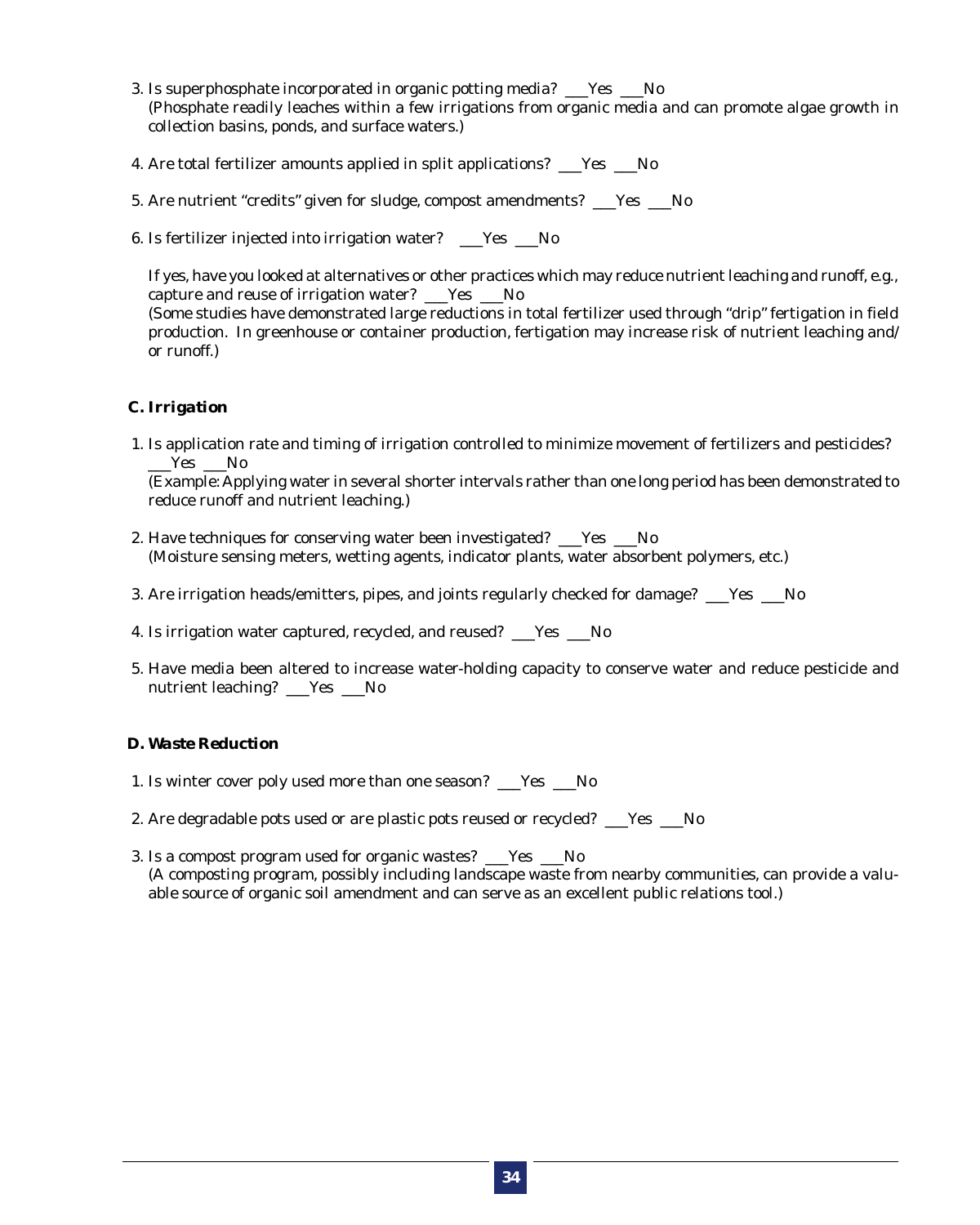#### **V. Safety, Employee Training, Documentation, Emergency Plan**

*Good employee training will reduce the risk of accidents, employee injury, and environmental contamination.*

### *A. Employee Safety, Training*

### **DO YOU:**

- 1. Train all employees in proper handling of pesticides and fertilizers, including how to clean up accidental spills? \_\_\_Yes \_\_\_No
- 2. Provide protective clothing, eye protection, and safety equipment and train employees in their proper use?  $\_\_\$ Yes  $\_\_\$
- 3. Verify all employees handling such products use protective clothing and equipment properly?  $\_\_\$ Yes  $\_\_\$
- 4. Hold regularly scheduled safety meetings and training sessions? \_\_\_\_\_\_\_\_\_\_\_
- 5. Maintain accessible eye washes, showers, and respirators? \_\_\_Yes \_\_\_No
- 6. Have material safety data sheets (MSDS's) on file and readily available to employees for all hazardous materials, including pesticides, ammonia, and gasoline used in your operation? \_\_\_Yes \_\_\_No
- 7. Prominently display all appropriate warning signs? \_\_\_Yes \_\_\_No
- 8. Keep all containers and storage tanks properly labeled by content? \_\_\_Yes \_\_\_No

#### *B. Documentation*

- 1. Do you document and maintain records of safety training, safety meeting subjects, and attendance? Yes No
- 2. Do your employees sign forms indicating they have attended a training sessions? \_\_\_Yes \_\_\_No
- 3. Do you have a written hazard communication plan? \_\_\_Yes \_\_\_No
- 4. Are all necessary permits filed, easily located, and periodically reviewed? \_\_\_Yes \_\_\_No
- 5. Are all staff and supervisor's pesticide applicator licenses current? \_\_\_Yes \_\_\_No
- 6. Do you have a schedule for reregistering or renewing permits, licenses, and other documents on time?  $\_\_\$ Yes  $\_\_\$

### *C. Emergency Plan*

- 1. Do you have a plan to be followed in the event of a fire or other catastrophic event? Fig. No
- 2. Are employees familiar with the emergency action plan? \_\_\_Yes \_\_\_No
- 3. Are exits and emergency equipment clearly labeled? \_\_\_Yes \_\_\_No
- 4. Are emergency telephone numbers clearly posted? \_\_\_Yes \_\_\_No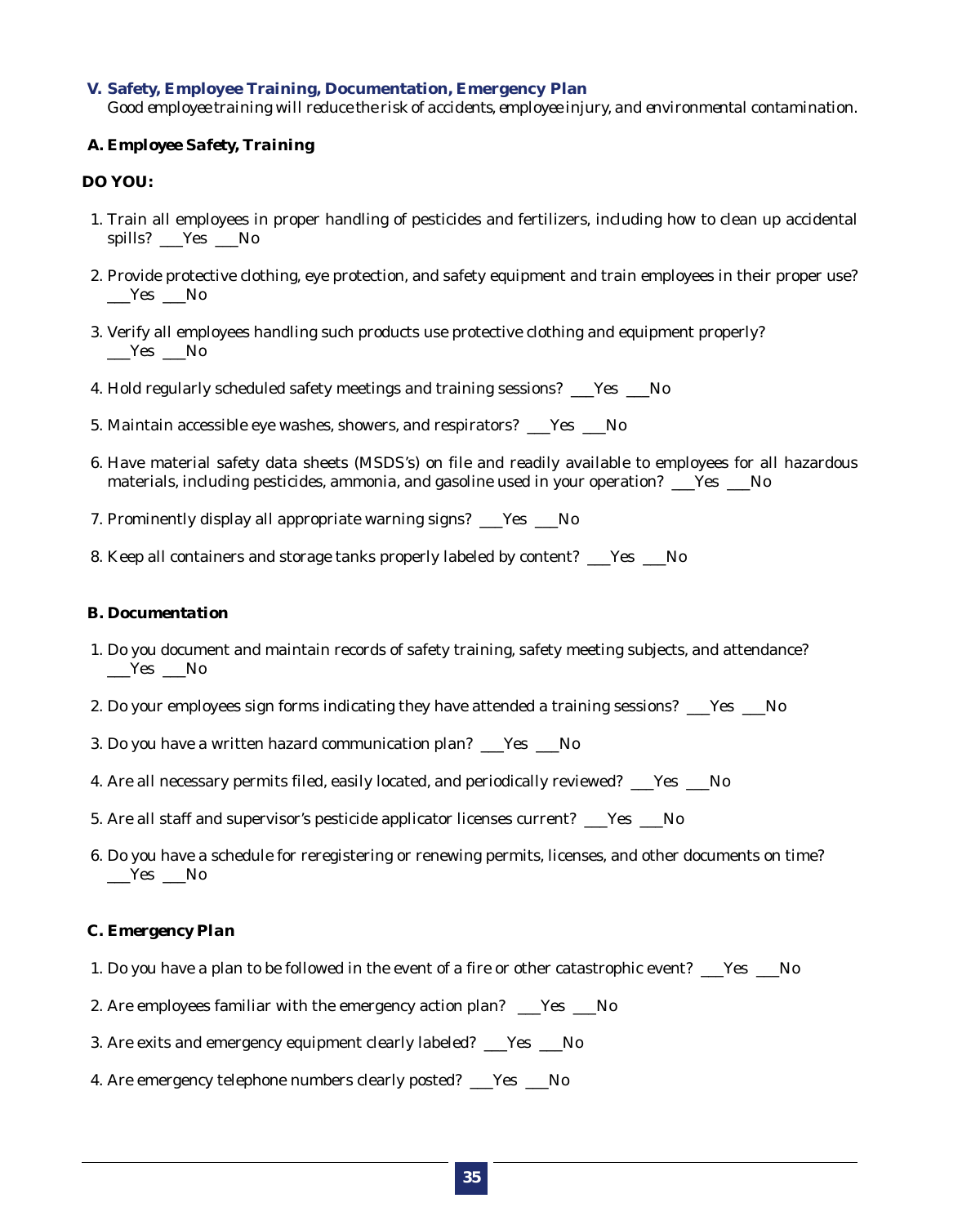- 5. Are local emergency officials familiar with the materials (pesticides, fertilizers) stored on site?  $Yes$   $No$
- 6. Is an updated inventory of stored products, their MSDS's, and locations maintained at your site?  $\_\_\$ Yes  $\_\_\$
- 7. Do you know where runoff will go from your pesticide and fertilizer storage areas? \_\_\_Yes \_\_\_No
- 8. Could runoff from these areas be capture or diverted? \_\_\_Yes \_\_\_No

#### **VI. Site Contamination**

*Practices considered acceptable in the past may have contaminated soil or ground water, creating a potential liability problem for your operation.*

| Have any waste materials ever been buried?                                                                     | Yes No |     |                    |
|----------------------------------------------------------------------------------------------------------------|--------|-----|--------------------|
| Have any waste materials been dumped on the ground?                                                            | Yes    | No. |                    |
| Has any waste otherwise been disposed on site?                                                                 | Yes No |     |                    |
| Have any active or previously used burn areas been used<br>for pesticide containers?                           | Yes No |     |                    |
| Has application equipment been routinely washed or rinsed<br>on site in an area not equipped with a rinse pad? | Yes No |     |                    |
| Are barren areas present?                                                                                      | Yes No |     |                    |
| Has soil analysis shown detectable levels of pesticides<br>or other contaminants?                              |        |     | Yes No Unknown     |
| Has analysis of ground water samples shown detectable<br>levels of pesticides or other contaminants?           |        |     | Yes __No __Unknown |

#### **VII.Public Relations/Education**

*Once your firm has conducted an environmental audit and developed water or environmental management plans, consider education and communication of your proactive stance. Landscape and retail firms can benefit from customer contact during the design, sales, and installation phases. This contact can provide additional opportunities to educate their clients and to follow proper practices on the job site.*

#### *A. Public Relations*

- 1. Are employees able to act as spokespersons for your operation? \_\_\_Yes \_\_\_No
- 2. Have employees received training in working with media? \_\_\_Yes \_\_\_No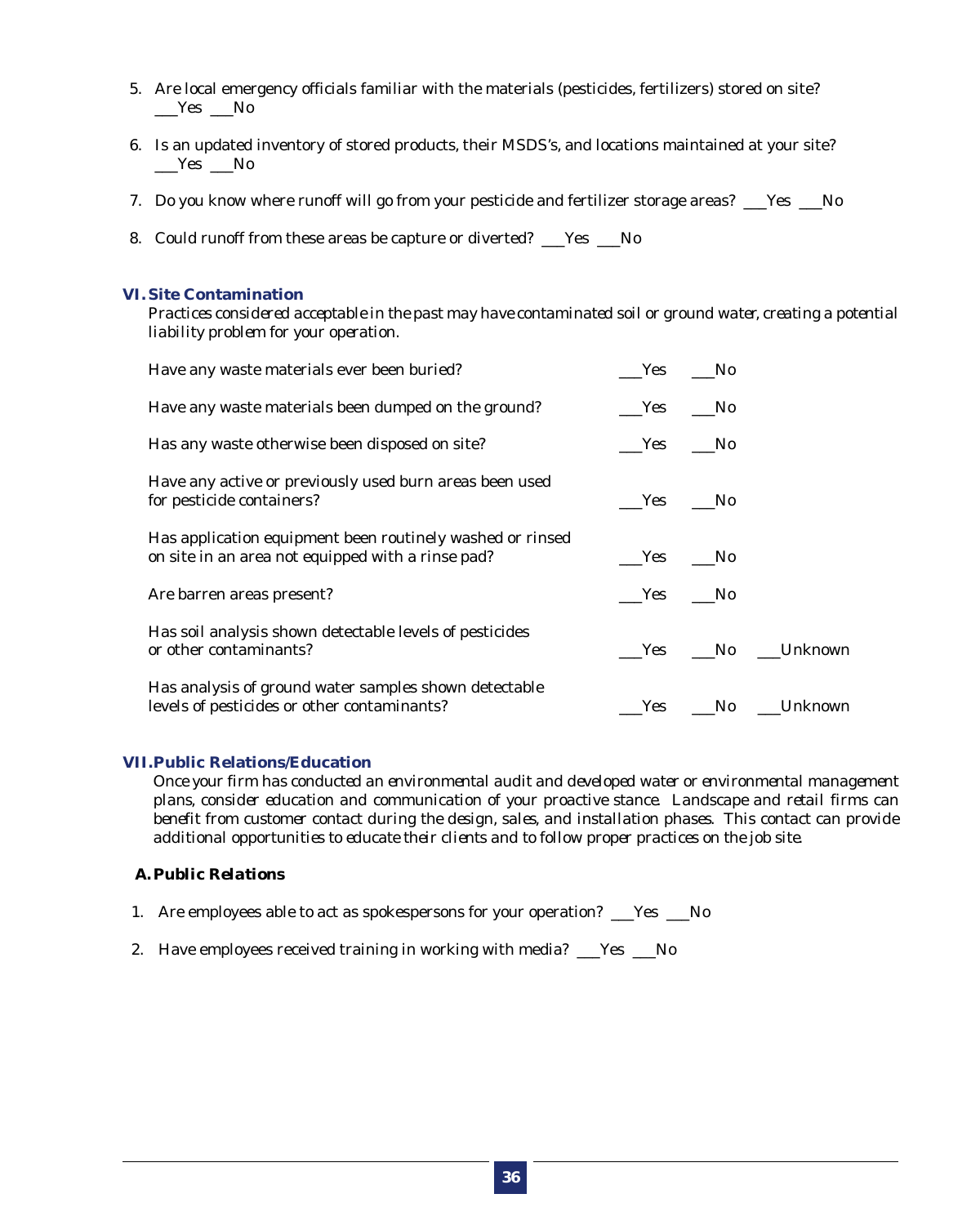### *B. Landscape Considerations*

- 1. Are site characteristics carefully considered when selecting plants? \_\_\_Yes \_\_\_No
- 2. Are designers and installation crews trained in the preservation of existing landscape trees? \_\_\_Yes \_\_\_No

(Grading, adding soil, or storing materials over root systems of existing trees can lead to their decline and death.)

- 3. Are erosion and sediment controls installed, such as silt fences or mulch to minimize soil erosion if soil is left bare on a job site for more than one or two weeks after grading (or as may be required by local erosion and sediment control ordinances)? \_\_\_Yes \_\_\_No
- 4. Are clients instructed on proper watering, mulching, and other maintenance of new plants? \_\_\_Yes \_\_\_No
- 5. Are clients taught about the proper timing of irrigation to conserve water and avoid damage to trees and shrubs? Yes No
- 6. Are lawn irrigation areas separated from shrub areas? \_\_\_Yes \_\_\_No
- 7. Is returned debris separated and appropriate material chipped or composted? \_\_\_Yes \_\_\_No

#### *C. Customer Education*

- 1. Which of the following methods are used to educate customers on proper and safe use of pesticides and fertilizers:
	- \_\_\_Knowledgeable salespeople provide advice
	- \_\_\_Free publications
	- \_\_\_Newsletters
	- \_\_\_Seminars featuring guest or staff instructors
	- \_\_\_In-store videos
	- \_\_\_Refer to Cooperative Extension Service or other sources
	- \_\_\_Other
- 2. Is your staff trained to accurately identify pest problems before making a control recommendation?  $\_\_\$ Yes  $\_\_\$

3. Is your staff trained in principles of integrated pest management? \_\_\_Yes \_\_\_No

- 4. Are "least toxic" controls recommended, such as mechanical or biological controls or least toxic pesticides?  $\_\_\_\$ Yes  $\_\_\_\$  No
- 5. Are employees educated on water conservation techniques? \_\_\_Yes \_\_\_No